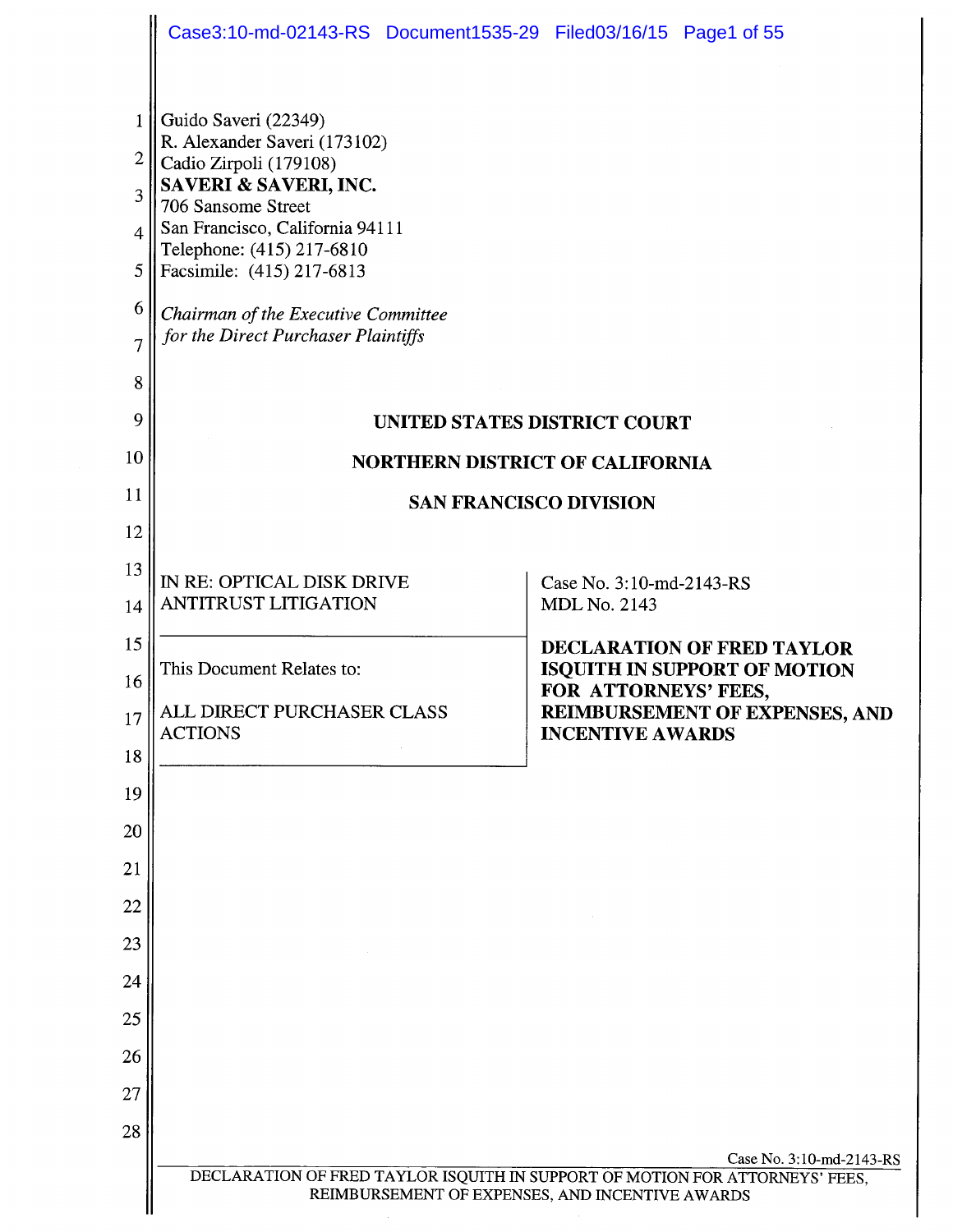$\mathbf{1}$ I, Fred Taylor Isquith, declare and state as follows:

 $\overline{2}$ I am a member of the law firm of Wolf Haldenstein Adler Freeman & Herz LLP 1. ("Wolf Haldenstein"). I submit this declaration in support of Direct Purchaser Plaintiffs ("DPP") 3 joint application for an award of attorneys' fees in connection with the services rendered in this  $\overline{\mathcal{A}}$ 5 litigation. I make this Declaration based on my own personal knowledge, and if called as a witness, I could and would competently testify to the matters stated herein. 6

2. 7 My firm has served as counsel to Amber Nikkel and as counsel for the Direct Purchaser Class ("Class") throughout the course of this litigation. The background and experience 8 of Wolf Haldenstein and its attorneys are summarized in the curriculum vitae attached hereto as 9 10 Exhibit 1.

 $3<sub>1</sub>$ 11 Wolf Haldenstein has prosecuted this litigation solely on a contingent-fee basis, 12 and has been at risk that it would not receive any compensation for prosecuting claims against the 13 Defendants. While Wolf Haldenstein devoted its time and resources to this matter, it has foregone other legal work for which it would have been compensated. 14

15  $4.$ During the pendency of the litigation, Wolf Haldenstein performed the following work: revising and filing motions and pleadings; addressing MDL and organizational issues; 16 conferring with class members; reviewing questionnaire responses from client; supervising foreign 17 18 service; conducting discovery; researching anticompetitive conduct and antitrust violations; 19 conducting legal research; conferring with potential industry experts.

20 5. Attached hereto as Exhibit 2 is my firm's total hours and lodestar, computed at 21 historical rates, for the period of May 7, 2010 through December 31, 2014. This period reflects 22 the time spent after the appointment of the Chairman of the Executive Committee for the DPPs 23 (the "Chairman") in this litigation. The total number of hours spent by Wolf Haldenstein during 24 this period of time was 44.8 hours, with a corresponding lodestar of \$33,679.50. This summary was prepared from contemporaneous, daily time records regularly prepared and maintained by my 25 26 firm. The lodestar amount reflected in Exhibit 2 is for work assigned by the Chairman, and was

27

28

Case No. 3:10-md-2143-RS DECLARATION OF FRED TAYLOR ISQUITH IN SUPPORT OF MOTION FOR AWARD OF ATTORNEYS FEES AND REIMBURSEMENT OF EXPENSES, AND INCENTIVE AWARDS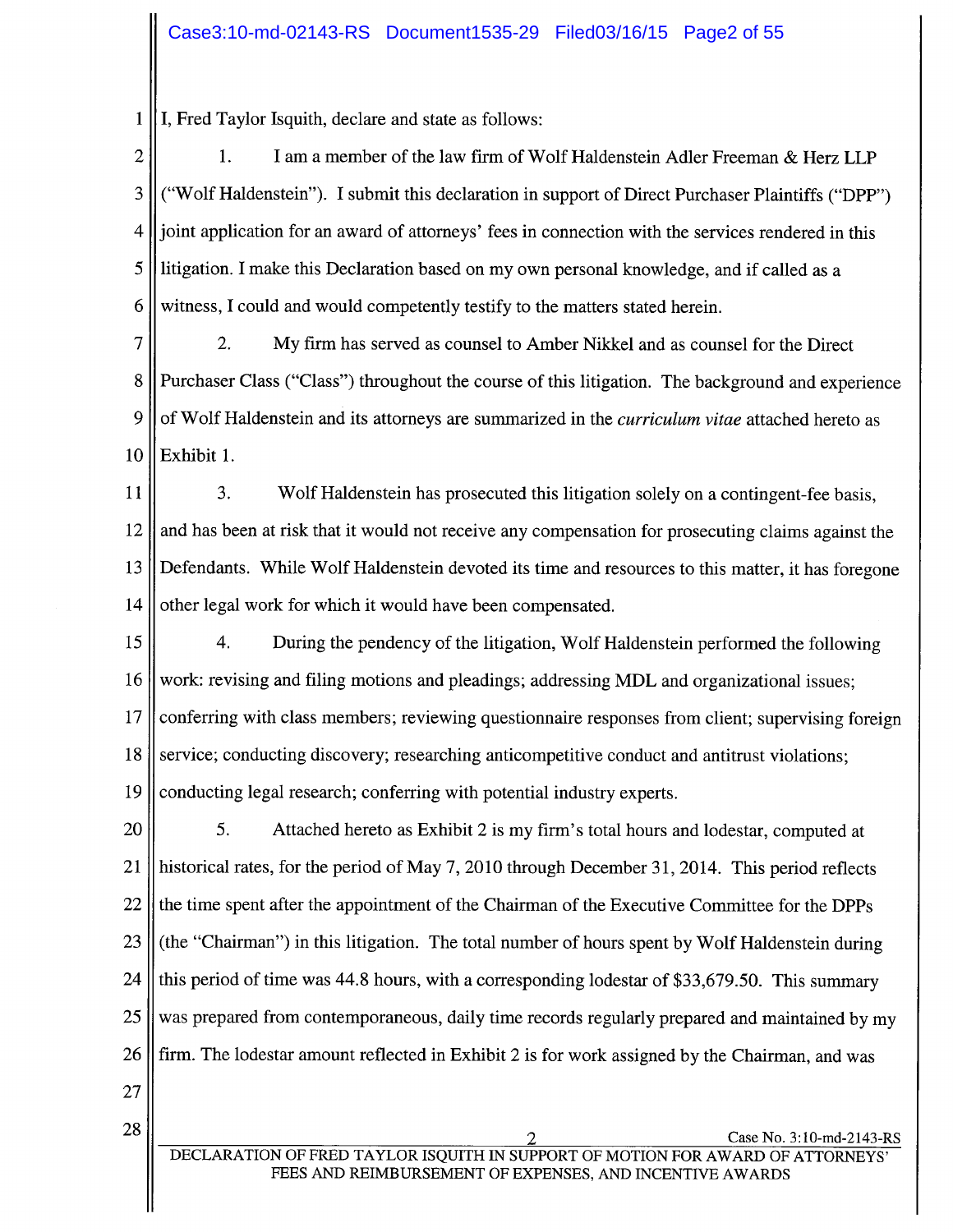#### Case3:10-md-02143-RS Document1535-29 Filed03/16/15 Page3 of 55

 $\mathbf{1}$ performed by professional staff at my law firm for the benefit of the Class.

 $\overline{2}$ 6. The hourly rates for the attorneys and professional support staff in my firm 3 included in Exhibit 2 are the usual and customary historical hourly rates charged by Wolf  $\overline{4}$ Haldenstein.

7. 5 My firm has expended a total of \$4,154.41 in unreimbursed costs and expenses in 6 connection with the prosecution of this litigation during the period of May 7, 2010 through  $\overline{7}$ December 31, 2014. These costs and expenses are broken down in the chart attached hereto as 8 Exhibit 3. They were incurred on behalf of Direct Purchaser Plaintiffs by my firm on a contingent 9 basis, and have not been reimbursed. The expenses incurred in this action are reflected on the 10 books and records of my firm. These books and records are prepared from expense vouchers, 11 check records and other source materials and represent an accurate recordation of the expenses 12 incurred.

8. 13 I have reviewed the time and expenses reported by my firm in this case which are included in this declaration, and I affirm that they are true and accurate. 14

15 I declare under penalty of perjury under the laws of the United States of America that the foregoing is true and correct. Executed on this  $2^{nd}$  day of February, 2015 at New York, New York. 16

17

18

19

20

21

22

23

24

25

26

27

28

Fred Taylor Isquith

Case No. 3:10-md-2143-RS DECLARATION OF FRED TAYLOR ISQUITH IN SUPPORT OF MOTION FOR AWARD OF ATTORNEYS FEES AND REIMBURSEMENT OF EXPENSES, AND INCENTIVE AWARDS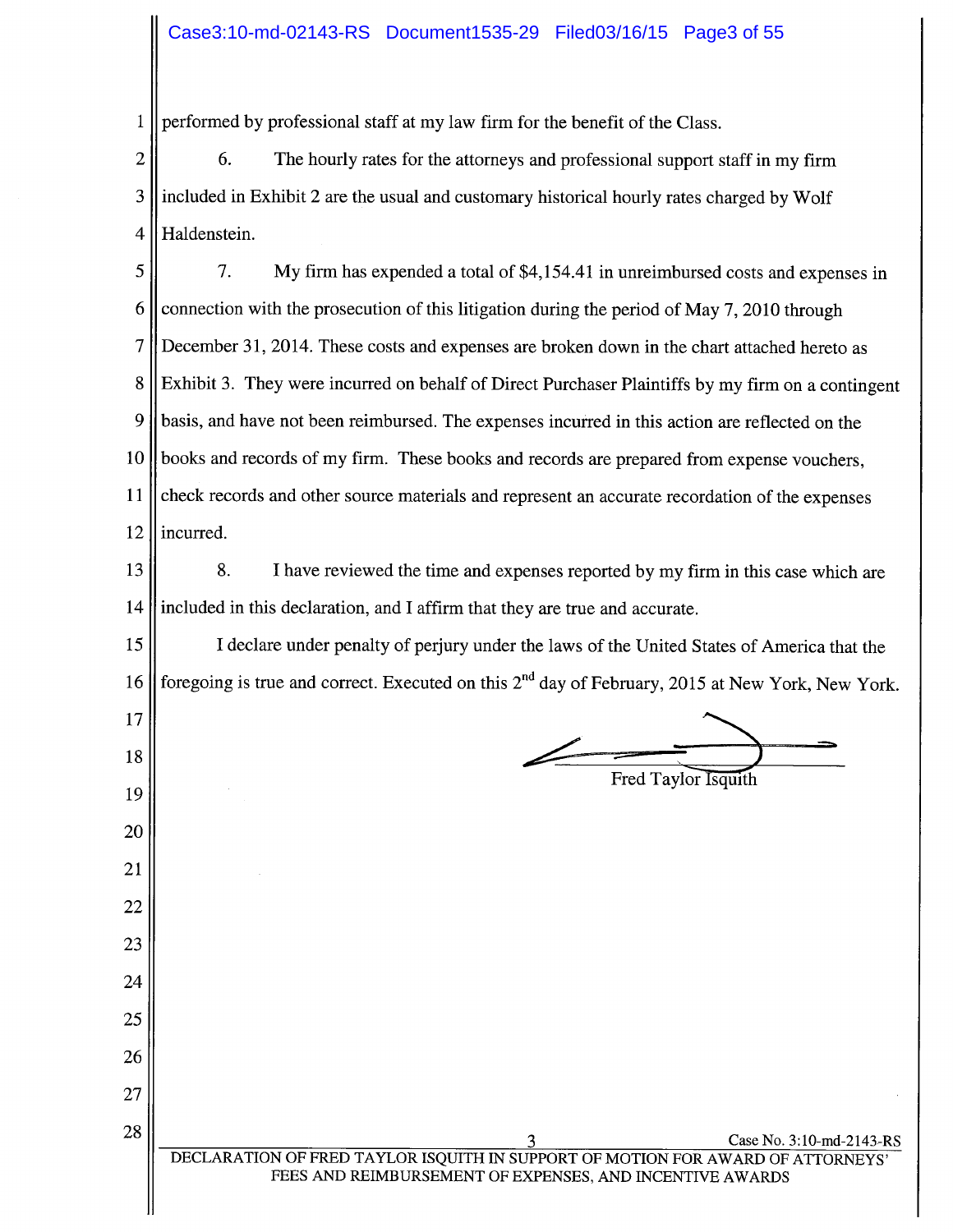Case3:10-md-02143-RS Document1535-29 Filed03/16/15 Page4 of 55

# EXHIBIT 1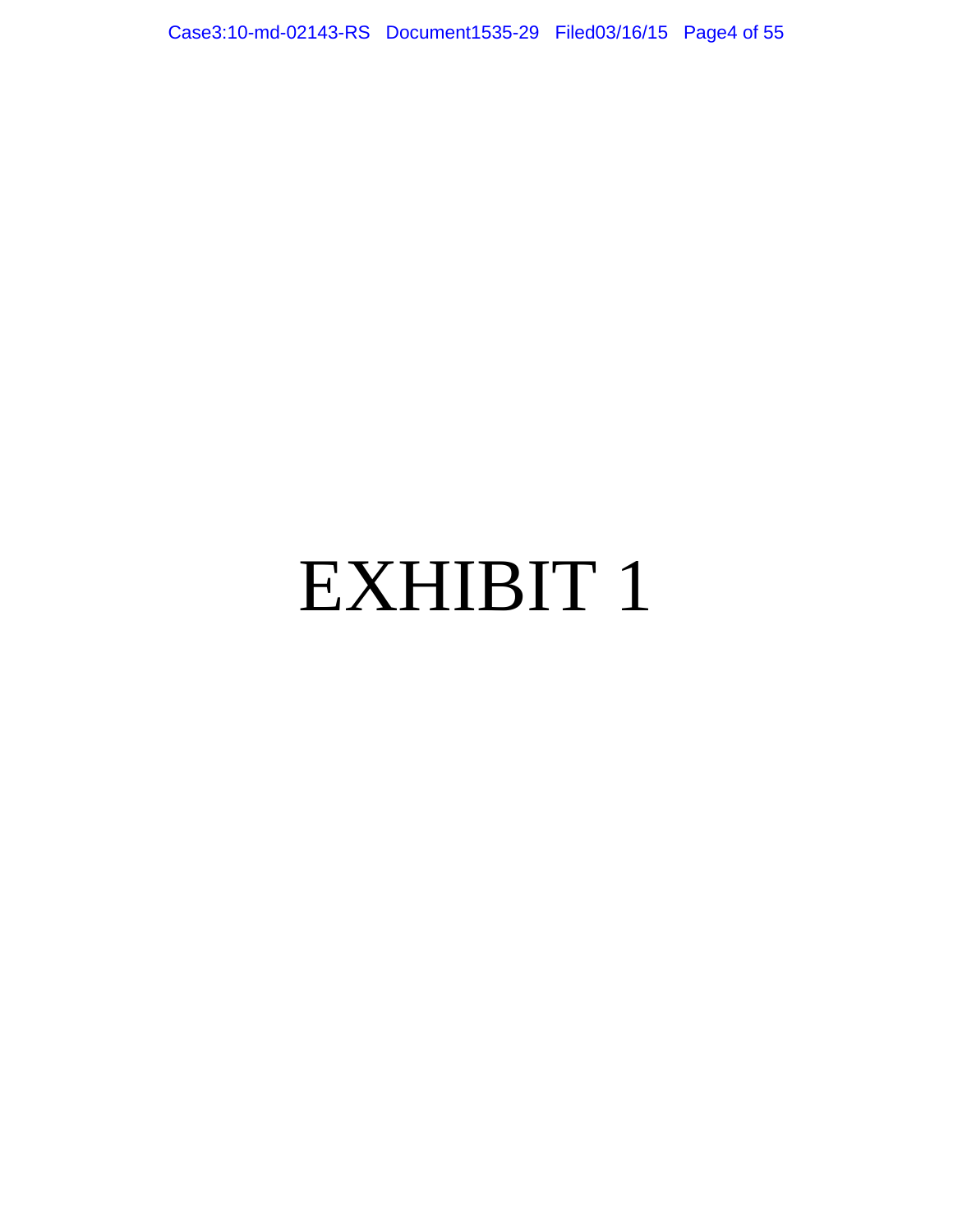**Providing Exemplary Legal Service Since 1888**

**------------------------------------------------------------------------------------------------------------------------------------------------------** 

**Firm Resume**

**Wolf Haldenstein Adler Freeman & Herz LLP**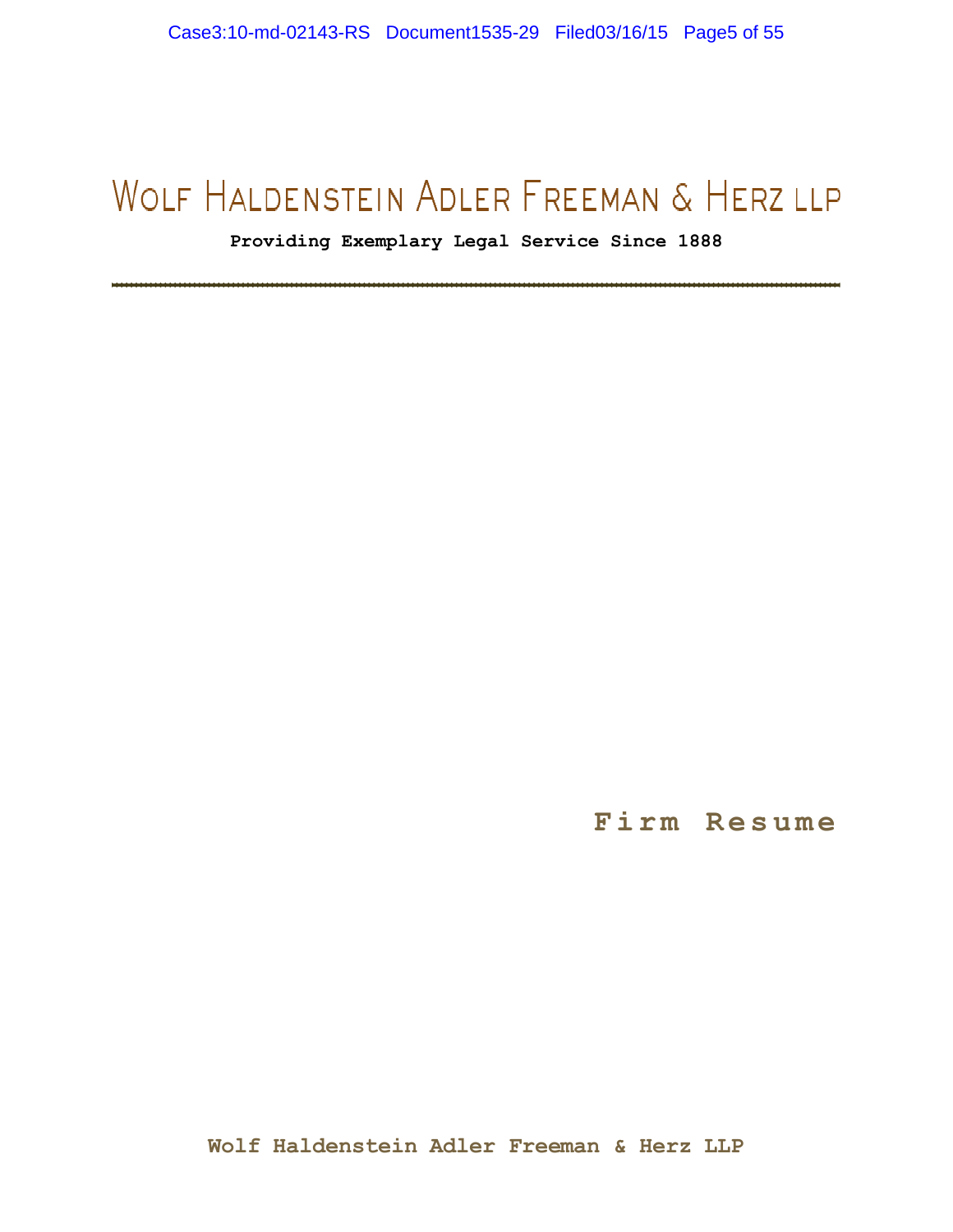Founded in 1888, Wolf Haldenstein Adler Freeman & Herz LLP is a full service law firm specializing in complex litigation in federal and state courts nationwide. The firm practice groups include pension/benefits, corporate/tax, real estate, trusts and estates, healthcare, bankruptcy, limited partnerships, and civil and commercial litigation. The Firm has a particular specialty in complex class action litigation – including shareholder, antitrust, ERISA, consumer, and biotechnology matters– under both federal and state law.

Wolf Haldenstein's total practice approach distinguishes it from other firms. Our longstanding tradition of a close attorney/client relationship ensures that each one of our clients receives prompt, individual attention and does not become lost in an institutional bureaucracy. Our team approach is at the very heart of Wolf Haldenstein's practice. All of our lawyers are readily available to all of our clients and to each other. The result of this approach is that we provide our clients with an efficient legal team having the broad perspective, expertise and experience required for any matter at hand. We are thus able to provide our clients with cost effective and thorough counsel focused on our clients' overall goals.

> **270 MADISON AVENUE NEW YORK, NY 10016 Telephone: 212-545-4600 Telecopier: 212-545-4653 [www.whafh.com](http://www.whafh.com/)**

**SYMPHONY TOWERS 750 B STREET, SUITE 2770 SAN DIEGO, CA 92101 Telephone: 619-239-4599 Telecopier: 619-234-4599**

**55 WEST MONROE STREET SUITE 1111<br>CHICAGO, IL 60603 CHICAGO, IL 60603 Telephone: 312-984-0000 Telecopier: 312-984-0001**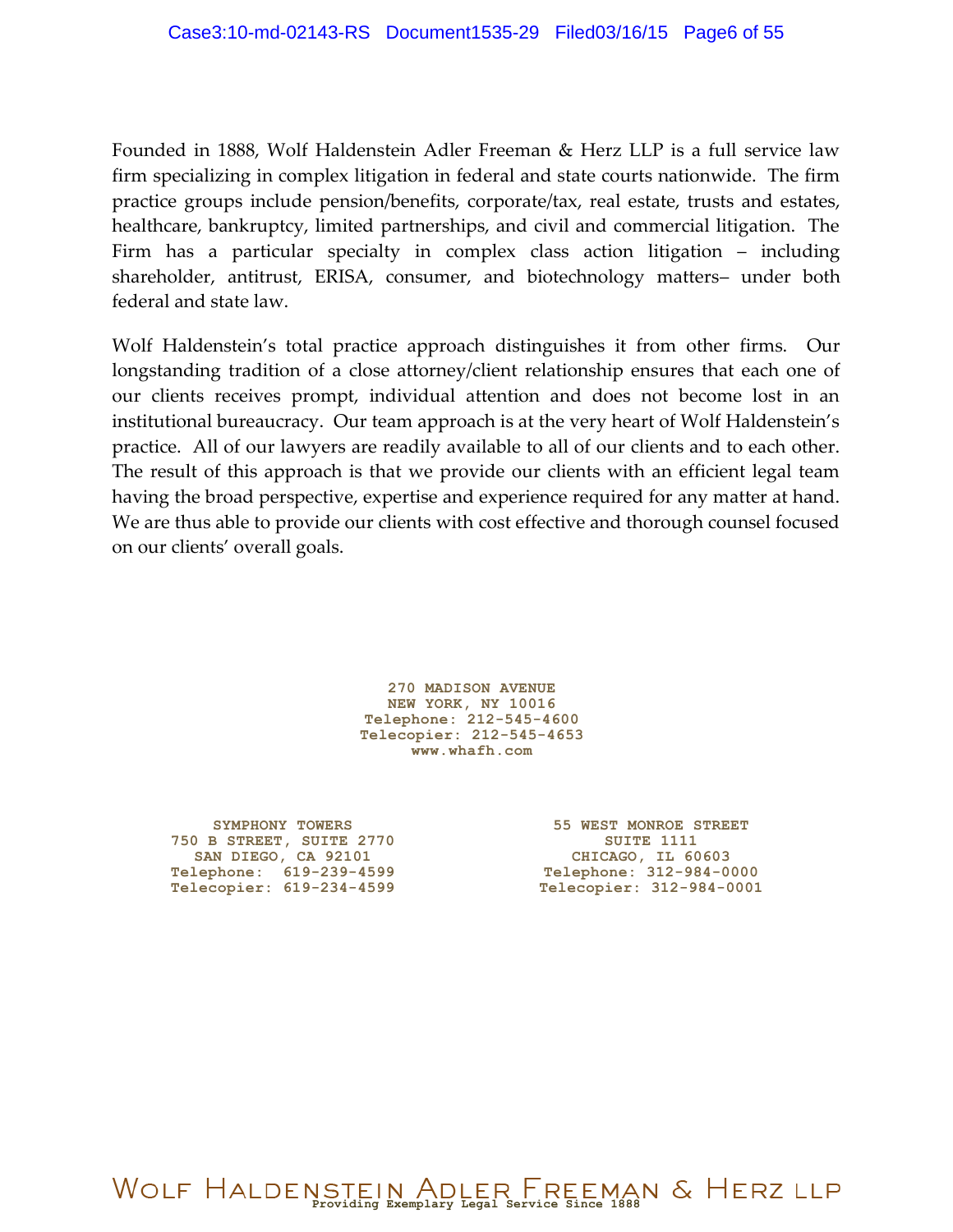#### **The Firm**

Wolf Haldenstein has been recognized by state and federal courts throughout the country as being highly experienced in complex litigation, particularly with respect to securities, consumer, ERISA, FLSA and state overtime and expense deductions, and antitrust class actions and shareholder rights litigation.

Among its colleagues in the plaintiffs' bar, as well as among its adversaries in the defense bar, Wolf Haldenstein is known for the high ability of its attorneys, and the exceptionally high quality of its written and oral advocacy on behalf of class action clients.

The nature of the Firm's activities in both individual and representative litigation is extremely broad. In addition to a large case load of securities fraud and other investor class actions, Wolf Haldenstein has represented classes of corn and rice farmers in connection with the devaluation of their crops; contact lens purchasers for contact lens manufacturers' violations of the antitrust laws; merchants compelled to accept certain types of debit cards; insurance policyholders for insurance companies' deceptive sales practices; victims of unlawful strip searches under the civil rights laws; and various cases involving violations of Internet users' on-line privacy rights.

The Firm's experience in class action securities litigation, in particular public shareholder rights under state law and securities fraud claims arising under the federal securities laws and regulations, including the Private Securities Litigation Reform Act of 1995 ("PSLRA"), is particularly extensive. The Firm was one of the lead or other primary counsel in securities class action cases that have recouped billions of dollars on behalf of investor classes, in stockholder rights class actions that have resulted in billions of dollars in increased merger consideration to shareholder classes, and in derivative litigation that has recovered billions of dollars for corporations.

Its pioneering efforts in difficult or unusual areas of securities or investor protection laws include: groundbreaking claims that have been successfully brought under the Investment Company Act of 1940 regarding fiduciary responsibilities of investment companies and their advisors toward their shareholders; claims under ERISA involving fiduciary duties of ERISA trustees who are also insiders in possession of adverse information regarding their fund's primary stockholdings; the fiduciary duties of the directors of Delaware corporations in connection with change of control transactions; the early application of the fraud-on-the-market theory to claims against public accounting firms in connection with their audits of publicly traded corporations; and the application of federal securities class certification standards to state law claims often thought to be beyond the reach of class action treatment.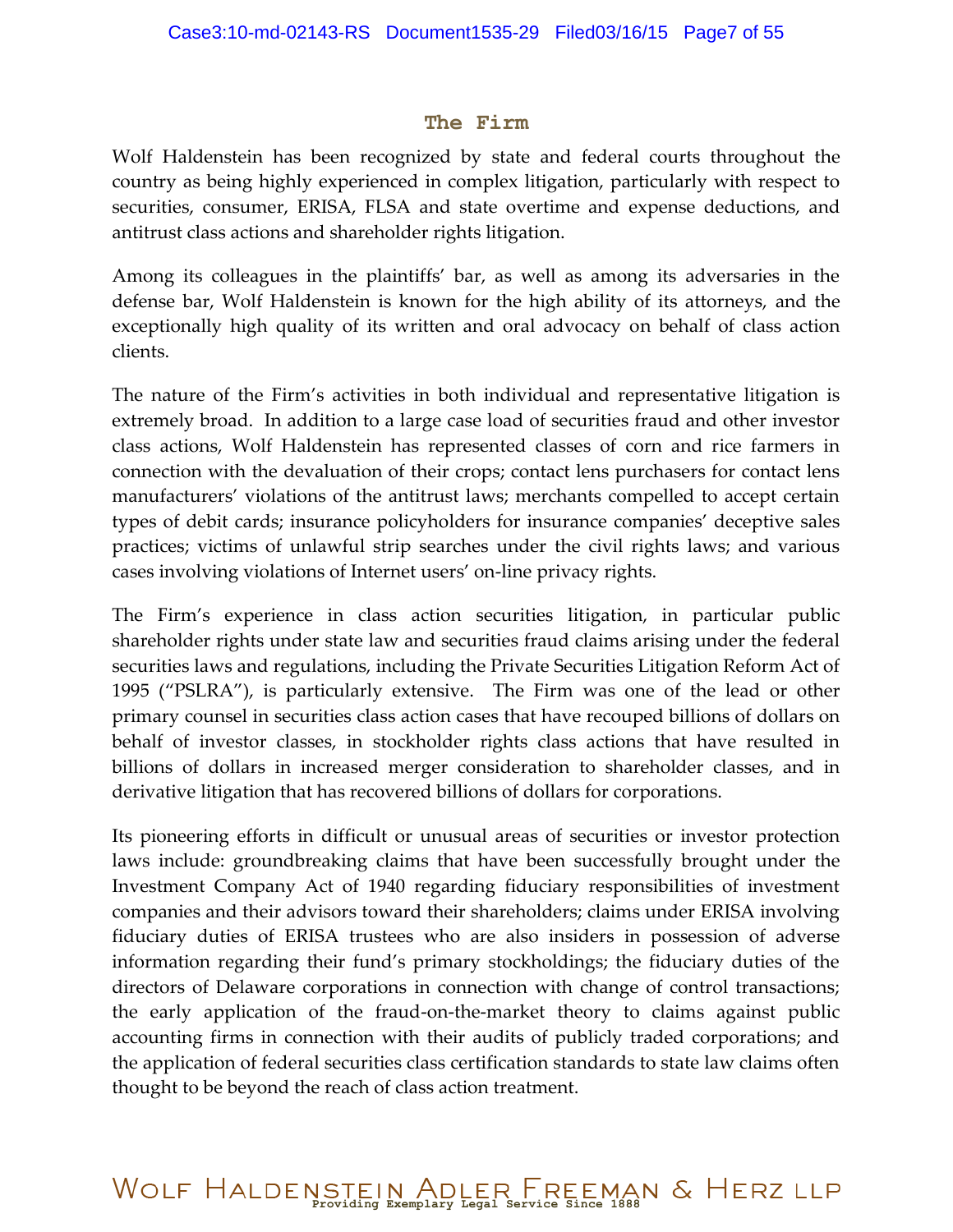The Class Action Litigation Group consists of 40 attorneys and 8 paraprofessional assistants. Brief resumes of these attorneys begin on page 25.

Also included are the resumes of attorneys from other areas of the Firm's practice who routinely lend their expertise to the Firm's class action litigators in the areas of tax, bankruptcy, corporate, trusts, labor, and ERISA law. The ability to call upon the internal expertise of practitioners in such varied areas of the law greatly enhances the strength and efficiency of the Firm's representative litigation practice and, indeed, makes Wolf Haldenstein unique among national firms specializing in class action litigation.

#### **Judicial Commendations**

Wolf Haldenstein has repeatedly received favorable judicial recognition. The following representative judicial comments over the past decade indicate the high regard in which the Firm is held:

- *In re Empire State Realty Trust, Inc. Investor Litig*., No. 650607/2012 (Sup. Ct. N.Y. Co.) – On May 2, 2013, Justice O. Peter Sherwood praised the Firm in its role as chair of the committee of co-lead counsel as follows: "It is apparent to me, having presided over this case, that class counsel has performed in an excellent manner, and you have represented your clients quite well. You should be complimented for that." In awarding attorneys' fees, the Court stated that the fee was "intended to reward class counsel handsomely for the very good result achieved for the Class, assumption of the high risk of Plaintiffs prevailing and the efficiency of effort that resulted in the settlement of the case at an early stage without protracted motion practice." May 17, 2013 slip. op. at 5 (citations omitted).
- *Roberts v. Tishman Speyer*, 13 N.Y.3d 270 (N.Y. 2009) On April 9, 2013, Justice Richard B. Lowe III praised the Firm's efforts as follows: "[W]hen you have challenging cases, the one thing you like to ask for is that the legal representation on both sides rise to that level. Because when you have lawyers who are professionals, who are confident, who are experienced, each of you know that each side has a job to do  $[...]$  I want to tell you that I am very satisfied with your performance and with your, quite frankly, tenacity on both sides. And it took six years, but look at the history of the litigation. There were two appeals all of the way to the Court of Appeals [. . . .] And then look at the results. I mean, there are dissents in the Court of Appeals, so that shows you the complexity of the issues that were presented in this litigation  $[\dots]$  [I]t shows you effort that went into this and the professionalism that was exhibited [...] So let me just again express my appreciation to both sides."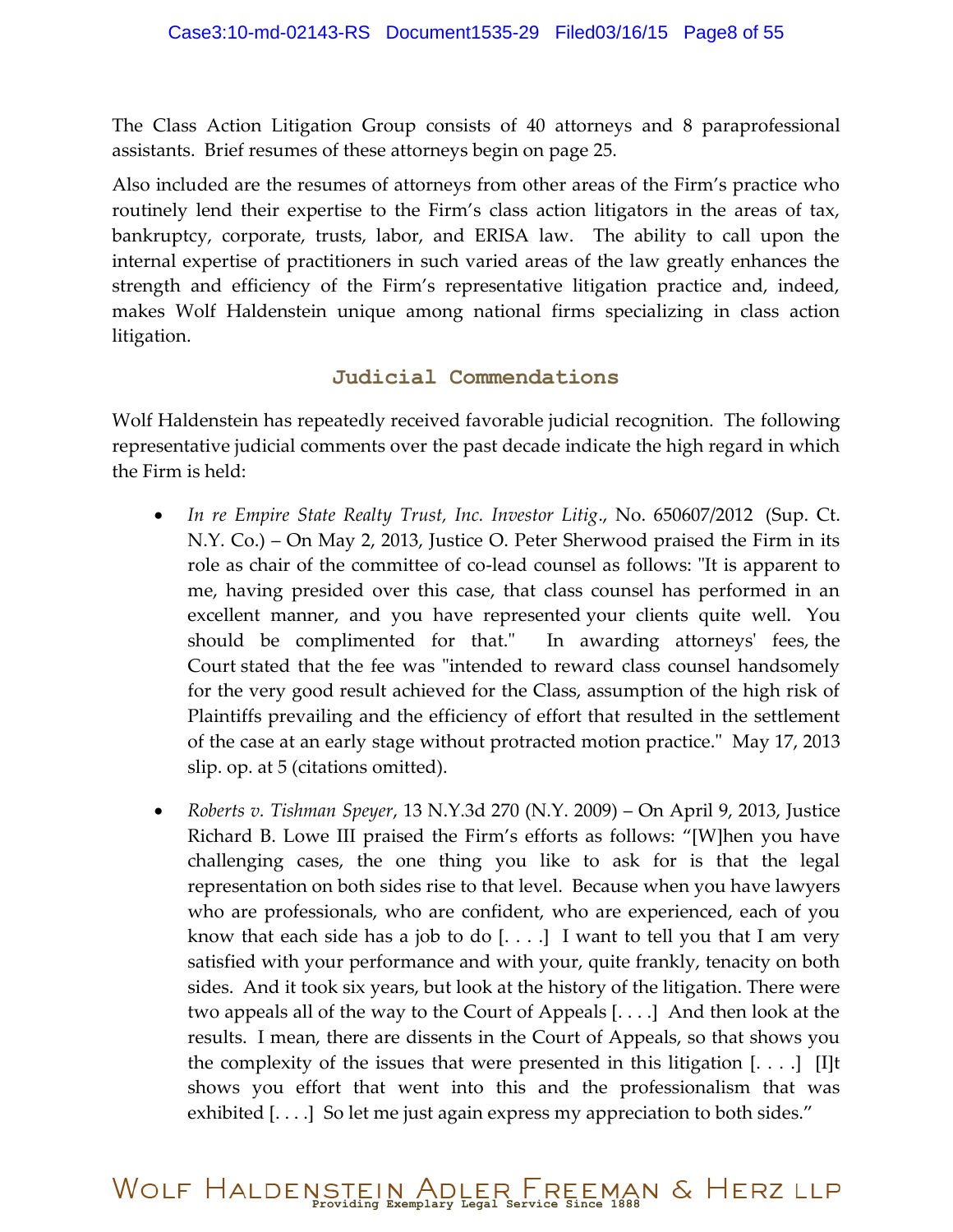- *K.J. Egleston L.P. v. Heartland Industrial Partners, et al.*, 2:06-13555 (E.D. Mich.) where the Firm was Lead Counsel, Judge Rosen, at the June 7, 2010 final approval hearing, praised the Firm for doing "an outstanding job of representing [its] clients," and further commented that "the conduct of all counsel in this case and the result they have achieved for all of the parties confirms that they deserve the national recognition they enjoy."
- *Klein, et al. v. Ryan Beck Holdings, Inc., et al.*, 06-cv-3460 (DAB) (S.D.N.Y.) where the Firm was Lead Counsel, Judge Deborah A. Batts described the Firm's successful establishment of a settlement fund as follows: "[a] miracle that there is a settlement fund at all." Judge Batts continued*:* "As I said earlier, there is no question that the litigation is complex and of a large and, if you will, *pioneering magnitude ..."* (Emphasis added).
- *Parker Friedland v. Iridium World Communications, Ltd.,* 99-1002 (D.D.C.) where the Firm was co-lead counsel, Judge Laughrey said (on October 16, 2008), "[a]ll of the attorneys in this case have done an outstanding job, and I really appreciate the quality of work that we had in our chambers as a result of this case."
- *In re Dynamic Random Access Memory Antitrust Litigation*, MDL-02-1486 (N.D. Cal.) – where the Firm was co-lead counsel, Judge Hamilton said (on August 15, 2007), "I think I can conclude on the basis with my five years with you all, watching this litigation progress and seeing it wind to a conclusion, that the results are exceptional. The percentages, as you have outlined them, do put this [case] in one of the upper categories of results of this kind of [antitrust] class action. I am aware of the complexity . . . I thought that you all did an exceptionally good job of bringing to me only those matters that really required the Court's attention. You did an exceptionally good job at organizing and managing the case, assisting me in management of the case. There was excellent coordination between all the various different plaintiffs' counsel with your group and the other groups that are part of this litigation. . . . So my conclusion is the case was well litigated by both sides, well managed as well by both sides."
- *In re Comdisco Sec. Litigation,* 01 C 2110 (N.D. Ill. July 14, 2005) Judge Milton Shadur observed: "It has to be said . . . that the efforts that have been extended [by Wolf Haldenstein] on behalf of the plaintiff class in the face of these obstacles have been exemplary. And in my view [Wolf Haldenstein] reflected the kind of professionalism that the critics of class actions . . . are never willing to recognize. . . . I really cannot speak too highly of the services rendered by class counsel in an extraordinary difficult situation."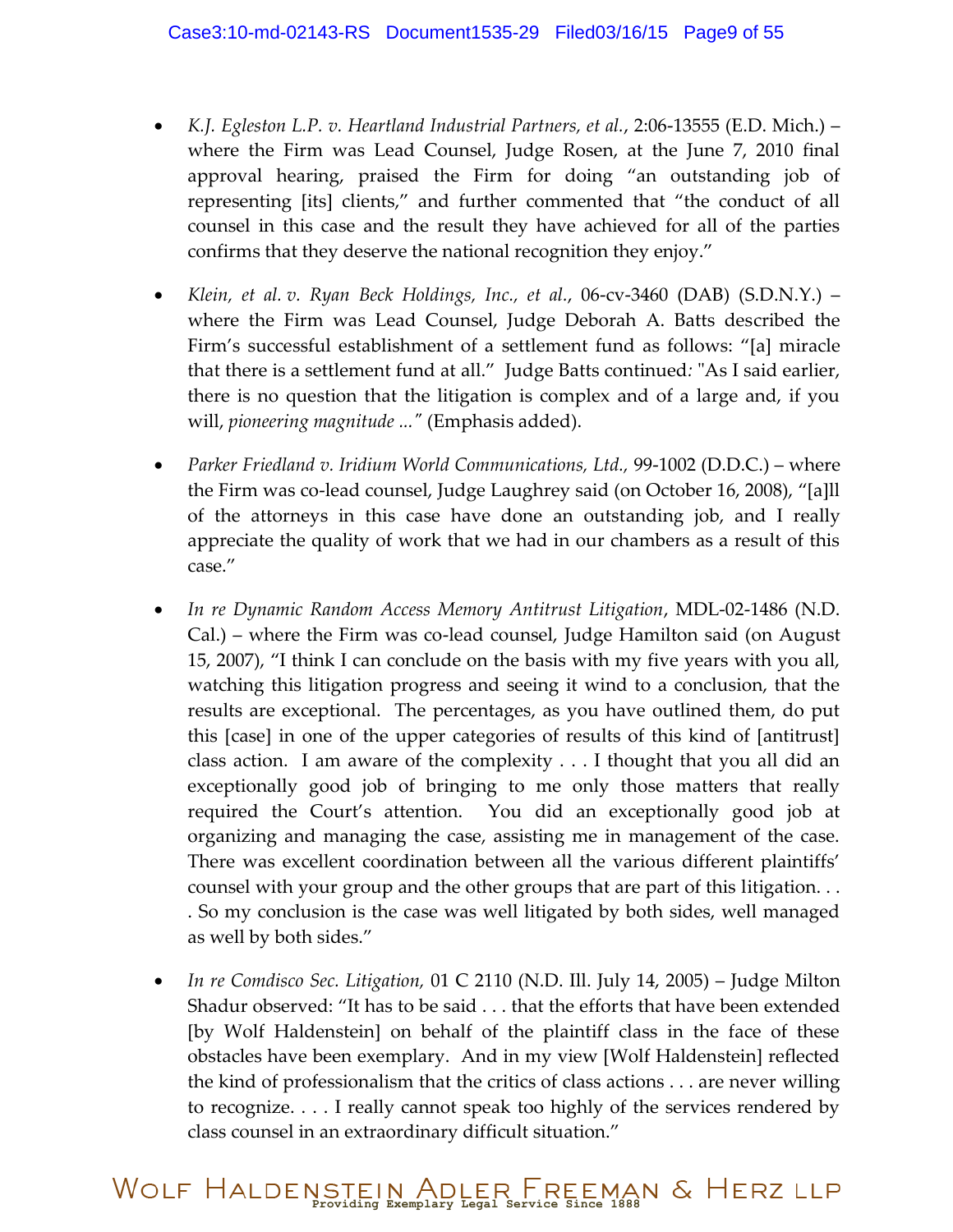*In re MicroStrategy Securities Litigation*, 150 F. Supp. 2d 896, 903 (E.D. Va. 2001) – where the Firm was co-lead counsel, Judge Ellis commented: "Clearly, the conduct of all counsel in this case and the result they have achieved for all of the parties confirms that they deserve the national recognition they enjoy."

#### **Recent Noteworthy Results**

Wolf Haldenstein's performance in representative litigation has repeatedly resulted in favorable results for its clients. The Firm has helped recover almost *seven billion dollars* on behalf of its clients in the cases listed below. Recent examples include the following:

- *In re Genetically Modified Rice Litigation*, MDL 1811 (E.D. Mo.) Wolf Haldenstein represented U.S. rice farmers in this landmark action against Bayer A.G. and its global affiliates, achieving a global recovery of \$750 million. The case arose from the contamination of the nation's long grain rice crop by Bayer's experimental and unapproved genetically modified Liberty Link rice.
- *Roberts v. Tishman Speyer*, 13 N.Y.3d 270 (N.Y. 2009) a class action brought on behalf of over 27,500 current and former tenants of New York City's iconic Stuyvesant Town and Peter Cooper Village housing complexes. On April 9, 2013, Justice Richard B. Lowe III of the New York Supreme Court finally approved settlement of the action, which totals over \$173 million, sets aside \$68.75 million in damages, re-regulates the apartments at issue, and sets preferential rents for the units that will save tenants significant monies in the future. The settlement also enables the tenants to retain an estimated \$105 million in rent savings they enjoyed between 2009 and 2012. **The settlement is by many magnitudes the largest tenant settlement in United States history.**
- *In re Empire State Realty Trust, Inc. Investor Litig.*, Index No. 650607/2012 The firm served as Chair of the Executive Committee of Co-Lead Counsel for the Plaintiffs in a class action settlement finally approved on May 2, 2013 that provides for the establishment of a \$55 million settlement fund for investors, in addition to substantial tax deferral benefits estimated to be in excess of \$100 million.
- *American International Group Consolidated Derivative Litigation*, Civil Action No. 769-VCS (Del. Ch.) The Firm acted as co-lead counsel and the settlement addressed claims alleging that the D&O Defendants breached their fiduciary duties to the Company and otherwise committed wrongdoing to the detriment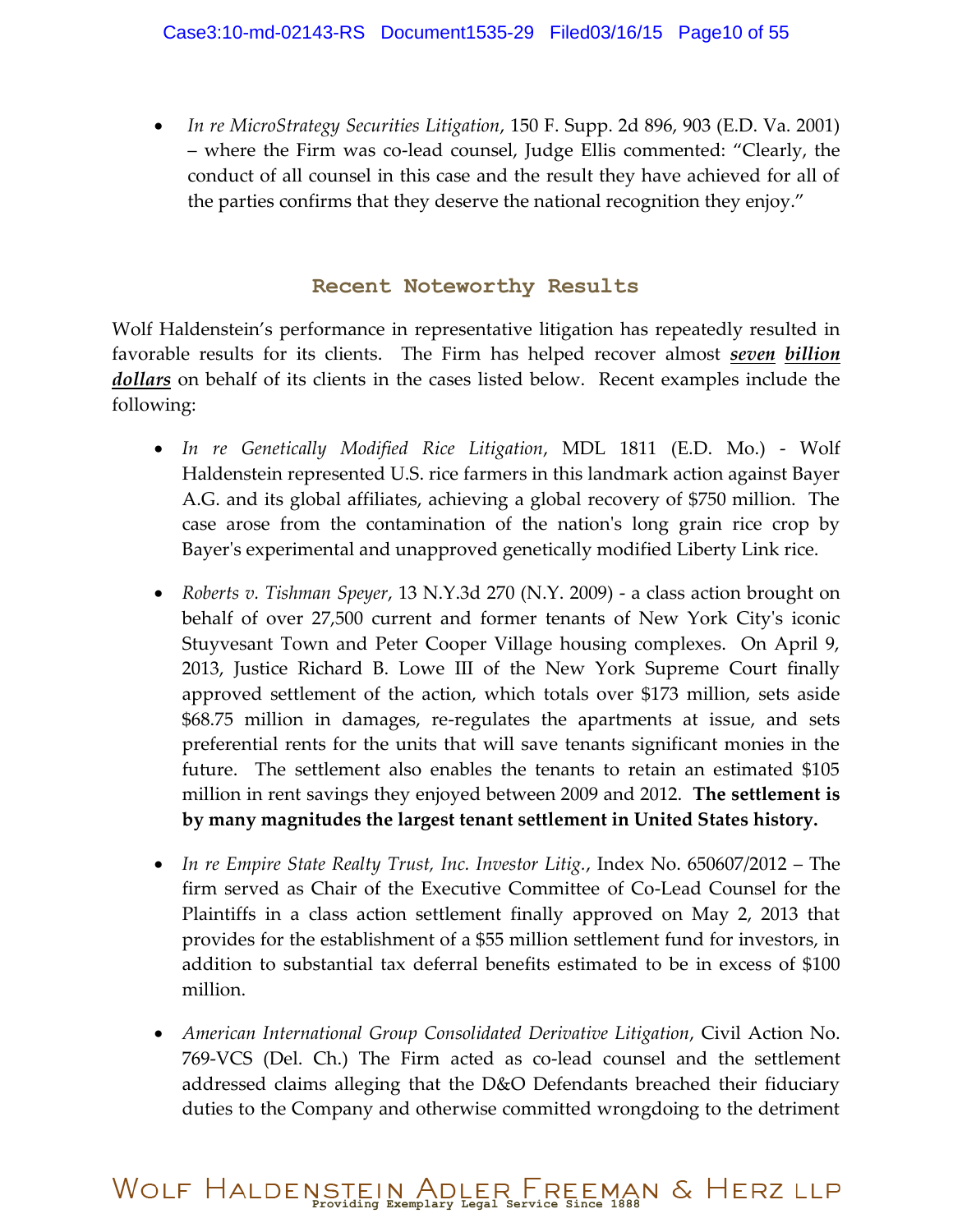of AIG in connection with various allegedly fraudulent schemes during the 1999-2005 time period.

- *In re Bank of America Corp. Securities, Derivative, and Employee Retirement Income Security Act (ERISA) Litigation*, Master File No. 09 MD 2058 (S.D.N.Y.) (firm was co-lead counsel in parallel derivative action pending in Delaware (*In Re Bank of America Stockholder Derivative Litigation*, C.A. No. 4307-CS (Del. Ch.)) (increase of settlement cash recovery from \$20 million to \$62.5 million).
- *The Investment Committee of the Manhattan and Bronx Service Transit Operating Authority Pension Plan v. JPMorgan Chase Bank,* N.A., 1:09-cv-04408-SAS (S.D.N.Y.) (class recovered \$150 million).
- *In re Tremont Sec. Law, State Law and Insurance Litig*., No. 08-civ-11117 (TPG) (SDNY) (class recovered \$100 million). The firm was court-appointed co-lead counsel in the Insurance Action, 08 Civ. 557, and represented a class of persons who purchased or otherwise acquired Variable Universal Life ("VUL") insurance policies or Deferred Variable Annuity ("DVA") policies issued by Tremont International Insurance Limited or Argus International Life Bermuda Limited from May 10, 1994 - December 11, 2008 to the extent the investment accounts of those policies were exposed to the massive Ponzi scheme orchestrated by Bernard L. Madoff through one or more Rye funds.
- *In re Initial Public Offering Securities Litigation*, 21 MC 92 (SAS) (S.D.N.Y.) (class recovered \$586 million). Wolf Haldenstein served as Co-Lead Counsel of one of the largest securities fraud cases in history. Despite the United States Court of Appeals for the Second Circuit's decision to vacate the district court's class certification decision, on remand, counsel for plaintiffs were able to press on to a settlement on April 1, 2009, ultimately recovering in excess of a half-billion dollars.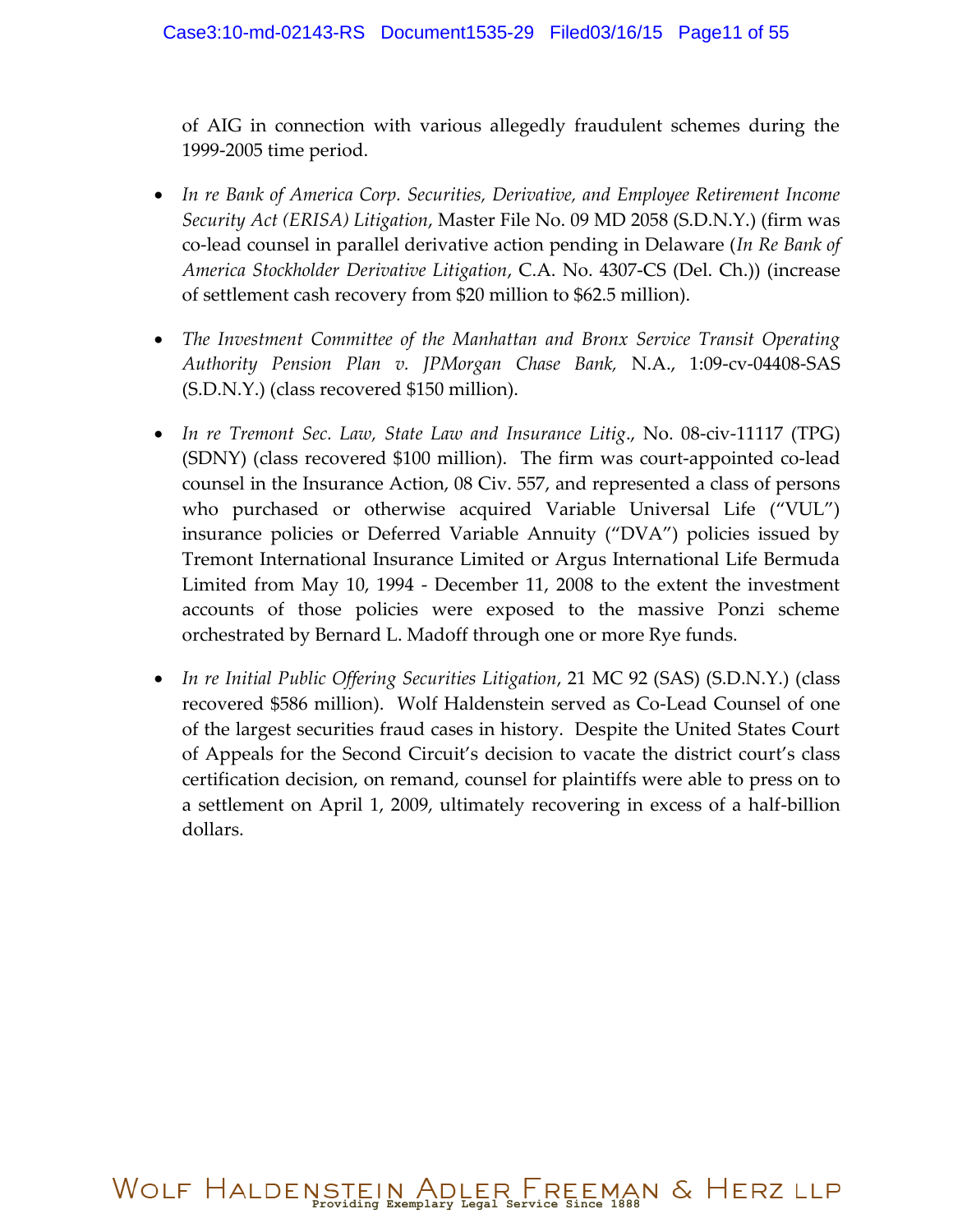#### **FIRM PRACTICE AREAS**

#### **Securities and Derivative Cases**

Wolf Haldenstein is a leader in the class and derivative action litigation field and is currently or has been the court-appointed lead counsel, co-lead counsel, or executive committee member in some of the largest and most significant class action and derivative action lawsuits in the United States. For example, the class action *Roberts v. Tishman Speyer*, 13 N.Y.3d 270 (N.Y. 2009) was recently described by a sitting member of the U.S. House of Representatives as the greatest legal victory for tenants in her lifetime. In *Roberts*, the Firm obtained a victory in the New York Court of Appeals requiring the reregulation of thousands of apartment units in the Stuyvesant Town complex in Manhattan, New York. Many of the firm's other successful results are summarized within.

#### **Private Actions for Institutional Investors**

In addition to its vast class action practice, the Firm also regularly represents institutional clients such as public funds, investment funds, limited partnerships, and qualified institutional buyers in private actions. The Firm has represented institutional clients in non-class federal and state actions concerning a variety of matters, including private placements, disputes with investment advisors, and disputes with corporate management.

The Firm has also acted as special counsel to investors' committees in efforts to assert and advance the investors' interests without resorting to litigation. For example, the Firm served as Counsel to the Courtyard by Marriott Limited Partners Committee for several years in its dealings with Host Marriott Corporation, and as Special Counsel to the Windsor Park Properties 7 and 8 limited partners to insure the fairness of their liquidation transactions.

#### **Antitrust Litigation**

Wolf Haldenstein is a leader in the field of antitrust and competition litigation. The Firm actively seeks to enforce the federal and state antitrust laws to protect and strengthen the rights and claims of businesses, organizations, Taft-Hartley funds, and consumers throughout the United States. To that end, Wolf Haldenstein commences large, often complex, antitrust and trade regulation class actions and other cases that target some of the most powerful and well-funded corporate interests in the world. Many of these interests exert strong influence over enforcement policy that is in the hands of elected officials, so that private enforcement provides the only true assurance that unfair and anticompetitive conduct will be duly scrutinized for compliance with the law. These cases frequently bring to light concealed, unlawful behavior such as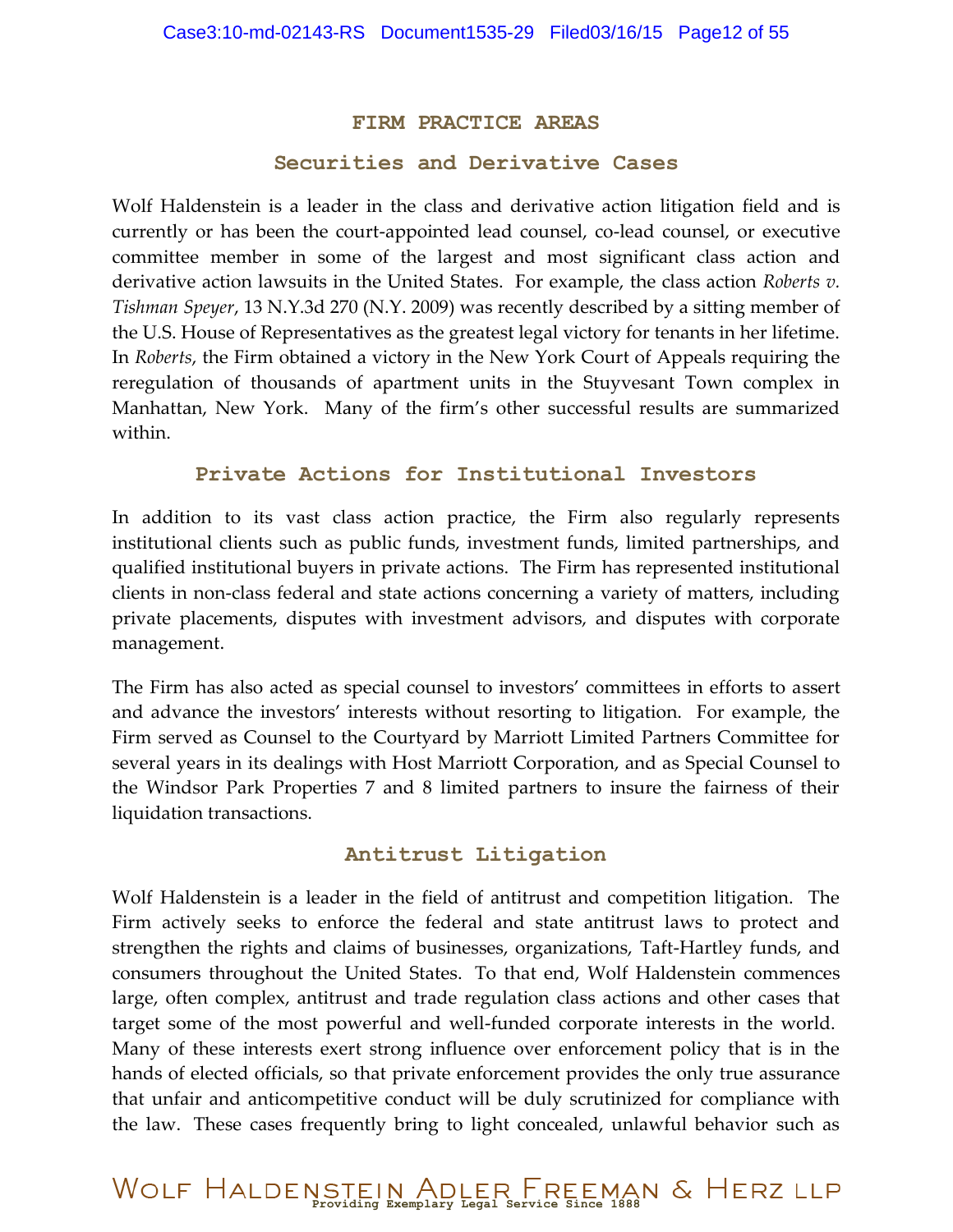price fixing, monopolization, market allocation, monopoly leveraging, essential facilities, tying arrangements, vertical restraints, exclusive dealing, and refusals to deal. Wolf Haldenstein's Antitrust Practice Group has successfully prosecuted numerous antitrust cases and aggressively advocates remedies and restitution for businesses and investors wronged by violations of the antitrust laws. For example, in *In re DRAM Antitrust Litigation*, No. 02-cv-1486 (PJH) (N.D. Cal.) the firm successfully prosecuted an antitrust case resulting in a \$315 million recovery. Many of the firm's successful results are summarized within.

Wolf Haldenstein attorneys currently serve as lead counsel, co-lead counsel, or as executive committee members in some of the largest and most significant antitrust class action lawsuits.

#### **Biotechnology and Agricultural Litigation**

Wolf Haldenstein is a leader in biotechnology and agricultural litigation. The firm has represented U.S. row crop farmers and others harmed by crop supply contamination, price fixing of genetically-modified crop seeds, and false claims and representations relating to purportedly "organic" products. The firm has prosecuted actions in these fields against domestic and international biotechnology and crop science companies under the federal and state antitrust laws, consumer protection and deceptive trade practice statues, and the common law. As a leader in this field, Wolf Haldenstein pioneered approaches now commonly used in these types of cases, including the use of futures-based efficient market analyses to fashion damages models relating to the underlying commodity crops. The firm has served or is currently serving as lead or colead counsel in some of the most significant biotechnology and agricultural class actions pending or litigated in the United States. For example, in *In re Genetically Modified Rice Litigation*, MDL 1811 (E.D. Mo.) the firm prosecuted a multidistrict product liability litigation brought on behalf of United States long-grain rice farmers that ultimately settled in July 2011 for \$750 million. Many of the firm's other successful results are summarized within.

#### **Overtime and Compensation Class Actions**

Wolf Haldenstein is a leader in the field of class action litigation on behalf of employees who have not been paid overtime or other compensation they are entitled to receive, or have had improper deductions taken from their compensation. These claims for violations of the federal Fair Labor Standards Act and state labor laws allege improper failure to pay overtime and other wages, and improper deductions from compensation for various company expenses. Wolf Haldenstein has served as lead or co-lead counsel, or other similar lead role, in some of the most significant overtime class actions pending in the United States, and has recovered hundreds of millions of dollars in recovered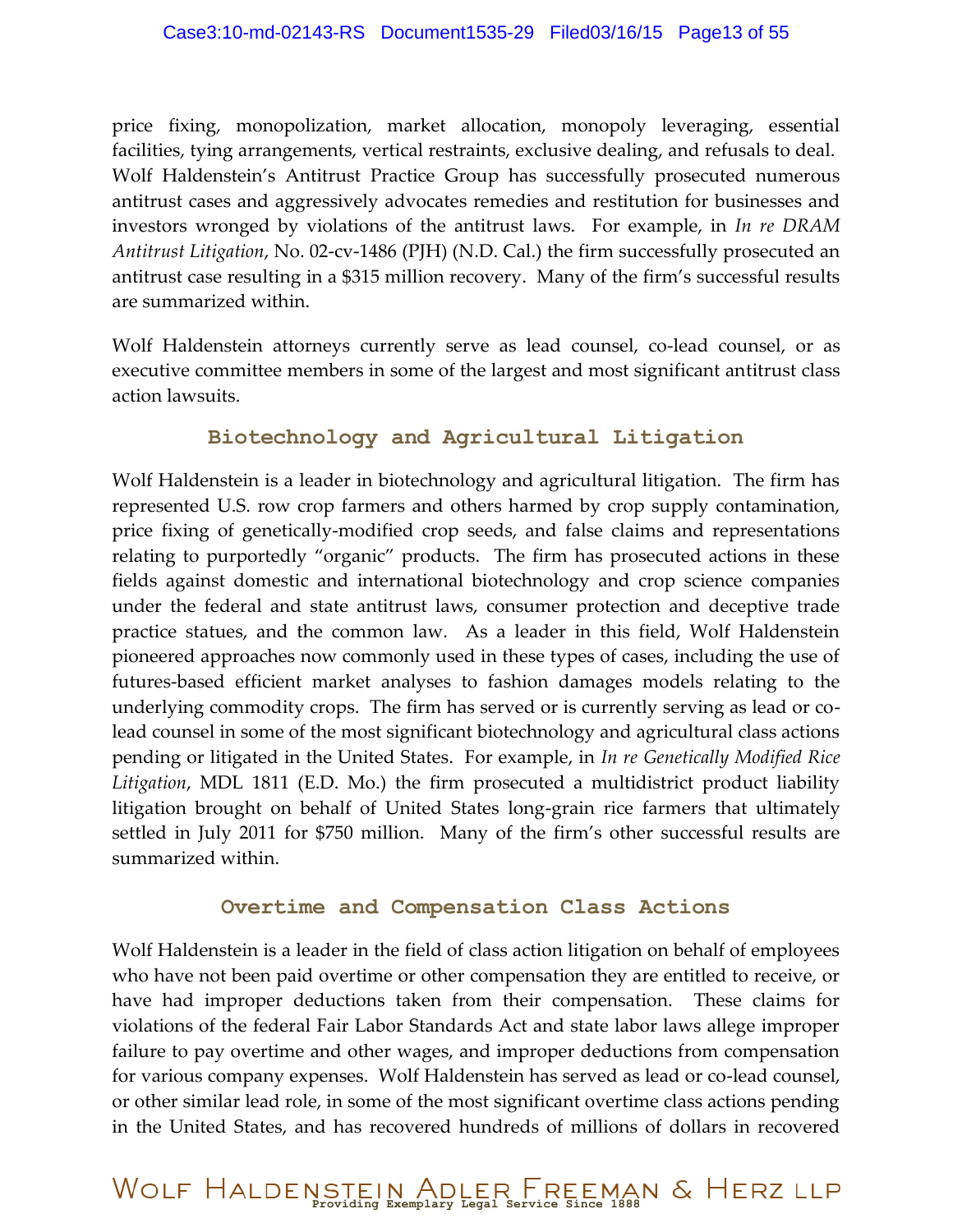wages for its clients. For example, in *LaVoice v. Citigroup Global Markets, Inc*., Case No. C 07-801 (CW) (N.D. Cal.)) the firm secured a \$108 million settlement. Many of the firm's other successful results in this field are summarized within.

#### **Real Estate**

In keeping with out commitment to provide a full range of services to our clients, Wolf Haldenstein Adler Freeman & Herz LLP has a comprehensive real estate practice, which encompasses representation of clients in the acquisition, sale, financing, leasing, development, restructuring, syndication and management of commercial and residential properties throughout the United States. In addition, we have one of the largest practices in the New York Metropolitan area, representing cooperative corporations, and condominium associations. The Firm also has a comprehensive litigation practice that covers all facets of real estate matters ranging from landlord/tenant matters to construction litigation. Our comprehensive knowledge of the real estate industry is coupled with a solid understanding of the complex laws that affect it, and, in particular, the Federal, State, and City income tax consequences associated with the acquisition, operation and disposition of real property.

#### **Healthcare**

The counsel provided by Wolf Haldenstein's Healthcare Group includes corporate and transactional matters, New York State regulatory matters, compliance issues, electronic medical records and financings. The Firm's healthcare attorneys have deep knowledge and experience in the issues unique to the industry, including Medicaid and Medicare reimbursement, managed care, electronic medical records, regulatory requirements, integrated delivery systems and compliance issues. The Firm acts as general counsel for many healthcare provider clients, handling their day-to-day needs in the following areas: corporate and transactional matters; New York State regulatory authorities; compliance; financing; and discharge planning.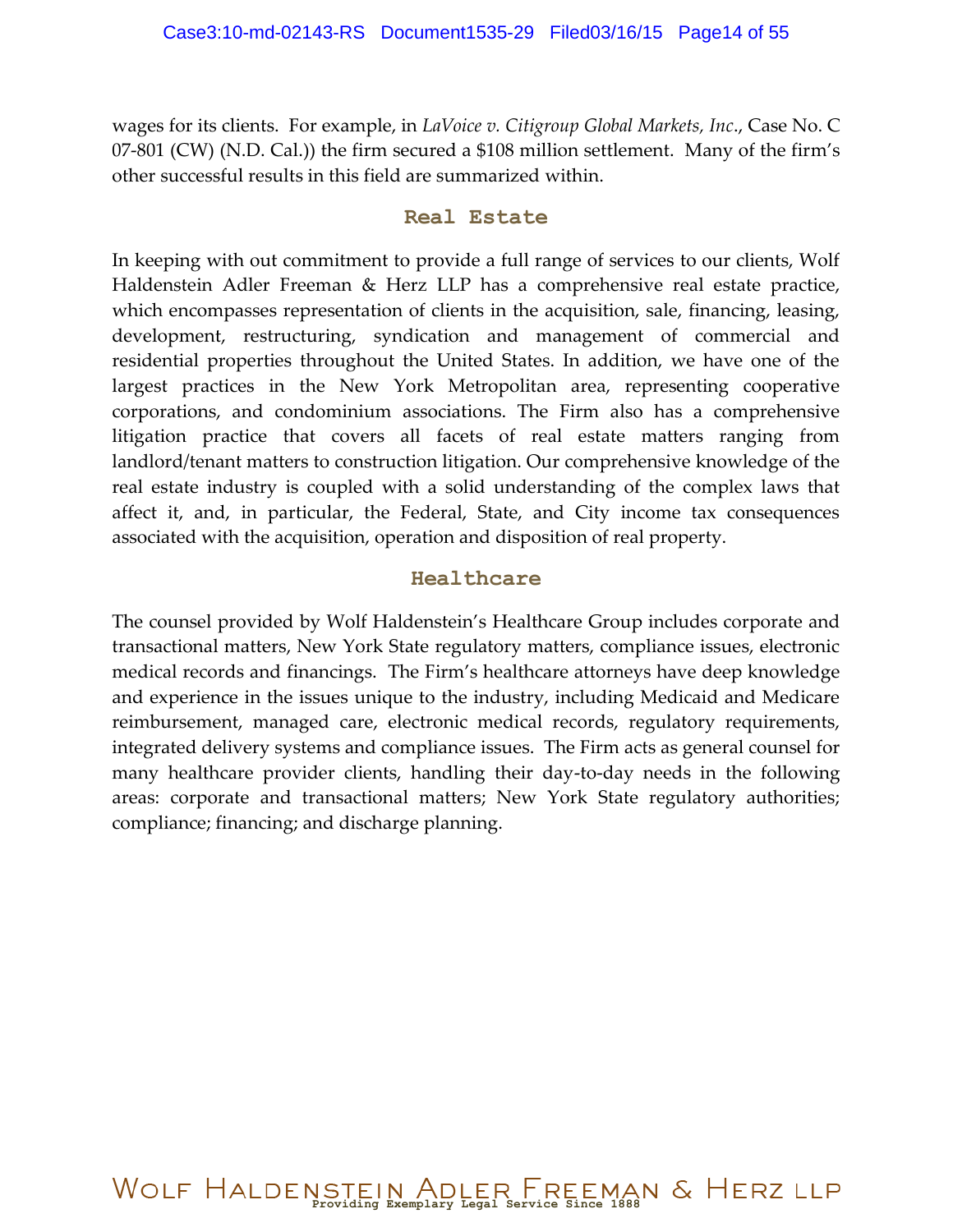**Other Substantial Recoveries In Class Action And Derivative Cases in Which Wolf Haldenstein Was Lead Counsel or Had Another Significant Role**

- *In re Beacon Associates Litigation*, Master File No. 09 Civ. 0777 (LBS) (S.D.N.Y.) (**\$219 million** settlement in this and related action).
- *Roberts v. Tishman Speyer*, No. 100956/2007 (Sup. Ct. N.Y. Cty.) (**\$173 Million**  settlement).
- *In re Mutual Fund Investment Litigation,* MDL No. 1586 (D. Md.) (derivative counsel in consolidated cases against numerous mutual fund companies involved in market timing resulting in class/derivative settlements totaling more than **\$300 million**).
- *Inland Western Securities Litigation,* Case No. 07 C 6174 (N.D. Ill.) (settlement value of shares valued between **\$61.5 million** and **\$90 million**).
- *In re Direxion Shares ETF Trust*, No. 09-Civ-8011 (KBF) (S.D.N.Y.) (class recovered **\$8 million**).
- *In re BankAmerica Corp. Securities Litigation,* MDL Docket No. 1264 (JFN) (E.D. Mo.) (class recovered **\$490 million**).
- *In re Dynamic Random Access Memory Antitrust Litigation,* (MD-02 1486 (N.D. Cal.) (class recovered **\$325 million**).
- *In re MicroStrategy, Inc. Securities Litigation,* Civ. No. 00-473-A (E.D. Va.) (class recovered **\$160 million** in cash and securities).
- *Kurzweil v. Philip Morris Cos.,* 94 Civ. 2373, 94 Civ. 2546 (S.D.N.Y.) (securities fraud) (class recovered **\$116.5 million** in cash).
- *In re Starlink Corn Products Liability Litigation,* (N.D. Ill.) (class recovered **\$110 million**).
- In Computer Associates 2002 Class Action Sec. Litigation, 2:02-CV-1226 (E.D.N.Y.) (**\$130 million** settlement in this and two related actions).
- *In re Sepracor Inc. Securities Litigation, Civ. No.* 02-12338 (MEL) (D. Mass.) (classes recovered **\$52.5 million**).
- *In re Transkaryotic Therapies, Inc., Securities Litigation*, C.A. No. 03-10165-RWZ (D. Mass) (class recovered **\$50 million**).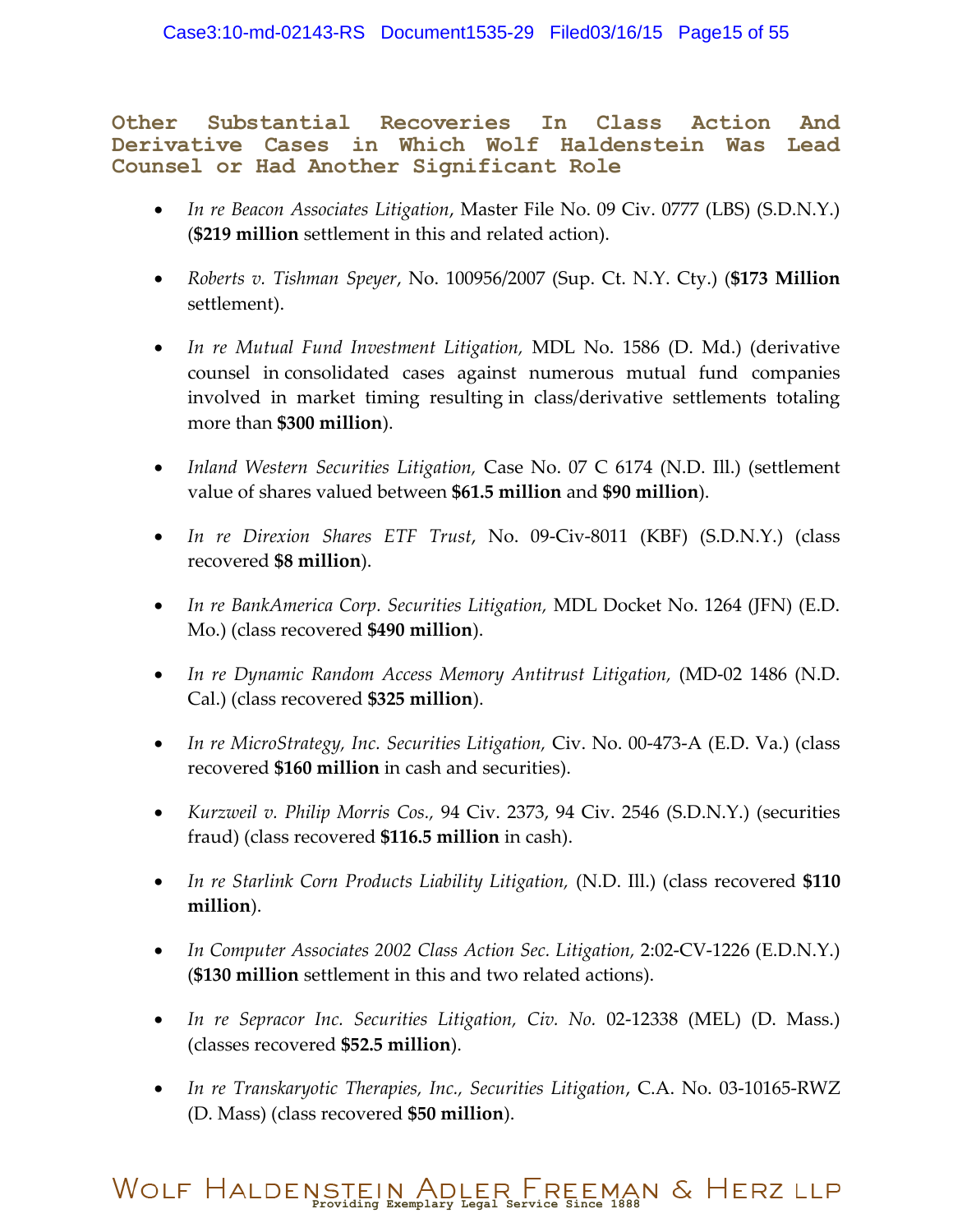- *In re Iridium Securities Litigation,* C.A. No. 99-1002 (D.D.C.) (class recovered **\$43 million**).
- *In re J.P. Morgan Chase Securities Litigation,* MDL No. 1783 (N.D. Ill.) (settlement providing for adoption of corporate governance principles relating to potential corporate transactions requiring shareholder approval).
- *LaVoice v. Citigroup Global Markets, Inc*., Case No. C 07-801 (CW) (N.D. Cal.)) (**\$108 million** settlement).
- *Steinberg v. Morgan Stanley & Co., Inc.*, Case No. 06-cv-2628 (BEN) (S.D. Cal.) (**\$50 million** settlement).
- *Poole v. Merrill Lynch, Pierce, Fenner & Smith Inc.*, Case No. CV-06-1657 (D. Or.) (**\$43.5 million** settlement).
- *In re Wachovia Securities, LLC Wage and Hour Litigation*, MDL No. 07-1807 DOC (C.D. Cal.) (**\$39 million** settlement).
- *In re Wachovia Securities, LLC Wage and Hour Litigation (Prudential)*, MDL No. 07-1807 DOC (C.D. Cal.) (**\$11 million** settlement).
- *Basile v. A.G. Edwards, Inc*., 08-CV-00338-JAH-RBB (S.D. Cal.) (**\$12 million**  settlement).
- *Miguel Garcia, et al. v. Lowe's Home Center, Inc. et al.* Case No. GIC 841120 (Barton) (Cal. Sup. Ct, San Diego) (co-lead, **\$1.65 million** settlement w/ average class member recovery of \$5,500, attorney fees and cost awarded separately).
- *Neil Weinstein, et al. v. MetLife, Inc., et al.* Case No. 3:06-cv-04444-SI (N.D.Cal) (co-lead, **\$7.4 million** settlement).
- *Creighton v. Oppenheimer*, Index No. 1:06 cv 04607 BSJ DCF (S.D.N.Y.) (**\$2.3 million** settlement).
- *Klein v. Ryan Beck*, 06-CV-3460 (DAB)(S.D.N.Y.) (**\$1.3 million** settlement).
- *In re American Pharmaceutical Partners, Inc. Shareholder Litigation,* Consolidated C.A. No. 1823-N (Del. Ch. Ct.) (**\$14.3 million** settlement).
- *Egleston v. Collins and Aikman Corp.,* 06-cv-13555 (E.D. Mich.) (class recovered **\$12 million**).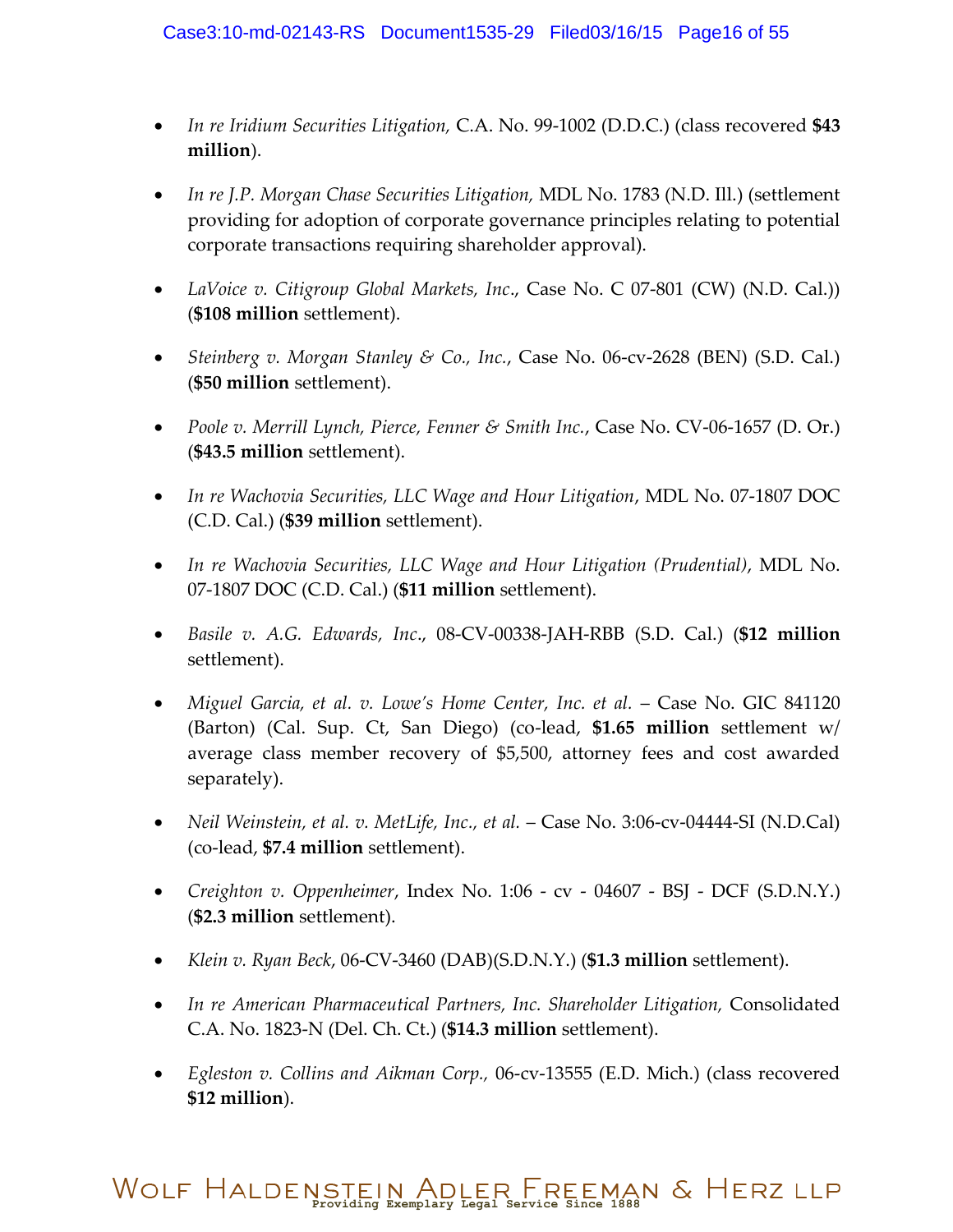- *In re Merrill Lynch & Co., Inc. Global Technology Fund Securities Litigation,* 02 CV 7854 (JFK) (SDNY); and *In re Merrill Lynch & Co., Inc. Focus Twenty Fund Securities Litigation*, 02 CV 10221 (JFK) (SDNY) (class recovered **\$39 million** in combined cases).
- *In re CNL Hotels & Resorts, Inc. Securities Litigation,* No. 6:04-cv-1231 (Orl-31) (class recovered **\$35 million**, and lawsuit also instrumental in **\$225 million** benefit to corporation).
- *In re Cablevision Systems Corp. Shareholder Derivative Litigation*, Master File No. 06-CV-4130-DGT-AKT (**\$34.4 million** recovery).
- *In re Monster Worldwide, Inc. Stock Option Derivative Litigation,* Master File No. 06cv4622 (S.D.N.Y.) (**\$32 million** recovery and corporate governance reforms).
- *Berger v. Compaq Computer Corp.,* Docket No. 98-1148 (S.D. Tex.) (class recovered **\$29 million**).
- *In re Arakis Energy Corporation Securities Litigation,* 95 CV 3431 (E.D.N.Y.) (class recovered **\$24 million**).
- *In re E.W. Blanche Holdings, Inc. Securities Litigation*, Civ. No. 01-258 (D. Minn.) (class recovered **\$20 million**).
- *In re Globalstar Securities Litigation,* Case No. 01-CV-1748 (SHS) (S.D.N.Y.) (class recovered **\$20 million**).
- *In re Luxottica Group S.p.A. Securities Litigation,* No. CV 01-3285 (E.D.N.Y) (class recovered **\$18.25 million**).
- *In re Musicmaker.com Securities Litigation,* CV-00-2018 (C.D. Cal.) (class recovered **\$13.75 million**).
- *In re Comdisco Securities Litigation,* No. 01 C 2110 (MIS) (N.D. Ill.) (class recovered **\$13.75 million**).
- *In re Acclaim Entertainment, Inc., Securities Litigation,* C.A. No. 03-CV-1270 (E.D.N.Y.) (class recovered **\$13.65 million**).
- *In re Concord EFS, Inc. Securities Litigation*, No. 02-2097 (MA) (W.D. Tenn) (class recovered **\$13.25 million**).
- *In re Bausch & Lomb, Inc. Securities Litigation,* 01 Civ. 6190 (CJS) (W.D.N.Y.) (class recovered **\$12.5 million**).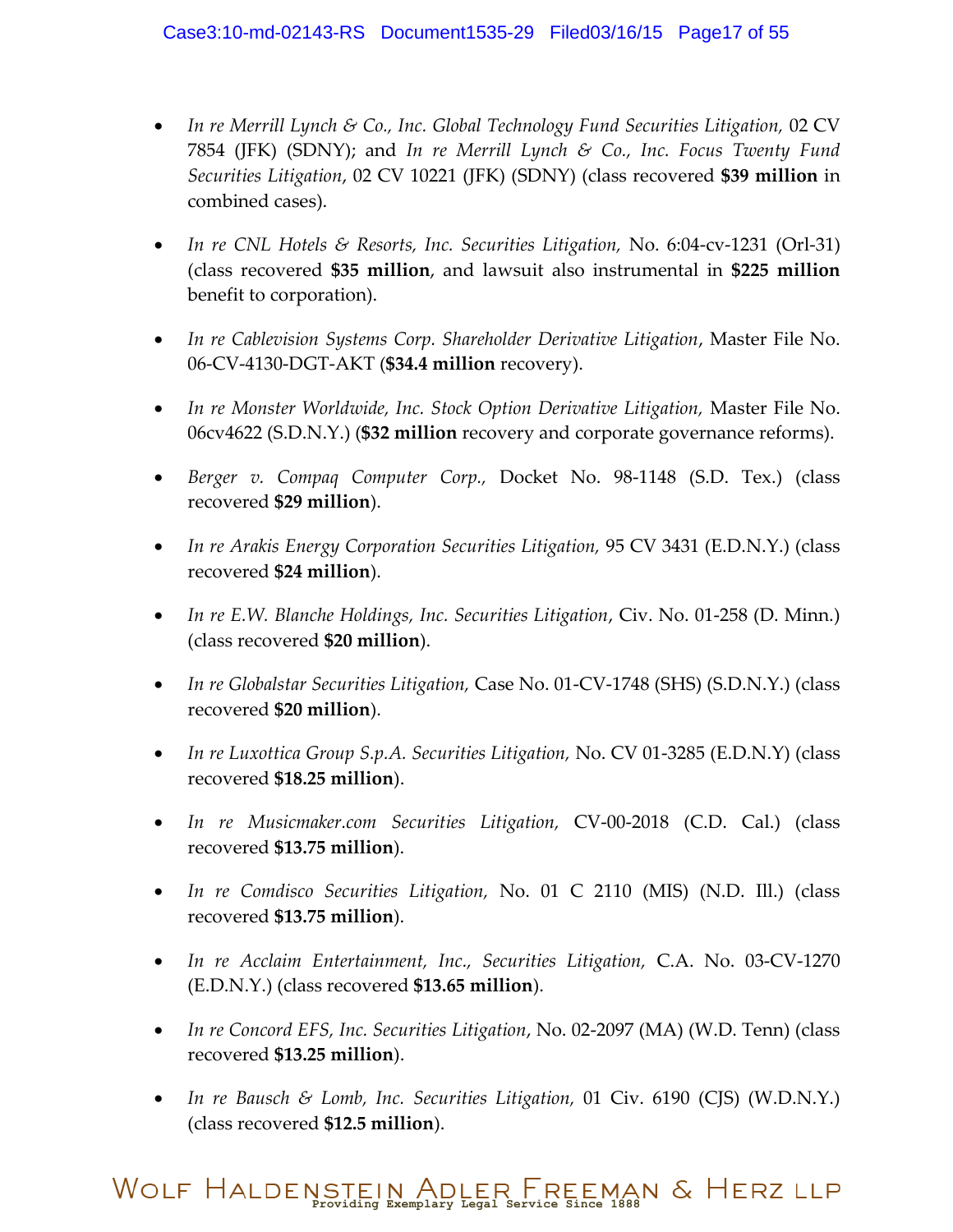- *In re Allaire Corp. Securities Litigation,* 00-11972 (D. Mass.) (class recovered **\$12 million**).
- *Bamboo Partners LLC v. Robert Mondavi Corp.,* No. 26-27170 (Cal. Sup. Ct.) (class recovered **\$10.8 million**).
- *Curative Health Services Securities Litigation,* 99-2074 (E.D.N.Y.) (class recovered **\$10.5 million**).
- *City Partnership Co. v. Jones Intercable*, 99 WM-1051 (D. Colo.) (class recovered **\$10.5 million**).
- *In re Aquila, Inc.,* (ERISA Litigation), 04-865 (W.D. Mo.) (**\$10.5 million** recovery for the class).
- *In re Tenfold Corporation Securities Litigation,* 2:00-CV-652 (D. Utah) (class recovered **\$5.9 million**).
- *In re Industrial Gas Antitrust Litigation*, 80 C 3479 and related cases (N.D. Ill.) (class recovered **\$50 million**).
- *In re Chor-Alkalai and Caustic Soda Antitrust Litigation*, 86-5428 and related cases (E.D. Pa.) (class recovered **\$55 million**).
- *In re Infant Formula Antitrust Litigation,* MDL No. 878 (N.D. Fla.) (class recovered **\$126 million**).
- *In re Brand Name Prescription Drugs Antitrust Litigation,* No. 1:94-cv-00897, M.D.L. 997 (N.D. Ill.) (class recovered **\$715 million**).
- *Landon v. Freel,* M.D.L. No. 592 (S.D. Tex.) (class recovered **\$12 million**).
- *Holloway v. Peat, Marwick, Mitchell & Co.,* No. 84 C 814 EU (N.D. Okla.) (class recovered **\$38 million**).
- *In re The Chubb Corp.* Drought Insurance Litigation, C-1-88-644 (S.D. Ohio) (class recovered **\$100 million**).
- *Wong v. Megafoods,* Civ-94-1702 (D. Ariz.) (securities fraud) (class recovered **\$12.25 million**).
- *In re Del Val Financial Corp. Securities Litigation,* 92 Civ 4854 (S.D.N.Y.) (class recovered **\$11.5 million**).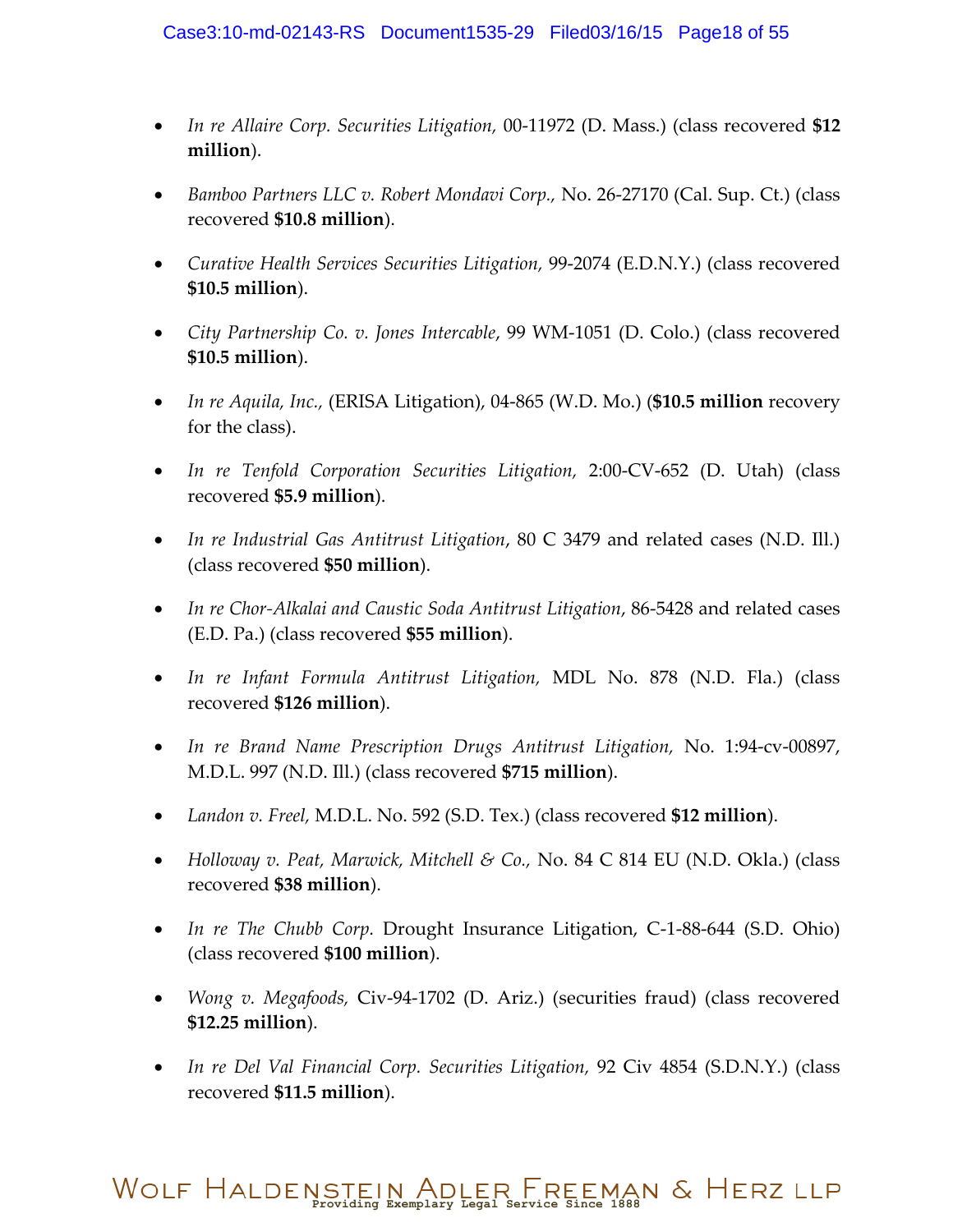- In re Home Shopping Network Shareholders Litigation, Consolidated Civil Action No. 12868, (Del. Ch. 1995) (class recovered **\$13 million**).
- In re Paine Webber Limited Partnerships Litigation, 94 Civ 8547 (S.D.N.Y.) (class recovered **\$200 million**).
- *In re Bristol-Meyers Squibb Co. Securities Litigation,* 92 Civ 4007 (S.D.N.Y.) (class recovered **\$19 million**).
- In re Spectrum Information Technologies Securities Litigation, CV 93-2245 (E.D.N.Y.) (class recovered **\$13 million**).
- *In re Chase Manhattan Securities Litigation,* 90 Civ. 6092 (LJF) (S.D.N.Y.) (class recovered **\$17.5 million**).
- *Prostic v. Xerox Corp*., No. B-90-113 (EBB) (D. Conn.) (class recovered **\$9 million**).
- *Steiner v. Hercules,* Civil Action No. 90-442-RRM (D. Del.) (class recovered **\$18 million**).
- *In re Ambase Securities Litigation,* 90 Civ 2011 (S.D.N.Y.) (class recovered **\$14.6 million**).
- *In re Southmark Securities Litigation,* CA No. 3-89-1402-D (N.D. Tex.) (class recovered **\$70 million**).
- *Steiner v. Ideal Basic Industries, Inc.,* No. 86-M 456 (D. Colo. 1989) (securities fraud) (class recovered **\$18 million**).
- *Tucson Electric Power Derivative Litigation,* 2:89 Civ. 01274 TUC. ACM (corporation recovered **\$30 million**).
- *Alleco Stockholders Litigation,* (Md. Cir. Ct. Pr. Georges County) (class recovered **\$16 million**).
- *In re Revlon Group, Inc. Shareholders Litigation*, No. 8362 (Del. Ch.) (class recovered **\$30 million**).
- *In re Taft Broadcasting Company Shareholders Litigation,* No. 8897 (Del. Ch.) (class recovered **\$20 million**).
- *In re Southland Corp. Securities Litigation,* No. 87-8834-K (N.D.Tex.) (class recovered **\$20 million**).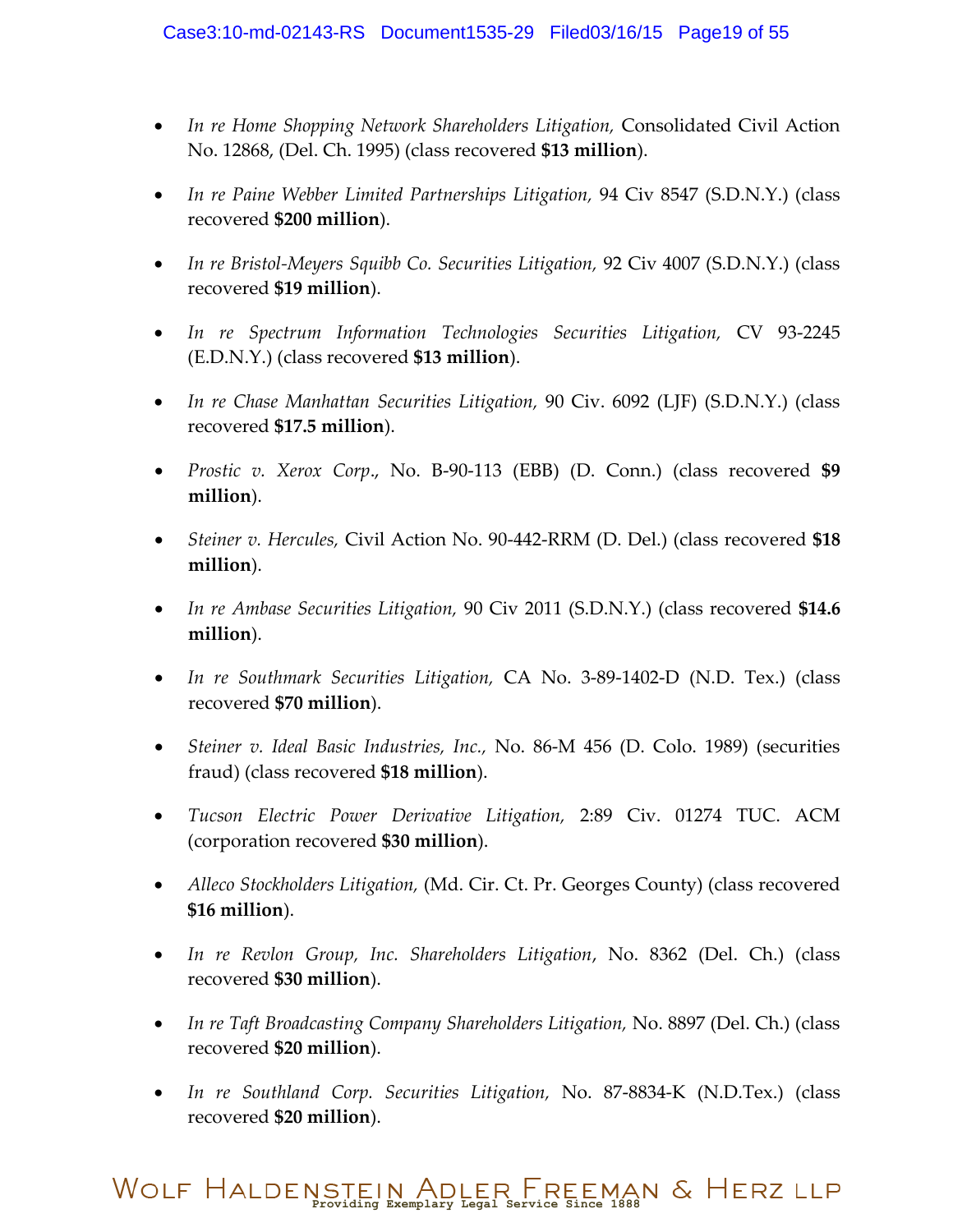- *In re Crocker Bank Securities Litigation*, CA No. 7405 (Del. Ch.) (class recovered **\$30 million**).
- *In re Warner Communications Securities Litigation,* No. 82 Civ. 8288 (JFK) (S.D.N.Y.) (class recovered **\$17.5 million**).
- *Joseph v. Shell Oil,* CA No. 7450 (Del. Ch.) (securities fraud) (class recovered **\$200 million**).
- *In re Flight Transportation Corp. Securities Litigation,* Master Docket No. 4-82-874, MDL No. 517 (D. Minn.) (class recovered **\$50 million**).
- In re Whittaker Corporation Securities Litigation, CA000817 (Cal. Super. Ct., Los Angeles County) (class recovered **\$18 million**).
- *Naevus International, Inc. v. AT&T Corp.,* C.A. No. 602191/99 (N.Y. Sup. Ct.) (consumer fraud) (class recovered **\$40 million**).
- *Sewell v. Sprint PCS Limited Partnership*, C.A. No. 97-188027/CC 3879 (Cir. Ct. for Baltimore City) (consumer fraud) (class recovered **\$45.2 million**).
- In re Vytorin/Zetia Marketing, Sales Practices and Products Liability Litigation, 2:08cv-285 (D.N.J.) (class recovered **\$41.5 million**).
- *Egleston v. Verizon*, No. 104784/2011 (N.Y. Sup. Ct.) Wolf Haldenstein represented a class of New York Verizon Centrex customers in an action against Verizon stemming from overbilling of certain charges. The Firm secured a settlement with a total value to the Class of over **\$5 million**, which provided, among other things, each class member with full refunds of certain disputed charges, plus interest.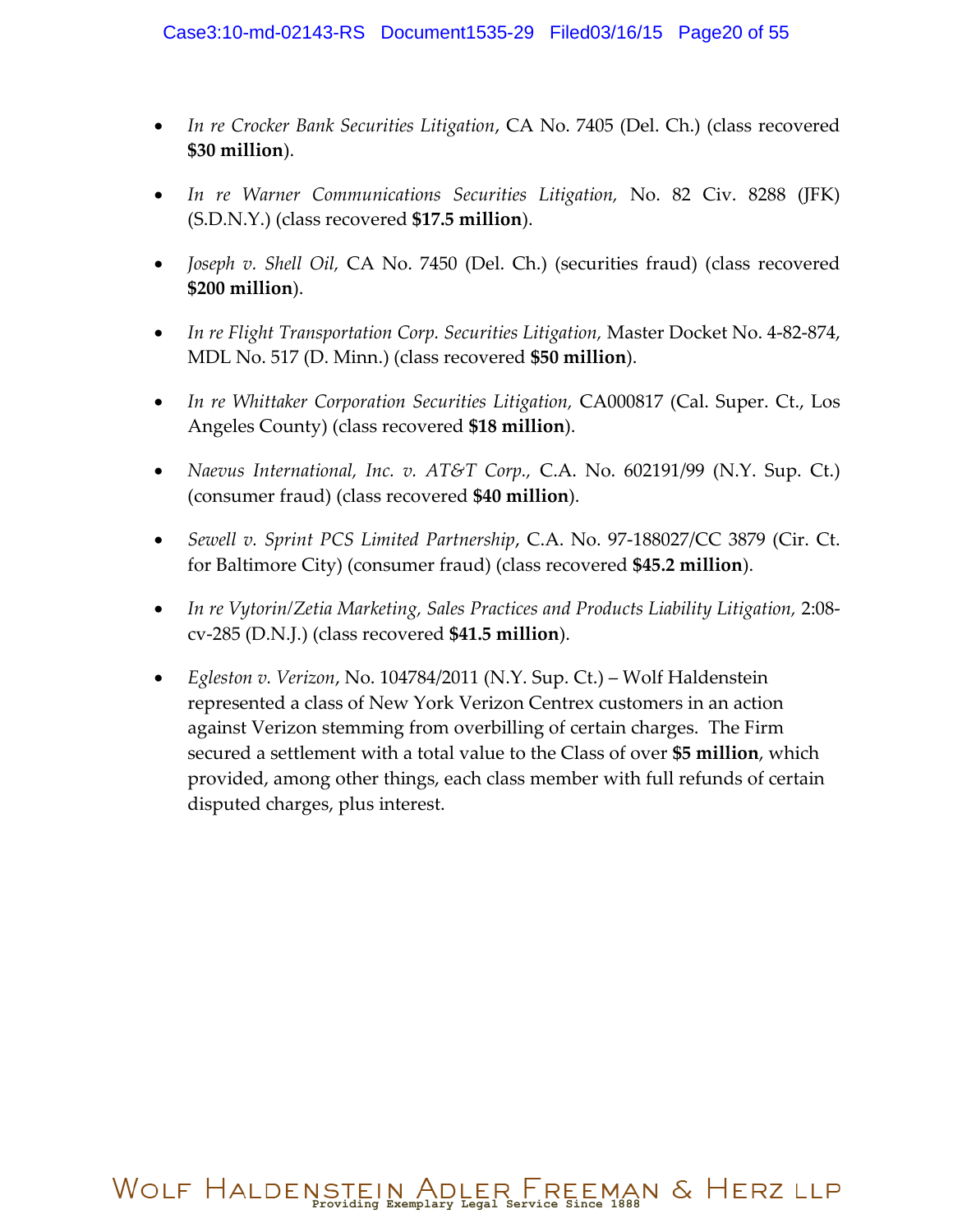#### **Representative Reported Opinions Since 1990 in Which Wolf Haldenstein Was Lead Counsel or Had Another Significant Role**

**Federal Appellate and District Court Opinions**

- *DeFrees v. Kirkland*, 2012 U.S. Dist. LEXIS 52780 (C.D. Cal. Apr. 11, 2012).
- *In re Beacon Associates Litigation.,* 745 F. Supp. 2d 386 (S.D.N.Y. 2010); *In re Beacon Associates Litig.,* 282 F.R.D. 315 (S.D.N.Y. 2012)
- *Messner v. Northshore University HealthSystem*, 669 F.3d 802, No. 10-2514 (7th Cir. Jan. 13, 2012).
- *In re Text Message Antitrust Litigation*, 630 F.3d, 622 (7th Cir. 2010).
- *In re Apple & ATTM Antitrust Litig*., 2010 U.S. Dist. LEXIS 98270 (N.D. Cal. July 8, 2010).
- *Freeland v. Iridium World Communications Ltd*., 545 F.Supp.2d 59 (D.D.C. 2008).
- *In re Apple & AT&TM Antitrust Litig*., 596 F. Supp. 2d 1288 (N.D. Cal. 2008).
- *Harzewski v. Guidant Corp.,* 489 F.3d 799 (7th Cir. 2007).
- *In re JP Morgan Chase & Co. Securities Litigation,* No. 06 C 4674, 2007 U.S. Dist. LEXIS 93877 (N.D. Ill. Dec. 18, 2007).
- *Schoenbaum v. E.I. Dupont De Nemours and Co.*, 2007 WL 2768383 (E.D. Mo. Sept. 20, 2007).
- *Jeffries v. Pension Trust Fund,* 99 Civ. 4174 (LMM), 2007 U.S. Dist. LEXIS 61454 (S.D.N.Y. Aug. 20, 2007).
- *Klein v. Ryan Beck,* 06-Civ. 3460 (WCC), 2007 U.S. Dist. LEXIS 51465 (S.D.N.Y. July 13, 2007).
- *Cannon v. MBNA Corp.* No. 05-429 GMS, 2007 U.S. Dist. LEXIS 48901 (D. Del. 2007).
- *In re Aquila ERISA Litig.*, 237 F.R.D. 202 (W.D. Mo. 2006).
- *Smith v.* Aon Corp., 238 F.R.D. 609 (N.D. Ill. 2006).
- *In re Sepracor Inc. Securities Litigation,* 233 F.R.D. 52 (D. Mass. 2005).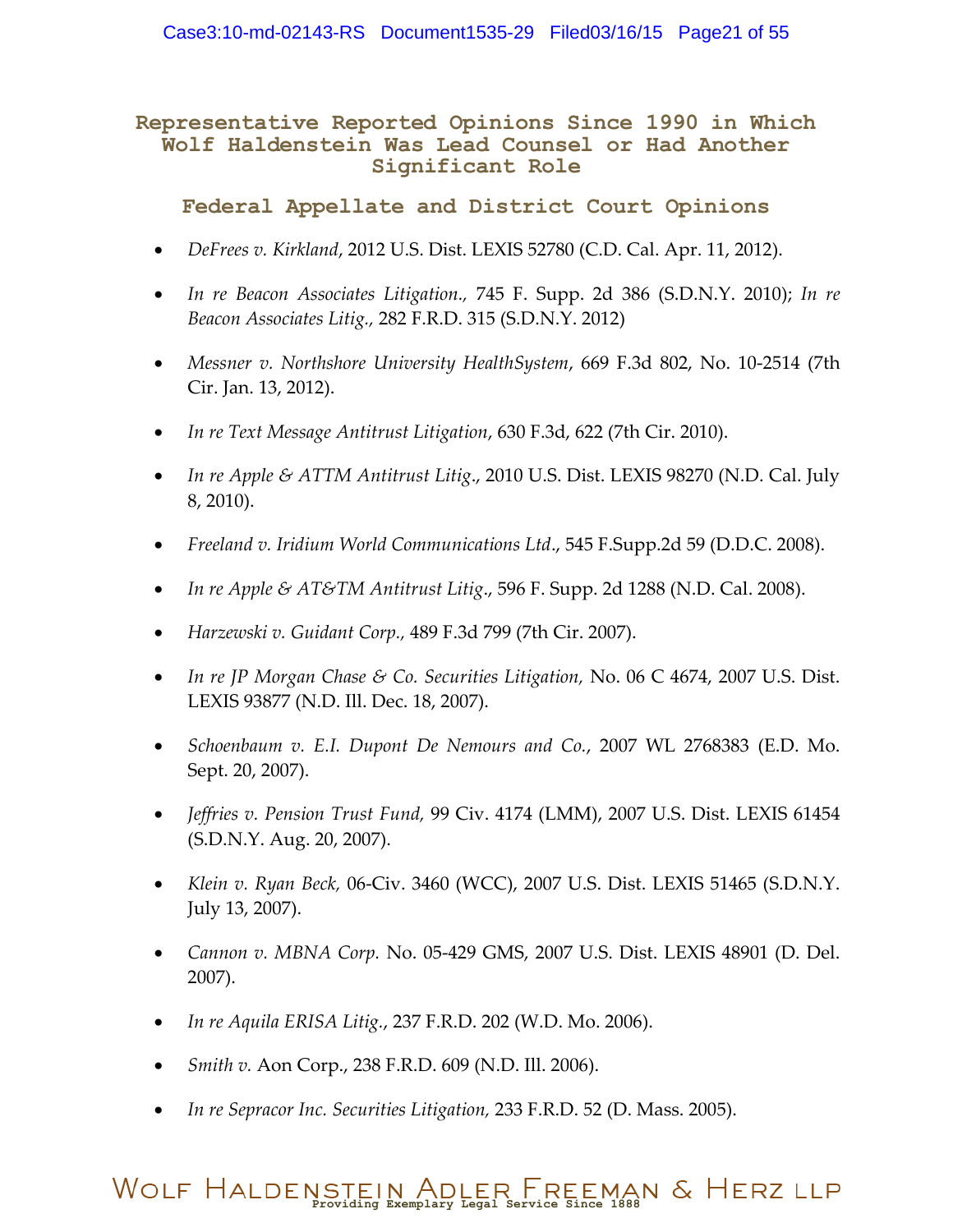- *In re Transkaryotic Therapies, Inc. Securities Litigation,* No. 03-10165, 2005 U.S. Dist. LEXIS 29656 (D. Mass. Nov. 28, 2005).
- *In re Luxottica Group, S.p.A. Securities Litigation,* 2005 U.S. Dist. LEXIS 9071 (E.D.N.Y. May 12, 2005).
- *In re CNL Hotels & Resorts, Inc. Securities Litigation,* 2005 U.S. Dist. LEXIS 38876, No. 6:04-cv-1231-Orl-31KRS (M.D. Fla. May 9, 2005).
- *Johnson v. Aegon USA, Inc.,* 1:01-CV-2617 (N.D. Ga. Sept. 20, 2004).
- *Freeland v. Iridium World Communications, Ltd.,* 99-1002 (D.D.C. Aug. 31, 2004).
- *In re Acclaim Entertainment, Inc. Securities Litigation,* 03-CV-1270 (E.D.N.Y. June 22, 2004).
- *In re Sepracor Inc. Securities Litigation,* 308 F. Supp. 2d 20 (D. Mass. 2004).
- *In re Concord EFS, Inc. Securities Litigation,* No. 02-2697 (W.D. Tenn. Jan. 7, 2004).
- *In re Pharmatrak, Inc. Privacy Litig.*, 2003 U.S. App. LEXIS 8758 (1st Cir. May 9, 2003).
- *In re Enterprise Mortgage Acceptance Co., LLC, Sec. Litig.*, 02-Civ. 10288 (SWK) (S.D.N.Y. Nov. 5, 2003).
- *In re PerkinElmer, Inc. Securities Litigation,* 286 F. Supp. 2d 46 (D. Mass. 2003).
- *In re Initial Public Offering Securities Litigation,* 241 F. Supp. 2d 281 (S.D.N.Y. 2003).
- *In re Comdisco Securities Litigation,* No. 01 C 2110, 2003 U.S. Dist. LEXIS 5047 (N.D. Ill. Mar. 31, 2003).
- *Berger v. Compaq Computer Corp.,* 257 F.3d 475 (2001), clarified, 279 F.3d 313 (5th Cir. 2002).
- *City Partnership Co. v. Cable TV Fund 14-B*, 213 F.R.D. 576 (D. Colo. 2002).
- *In re Allaire Corporation Securities Litigation,* Docket No. 00-11972 WGY, 2002 U.S. Dist. LEXIS 18143 (D. Mass., Sept. 27, 2002).
- *In re StarLink Corn Products Liability Litigation,* 212 F.Supp.2d 828 (N.D. Ill. 2002).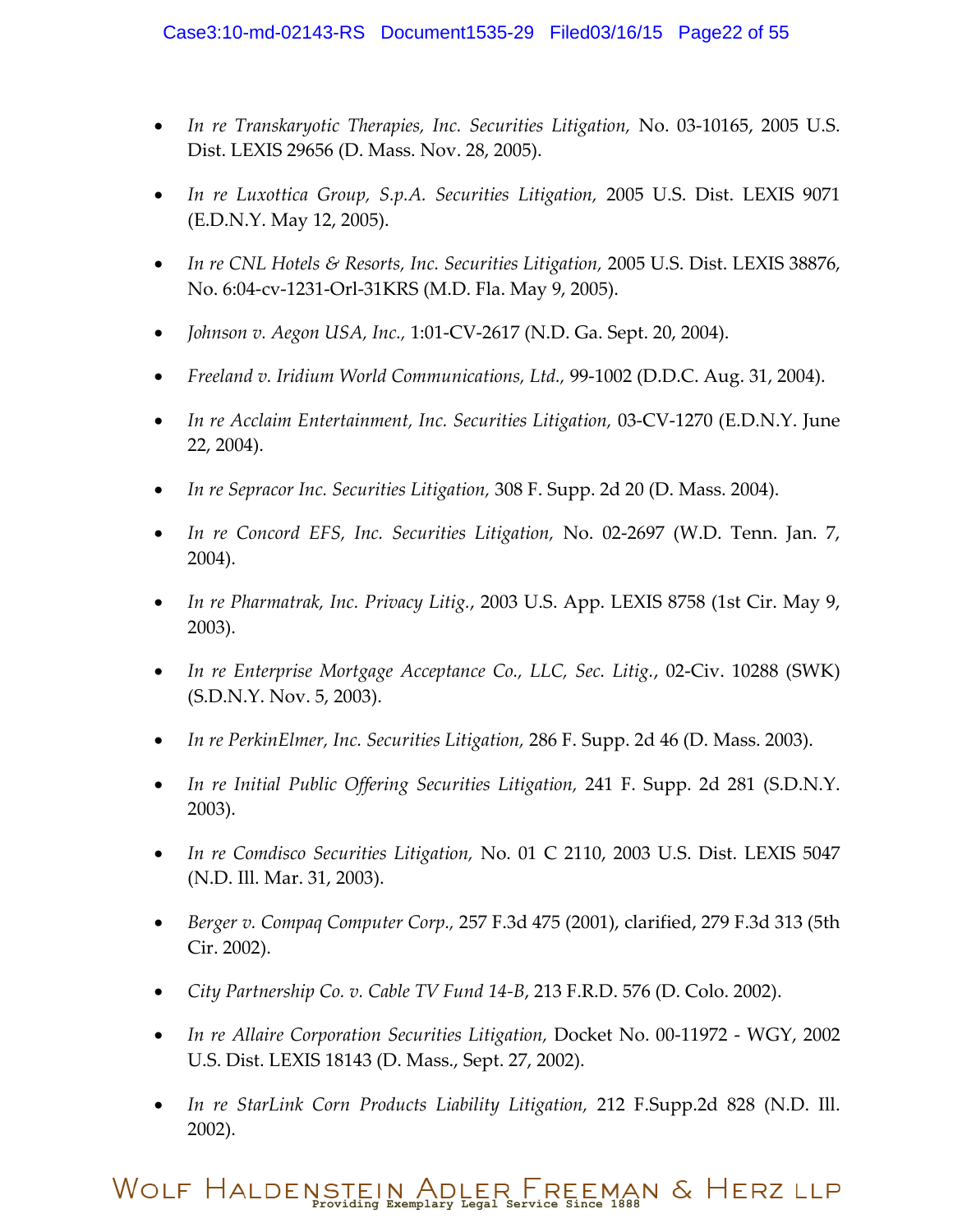- *In re Bankamerica Corp. Securities Litigation*, 263 F.3d 795 (8th Cir. 2001).
- *In re Comdisco Securities Litigation,* 166 F.Supp.2d 1260 (N.D. Ill. 2001).
- *In re Crossroads Systems, Inc. Securities Litigation,* Master File No. A-00-CA-457 JN, 2001 U.S. Dist. LEXIS 14780 (W.D. Tx. Aug. 15, 2001).
- *In re MicroStrategy, Inc. Securities Litigation,* 150 F. Supp. 2d 896 (E.D. Va. 2001).
- *Lindelow v. Hill,* No. 00 C 3727, 2001 U.S. Dist. LEXIS 10301 (N.D. Ill. July 19, 2001).
- *In re MicroStrategy, Inc. Securities Litigation,* 148 F. Supp. 2d 654 (E.D. Va. 2001).
- *Jeffries v. Pension Trust Fund of the Pension, Hospitalization & Benefit Plan of the Electrical Industry,* 172 F. Supp. 2d 389 (S.D.N.Y. 2001).
- *Carney v. Cambridge Technology Partners, Inc.,* 135 F. Supp. 2d 235 (D. Mass. 2001).
- *Weltz v. Lee,* 199 F.R.D. 129 (S.D.N.Y. 2001).
- *Schoers v. Pfizer, Inc.,* 00 Civ. 6121, 2001 U.S. Dist. LEXIS 511 (S.D.N.Y. Jan. 23, 2001).
- *Kurzweil v. Philip Morris Cos.,* 94 Civ. 2373 (MBM), 2001 U.S. Dist. LEXIS 83 (S.D.N.Y. Jan. 9, 2001).
- *Goldberger v. Bear, Stearns & Co.,* 98 Civ. 8677 (JSM), 2000 U.S. Dist. LEXIS 18714 (S.D.N.Y. Dec. 28, 2000).
- *In re Newell Rubbermaid, Inc., Securities Litigation,* Case No. 99 C 6853, 2000 U.S. Dist. LEXIS 15190 (N.D. Ill. Oct. 2, 2000).
- *Stanley v. Safeskin Corp.,* Case No. 99 CV 454 BTM (LSP), 2000 U.S. Dist. LEXIS 14100, Fed. Sec. L. Rep. (CCH) P91, 221 (S.D. Cal. Sept. 18, 2000).
- *In re MicroStrategy, Inc. Securities Litigation,* 115 F. Supp. 2d 620 (E.D. Va. 2000).
- *In re USA Talks.com, Inc. Securities Litigation,* 2000 U.S. Dist. LEXIS 14823, Fed. Sec. L. Rep. (CCH) P91, 231 (S.D. Cal. Sept. 14, 2000).
- *In re Sotheby's Holdings, Inc. Securities Litigation,* 00 CIV. 1041 (DLC), 2000 U.S. Dist. LEXIS 12504, Fed. Sec. L. Rep. (CCH) P91, 059 (S.D.N.Y. Aug. 31, 2000).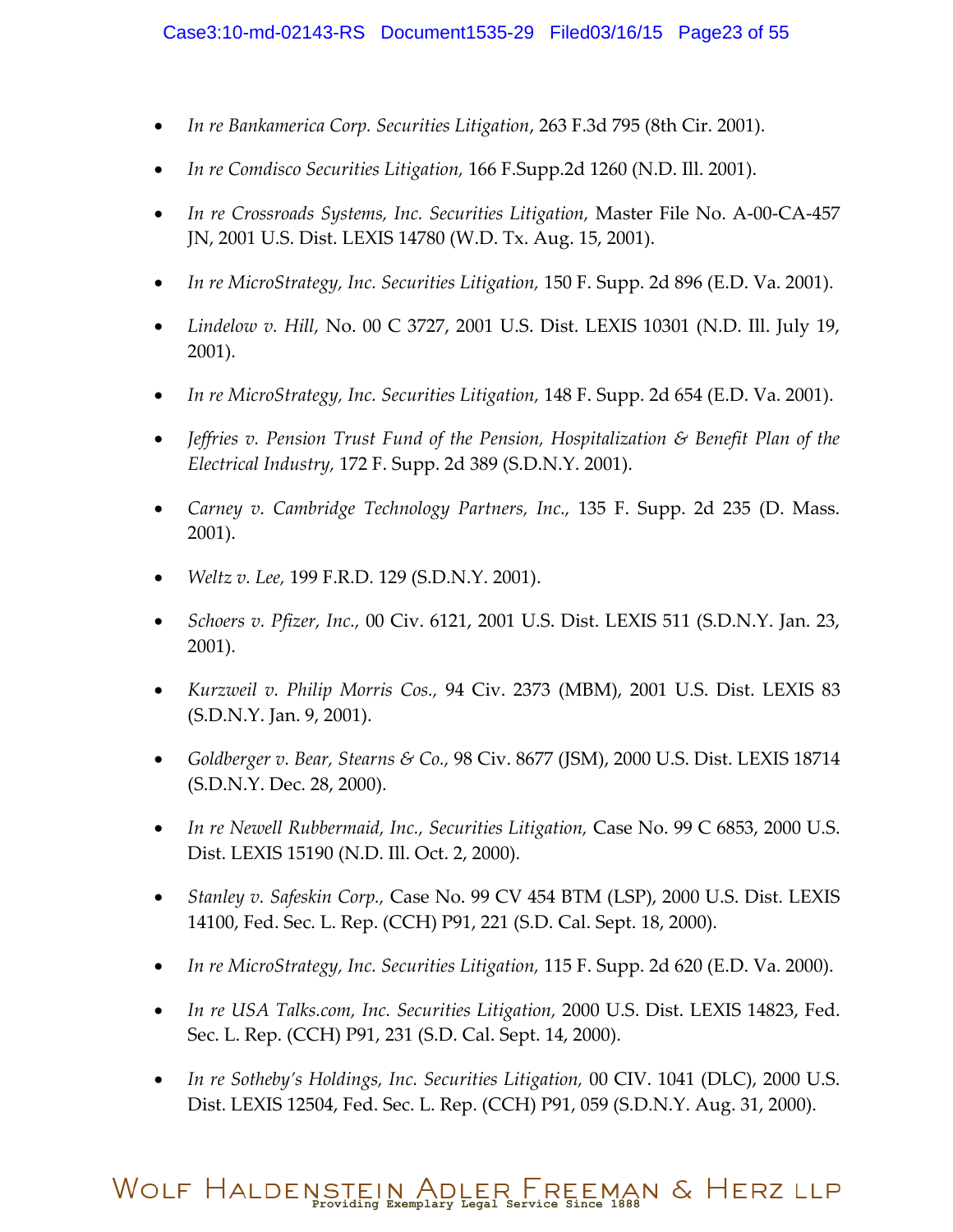- *Dumont v. Charles Schwab & Co., Inc.,* Civil Action No. 99-2840 2000 U.S. Dist. LEXIS 10906 (E.D. La. July 21, 2000).
- *Berger v. Compaq Computer Corp.,* Civil Action No. H-98-1148, 2000 U.S. Dist. LEXIS 21424 (S.D. Tex. July 17, 2000).
- *In re BankAmerica Corp. Securities Litigation,* 95 F. Supp. 2d 1044 (E.D. Mo. 2000).
- *In re Carnegie International Corp. Securities Litigation,* 107 F. Supp. 2d 676 (D. Md. 2000).
- *Berger v. Compaq Computer Corp.,* Civil Action No. H-98-1148, 2000 U.S. Dist. LEXIS 21423 (S.D. Tex. Mar. 13, 2000).
- In re Imperial Credit Industries Securities Litigation, CV 98-8842 SVW, 2000 U.S. Dist. LEXIS 2340 (C.D. Cal. Feb. 23, 2000).
- *Sturm v. Marriott Marquis Corp.,* 85 F. Supp. 2d 1356 (N.D. Ga. 2000).
- *In re Health Management Systems Securities Litigation,* 82 F. Supp. 2d 227 (S.D.N.Y. 2000).
- *Dumont v. Charles Schwab & Co., Inc.*, Civil Action No. 99-2840, 2000 U.S. Dist. LEXIS 619 (E.D. La. Jan. 19, 2000).
- *In re MicroStrategy, Inc. Securities Litigation,* 110 F. Supp. 2d 427 (E.D. Va. 2000).
- *In re BankAmerica Corp. Securities Litigation,* 78 F. Supp. 2d 976 (E.D. Mo. 1999).
- *Kurzweil v. Philip Morris Cos.,* 94 Civ. 2373 (MBM), 1999 U.S. Dist. LEXIS 18378 (S.D.N.Y. Nov. 24, 1999).
- *In re Nanophase Technologies Corp. Litigation,* 98 C 3450, 1999 U.S. Dist. LEXIS 16171 (N.D. Ill. Sept. 27, 1999).
- In re Clearly Canadian Securities Litigation, File No. C-93-1037-VRW, 1999 U.S. Dist. LEXIS 14273 Cal. Sept. 7, 1999).
- *Yuan v. Bayard Drilling Technologies, Inc.,* 96 F. Supp. 2d 1259 (W.D. Okla. 1999).
- *In re Spyglass, Inc. Securities Litigation,* No. 99 C 512, 1999 U.S. Dist. LEXIS 11382 (N.D. Ill. July 20, 1999).
- *Carley Capital Group v. Deloitte & Touche, L.L.P.,* 1:97-CV-3183-TWT, 1999 U.S. Dist. LEXIS 11595 (N.D. Ga. June 30, 1999).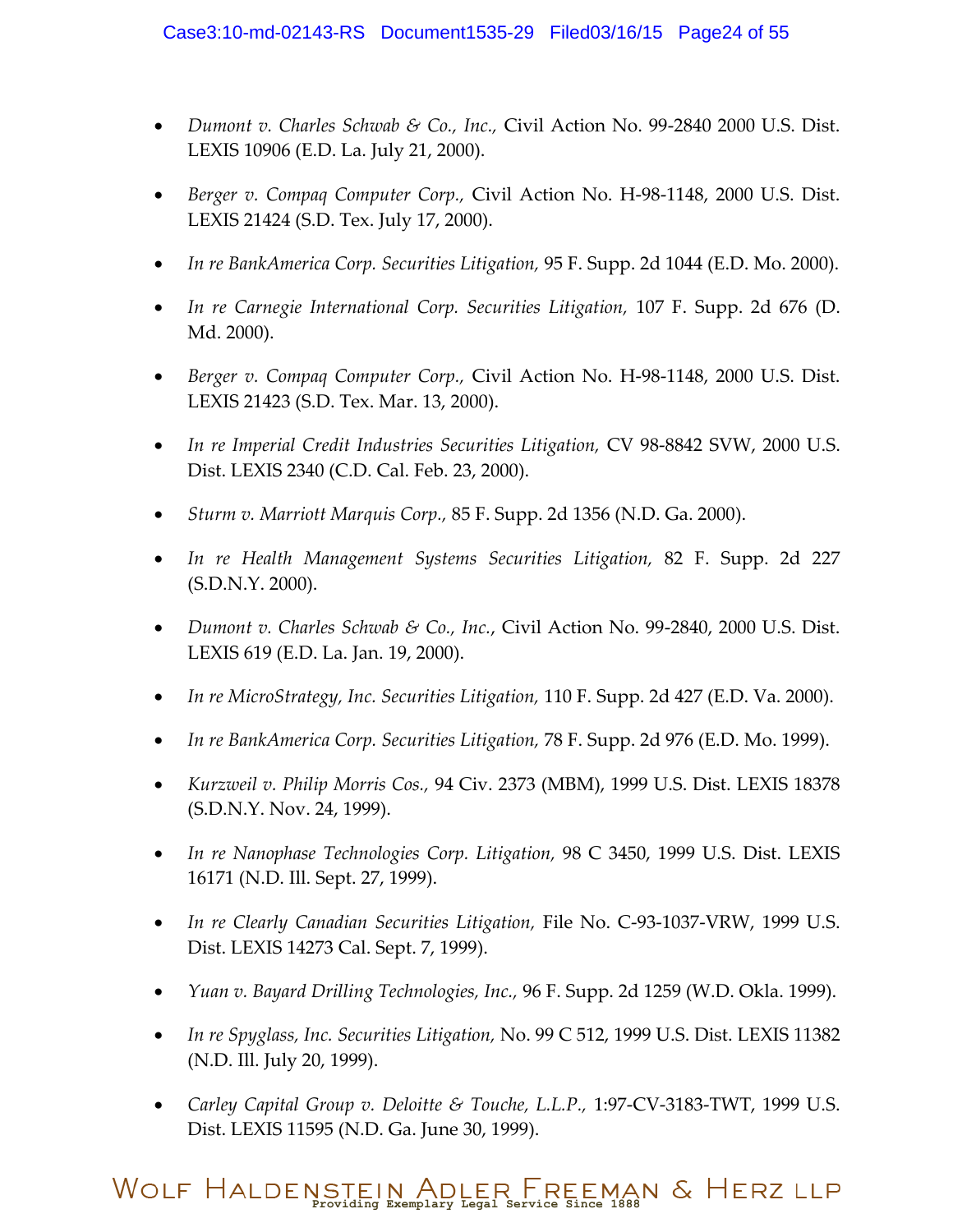- *Blue Cross & Blue Shield of N.J., Inc. v. Philip Morris, Inc.,* 98 CV 3287, 1999 U.S. Dist. LEXIS 11363 (E.D.N.Y. June 1, 1999).
- *Carley Capital Group v. Deloitte & Touche, L.L.P*., 1:97-CV-3183-TWT, 1999 U.S. Dist. LEXIS 1368, Fed. Sec. L. Rep. (CCH) P90, 429 (N.D. Ga. Jan. 19, 1999).
- *Longman v. Food Lion, Inc*., 186 F.R.D. 331 (M.D.N.C. 1999).
- *Wright v. Ernst & Young LLP,* 152 F.3d 169 (2d Cir. 1998).
- *Romine v. Compuserve Corp.,* 160 F.3d 337 (6th Cir. 1998).
- *Felzen v. Andreas,* 134 F.3d 873 (7th Cir. 1998).
- *Walsingham v. Biocontrol Technology, Inc*., 66 F. Supp. 2d 669 (W.D. Pa. 1998).
- *Sturm v. Marriott Marquis Corp.,* 26 F. Supp. 2d 1358 (N.D. Ga. 1998).
- *Carley Capital Group v. Deloitte & Touche, L.L.P.,* 27 F. Supp. 2d 1324 (N.D. Ga. 1998).
- *In re MobileMedia Securities Litigation,* 28 F.Supp.2d 901 (D.N.J. 1998).
- *Weikel v. Tower Semiconductor, Ltd.,* 183 F.R.D. 377 (D.N.J. 1998).
- In re Health Management Systems Securities Litigation, 97 Civ. 1865 (HB), 1998 U.S. Dist. LEXIS 8061 (S.D.N.Y. May 27, 1998).
- *In re Painewebber Ltd. Partnership Litigation,* 999 F. Supp. 719 (S.D.N.Y. 1998).
- *Carley Capital Group v. Deloitte & Touche, L.L.P.,* 1:97-cv-3183-TWT, 1998 U.S. Dist. LEXIS 23222 (N.D. Ga. Feb. 10, 1998).
- *Brown v. Radica Games (In re Radica Games Securities Litigation),* No. 96-17274, 1997 U.S. App. LEXIS 32775 (9th Cir. Nov. 14, 1997).
- *Robbins v. Koger Properties,* 116 F.3d 1441 (11th Cir. 1997).
- *In re TCW/DW North American Government Income Trust Securities Litigation*, 95 Civ. 0167 (PKL), 1997 U.S. Dist. LEXIS 18485 (S.D.N.Y. Nov. 20, 1997).
- *Wright v. Ernst & Young, LLP,* 97 Civ. 2189 (SAS), 1997 U.S. Dist. LEXIS 13630 (S.D.N.Y. Sept. 9, 1997).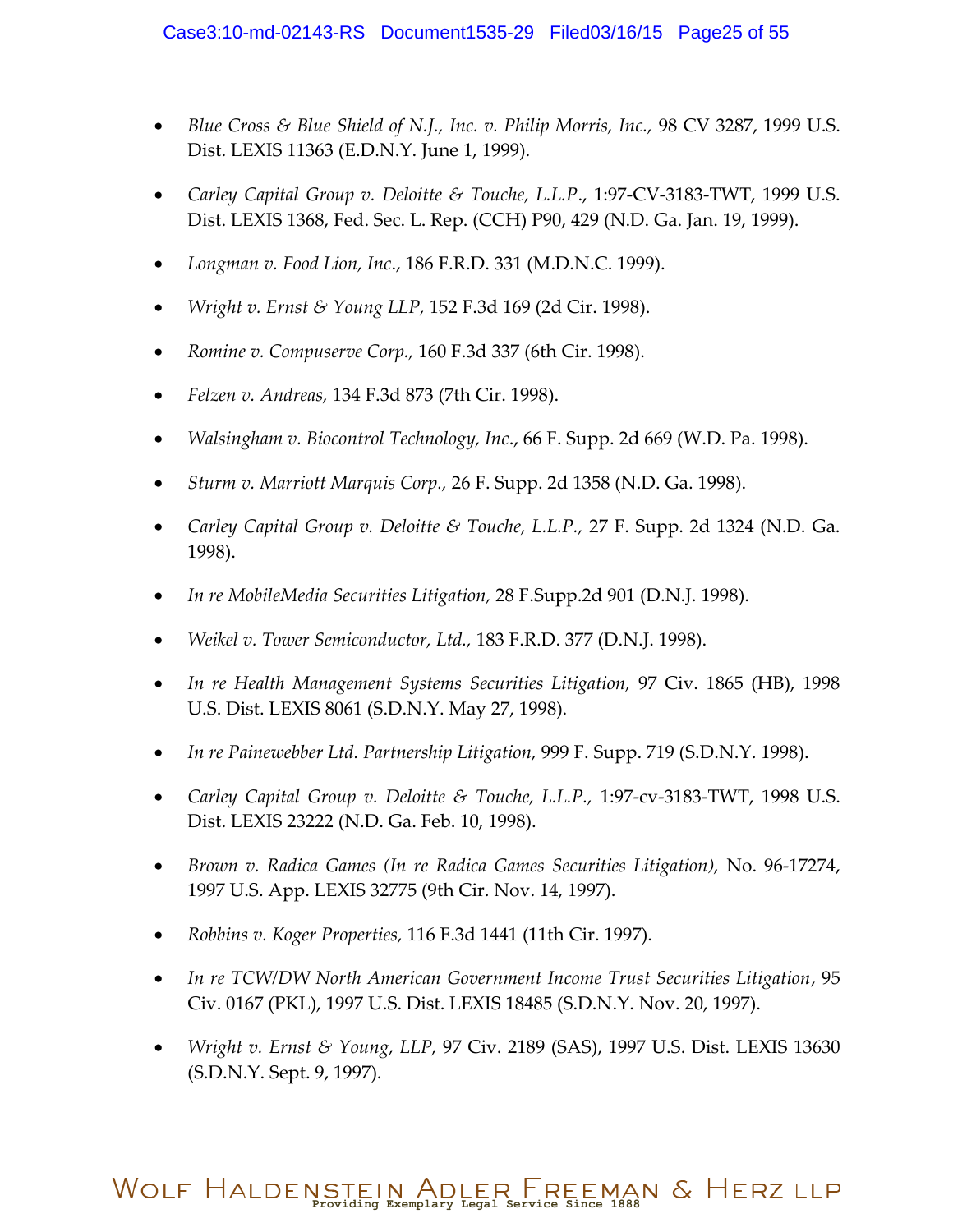- *Felzen v. Andreas,* No. 95-2279, 1997 U.S. Dist. LEXIS 23646 (C.D. Ill. July 7, 1997).
- *Felzen v. Andreas,* No. 95-2279, 1997 U.S. Dist. LEXIS 23647 (C.D. Ill. July 7, 1997).
- *A. Ronald Sirna, Jr., P.C. Profit Sharing Plan v. Prudential Securities, Inc.,* 964 F. Supp. 147 (S.D.N.Y. 1997).
- *Kurzweil v. Philip Morris Companies,* 94 Civ. 2373 (MBM), 1997 U.S. Dist. LEXIS 4451 (S.D.N.Y. April 8, 1997).
- *Bobrow v. Mobilmedia, Inc.,* Civil Action No. 96-4715, 1997 U.S. Dist. LEXIS 23806 (D.N.J. March 31, 1997).
- *Kalodner v. Michaels Stores, Inc.,* 172 F.R.D. 200 (N.D.Tex. 1997).
- *In re Painewebber Ltd. Partnerships Litigation,* 171 F.R.D. 104 (S.D.N.Y. 1997).
- *A. Ronald Sirna, Jr., P.C. Profit Sharing Plan v. Prudential Securities, Inc.,* 95 Civ. 8422 (LAK), 1997 U.S. Dist. LEXIS 1226 (S.D.N.Y. Feb. 7, 1997).
- *In re Painewebber Inc. Limited Partnerships Litigation,* 94 F.3d 49 (2d Cir. 1996).
- *Glassman v. Computervision Corp.,* 90 F.3d 617 (1st Cir. 1996).
- *Alpern v. Utilicorp United, Inc.,* 84 F.3d 1525 (8th Cir. 1996).
- *Shaw v. Digital Equipment Corp.,* 82 F.3d 1194 (1st Cir. 1996).
- *Dresner Co. Profit Sharing Plan v. First Fidelity Bank, N.A.,* 95 Civ. 1924 (MBM), 1996 U.S. Dist. LEXIS 17913 (S.D.N.Y. Dec. 3, 1996).
- *Simon v. American Power Conversion Corp.,* 945 F. Supp. 416 (D.R.I. 1996).
- *TII Industries, Inc.,* 96 Civ. 4412 (SAS), 1996 U.S. Dist. LEXIS 14466 (S.D.N.Y. Oct. 1, 1996).
- *In re TCW/DW North American Government Income Trust Securities Litigation,* 941 F. Supp. 326 (S.D.N.Y. Oct. 1, 1996).
- *In re Painewebber Ltd. Partnership Litigation,* 94 Civ. 8547 (SHS), 1996 U.S. Dist. LEXIS 9195 (S.D.N.Y. June 28, 1996).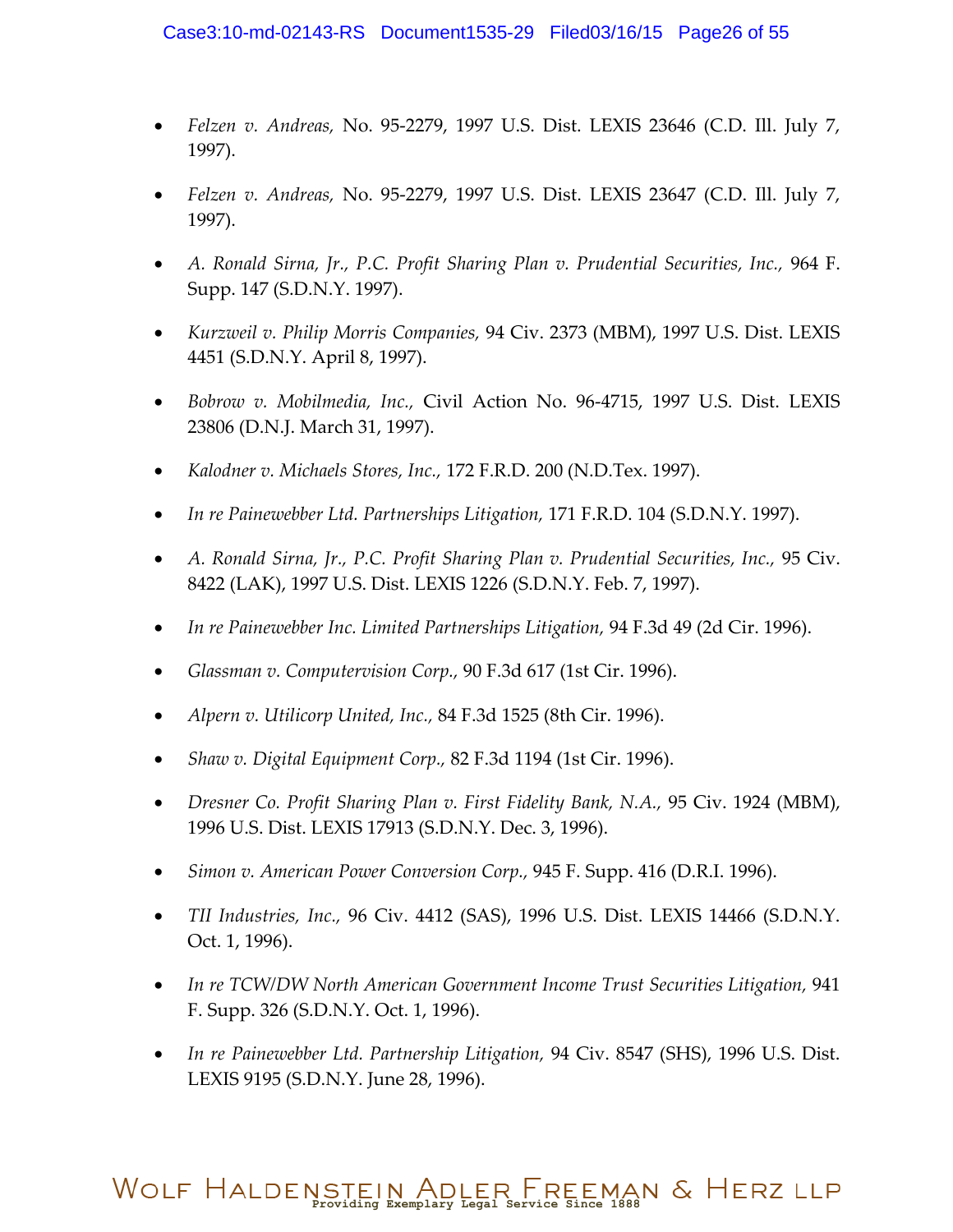- *In re Tricord Systems, Inc., Securities Litigation,* Civil No. 3-94-746, 1996 U.S. Dist. LEXIS 20943 (D. Minn. April 5, 1996).
- *In re Painewebber Limited Partnership Litigation,* 94 Civ. 8547 (SHS), 1996 U.S. Dist. LEXIS 1265 (S.D.N.Y. Feb. 6, 1996).
- *Riley v. Simmons*, 45 F.3d 764 (3d Cir. 1995).
- *Stepak v. Addison,* 20 F.3d 398 (11th Cir. 1994).
- *Zitin v. Turley,* [1991 Transfer Binder] Fed. Sec. L. Rep. (CCH) ¶ 96,123 (D. Ariz. June 20, 1994).
- *In re Southeast Hotel Properties Limited Partnership Investor Litigation*, 151 F.R.D. 597 (W.D.N.C. 1993).
- *County of Suffolk v. Long Island Lighting Co.,* 907 F.2d 1295 (2d Cir. 1990).

#### **Notable State Court Opinions**

- *McWilliams v. City of Long Beach*, 56 Cal. 4th 613 (2013).
- *Roberts v. Tishman Speyer*, 89 A.D.3d 444 (N.Y. App. Div. 1st Dep't 2011).
- *Roberts v. Tishman Speyer*, 13 N.Y.3d 270 (N.Y. 2009).
- *Ardon v. City of Los Angeles*, 52 Cal.4th 241 (2011).
- *In re Tyson Foods, Inc., Consolidated Shareholder Litigation,* 919 A. 2d 563 (Del. Ch. 2007).
- *Naevus Int'l v. AT&T Corp.,* 283 A.D.2d 171, 724 N.Y.S.2d 721 (2001).
- *Paramount Communications, Inc. v. QVC Network, Inc.,* 637 A.2d 34 (Del. Super. Ct. 1994).
- *In re Western National Corp. Shareholders Litigation,* Consolidated C.A. No. 15927, 2000 Del. Ch. LEXIS 82 (May 22, 2000).
- *In re Cencom Cable Income Partners, L.P. Litigation,* C.A. No. 14634, 2000 Del. Ch. LEXIS 90 (May 5, 2000).
- In re Cencom Cable Income Partners, L.P. Litigation, Consolidated C.A. No. 14634, 2000 Del. Ch. LEXIS 10 (Jan. 27, 2000).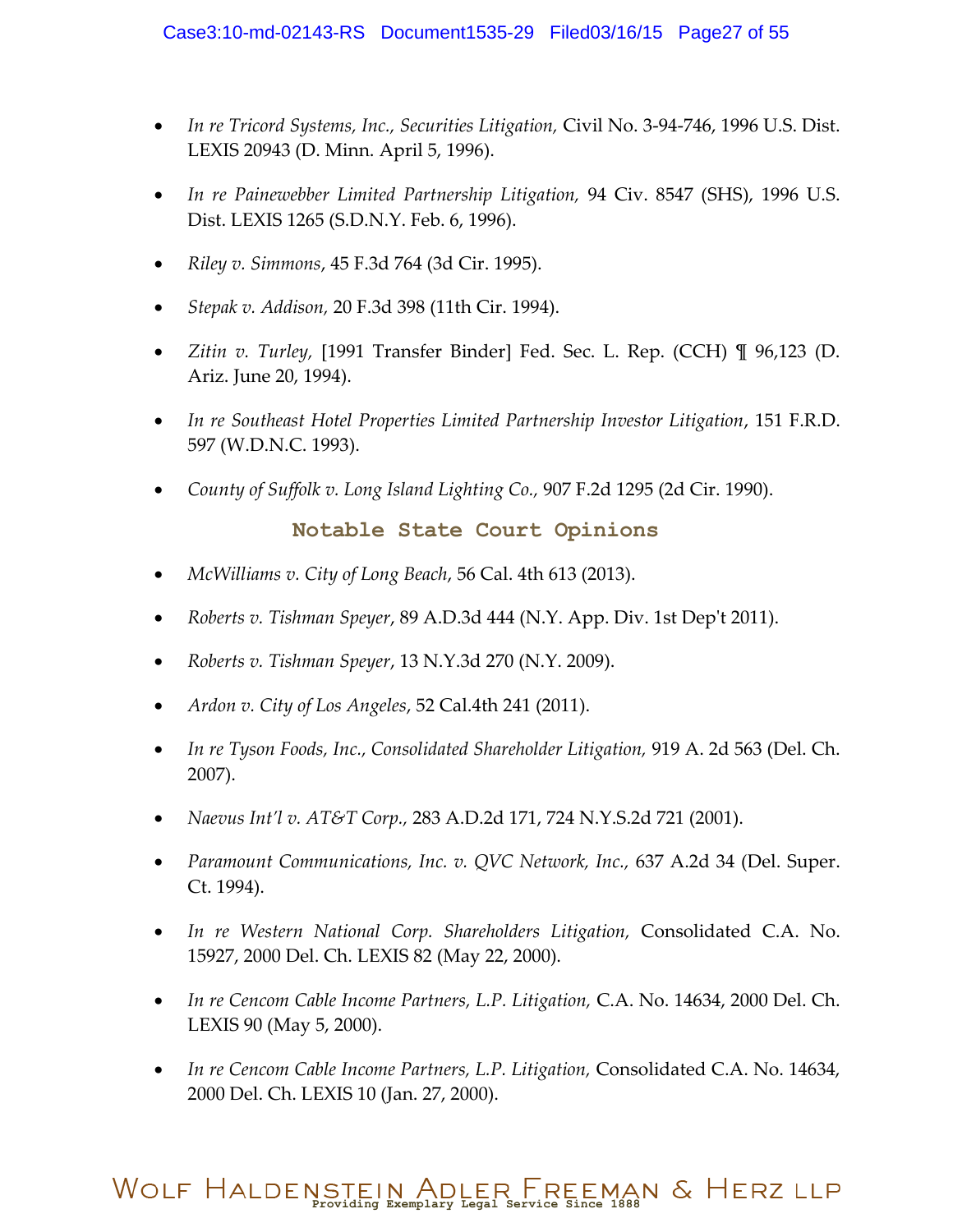- *In re Marriott Hotels Properties II Limited Partnership Unitholders Litigation,*  Consolidated C.A. No. 14961, 2000 Del. Ch. LEXIS 17 (Jan. 24, 2000).
- *Romig v. Jefferson-Pilot Life Insurance Company,* 132 N.C. App. 682, 513 S.E.2d 598 (Ct. App. 1999), *aff'd*, 351 N.C. 349, 524 S.E.2d 804 (N.C. 2000).
- *Wallace v. Wood,* 752 A.2d 1175 (Del. Ch. 1999).
- *Greenwald v. Batterson,* C.A. No. 16475, 1999 Del. Ch. LEXIS 158 (July 26, 1999).
- *Brown v. Perrette,* Civil Action No. 13531, 1999 Del. Ch. LEXIS 92 (May 18, 1999).
- *In re Cencom Cable Income Partners, L.P. Litigation,* C.A. No. 14634, 1997 Del. Ch. LEXIS 146 (Oct. 15, 1997).
- *In re Marriott Hotel Properties II Limited Partnership Unitholders Litigation,* Consolidated C.A. No. 14961, 1997 Del. Ch. LEXIS 128 (Sept. 17, 1997).
- *In re Cheyenne Software Shareholders Litigation,* Consolidated C.A. No. 14941, 1996 Del. Ch. LEXIS 142 (Nov. 7, 1996).
- *Seinfeld v. Robinson,* 246 A.D.2d 291, 676 N.Y.S.2d 579 (N.Y. 1998).
- *Werner v. Alexander,* 130 N.C. App. 435, 502 S.E.2d 897 (N.C. Ct. App. 1998).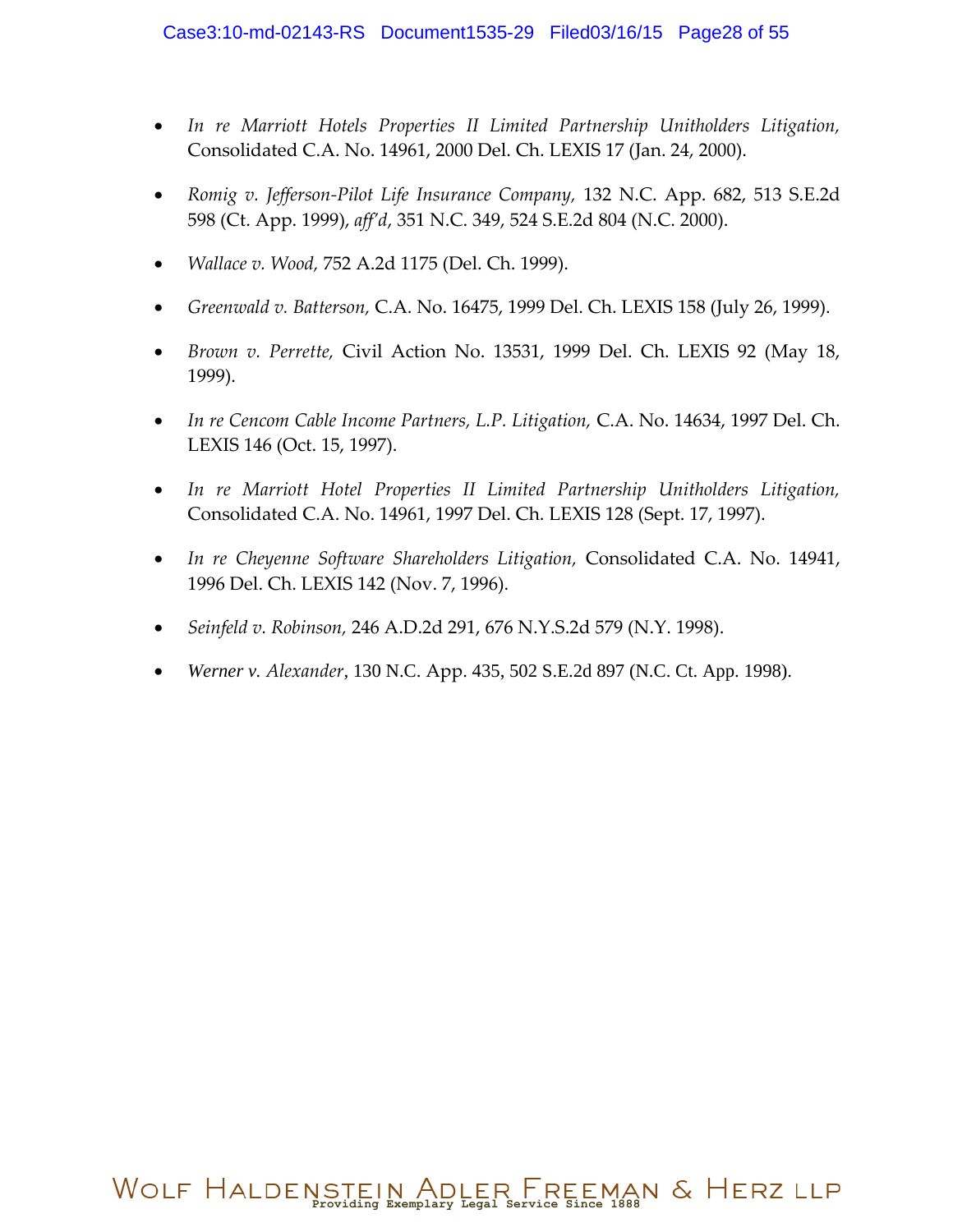#### **ATTORNEY BIOGRAPHIES**

The qualifications of the attorneys in the Wolf Haldenstein Litigation Group are set forth below and are followed by descriptions of some of the Firm's attorneys who normally practice outside the Litigation Group who contribute significantly to the class action practice from time to time.

#### **Partners**

**DANIEL W. KRASNER**: *admitted:* New York; Supreme Court of the United States; U.S. Courts of Appeals for the Second, Third, Fourth, Sixth, Eighth, Ninth, Tenth, and Eleventh Circuits; U.S. District Courts for the Southern and Eastern Districts of New York, Central District of Illinois, and Northern District of Michigan. *Education:* Yale Law School (LL.B., 1965); Yeshiva College (B.A., 1962). Mr. Krasner, a partner in the Firm's New York office, is the senior partner of Wolf Haldenstein's Class Action Litigation Group. He began practicing law with Abraham L. Pomerantz, generally credited as the "Dean of the Class Action Bar." He founded the Class Litigation Group at Wolf Haldenstein in 1976.

Mr. Krasner received judicial praise for his class action acumen as early as 1978. *See, e.g.*, *Shapiro v. Consolidated Edison Co*., [1978 Transfer Binder] Fed. Sec. L. Rep. (CCH) & 96,364 at 93,252 (S.D.N.Y. 1978) ("in the Court's opinion the reputation, skill and expertise of . . . [Mr.] Krasner, considerably enhanced the probability of obtaining as large a cash settlement as was obtained"); *Steiner v. BOC Financial Corp*., [1980 Transfer Binder] Fed. Sec. L. Rep. (CCH) & 97,656, at 98,491.4, (S.D.N.Y. 1980) ("This Court has previously recognized the high quality of work of plaintiffs' lead counsel, Mr. Krasner"). The New York Law Journal referred to Mr. Krasner as one of the "top rank plaintiffs' counsel" in the securities and class action fields. In connection with a failed 1989 management buyout of United Airlines, Mr. Krasner testified before Congress.

More recently, Mr. Krasner has been one of the lead attorneys for plaintiffs in some of the leading Federal multidistrict cases in the United States, including the IPO Litigation in the Southern District of New York, the Mutual Fund Market Timing Litigation in the District of Maryland, and several Madoff-related litigations pending in the Southern District of New York. Mr. Krasner has also been lead attorney in several precedentsetting shareholder actions in Delaware Chancery Court and the New York Court of Appeals, including *American International Group, Inc. v. Greenberg*, 965 A.2d 763 (Del. Ch. 2009) and the companion certified appeal, *Kirschner v. KPMG LLP*, Nos. 151, 152, 2010 N.Y. LEXIS 2959 (N.Y. Oct. 21, 2010); *Teachers' Retirement System of Louisiana and City of New Orleans Employees' Retirement System, derivatively on behalf of nominal defendant American International Group, Inc., v. PricewaterhouseCoopers LLP*, No. 152 (New York, October 21, 2010); *In re CNX Gas Corp. S'holders Litig.*, C.A. No. 5377-VCL, 2010 Del. Ch. LEXIS 119 (Del. Ch., May 25, 2010); *In re CNX Gas Corp. S'holders Litig.*, C.A. No. 5377-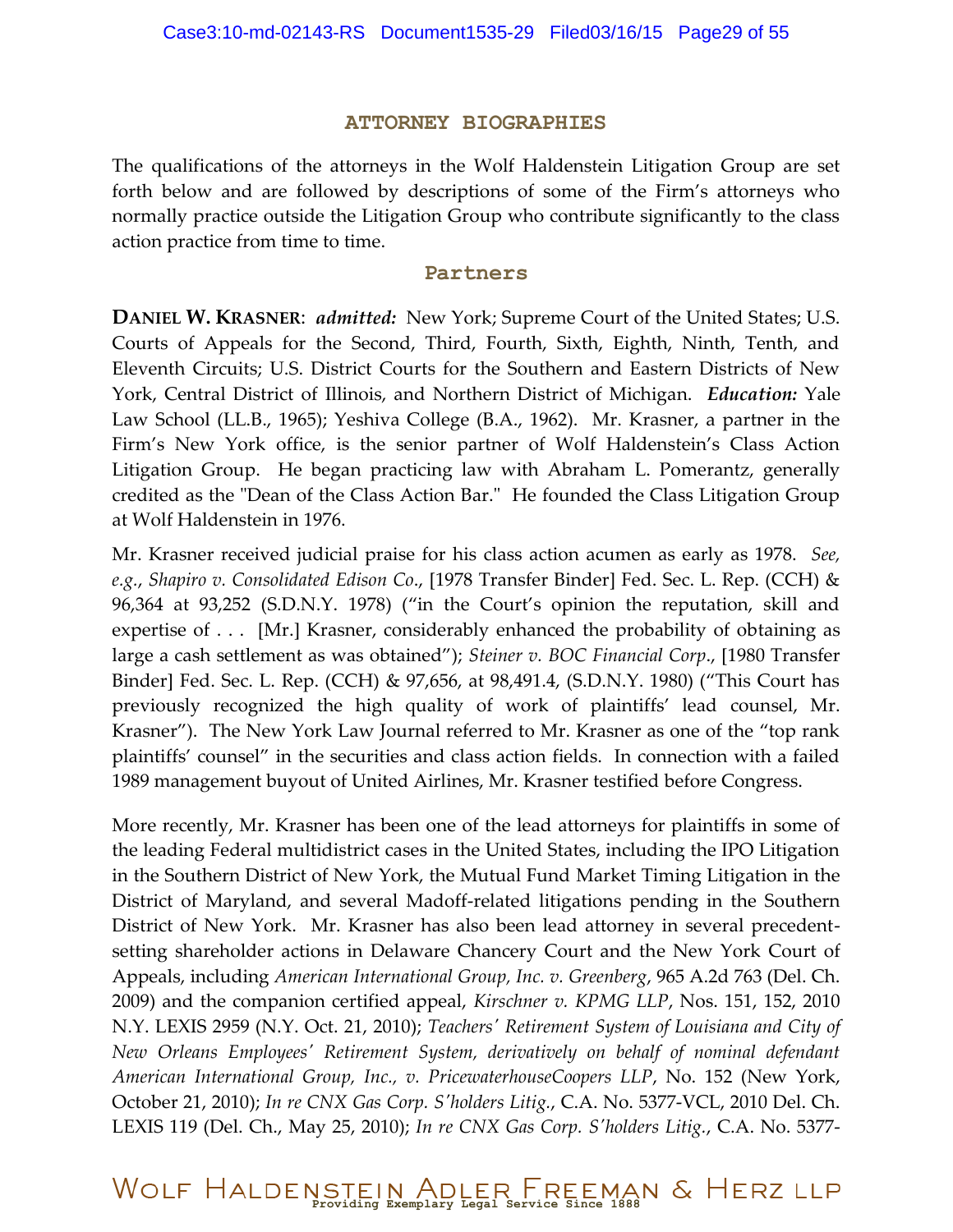VCL, 2010 Del. Ch. LEXIS 139, (Del. Ch. July 5, 2010), appeal refused, 2010 Del. LEXIS 324, 2010 WL 2690402 (Del. 2010).

Mr. Krasner has lectured at the Practicing Law Institute; Rutgers Graduate School of Business; Federal Bar Council; Association of the Bar of the City of New York; Rockland County, New York State, and American Bar Associations; Federal Bar Council, and before numerous other bar, industry, and investor groups.

**FRED TAYLOR ISQUITH:** *admitted*: New York; Supreme Court of the United States; U.S. Courts of Appeals for the First, Second, Third, Fourth and Eighth Circuits; U.S. District Courts for the Southern, Eastern and Northern Districts of New York; District of Columbia; District of Arizona; District of Colorado; Northern and Central District of Illinois; Western District of Michigan and District of Nebraska. *Education*: Columbia University Law School (J.D. 1971), City University of New York (Brooklyn) (B.A., 1968).

Mr. Isquith is a senior partner in the litigation department. He has been lead counsel in numerous class actions in the fields of securities law and antitrust law (as well as others) in his more than forty years of experience. Courts have commented about Mr. Isquith as follows:

· *Parker Friedland v. Iridium World Communications, Ltd.*, 99-1002 (D.D.C.) – where the Firm was co-lead counsel, Judge Laughrey said (on October 16, 2008), "[a]ll of the attorneys in this case have done an outstanding job, and I really appreciate the quality of work that we had in our chambers as a result of this case."

· *In re Dynamic Random Access Memory Antitrust Litigation*, MDL-02-1486 (N.D. Cal.) – where the Firm was co-lead counsel, Judge Hamilton said (on August 15, 2007), "I think I can conclude on the basis with my five years with you all, watching this litigation progress and seeing it wind to a conclusion, that the results are exceptional. The percentages, as you have outlined them, do put this [case] in one of the upper categories of results of this kind of [antitrust] class action. I am aware of the complexity . . . I thought that you all did an exceptionally good job of bringing to me only those matters that really required the Court's attention. You did an exceptionally good job at organizing and managing the case, assisting me in management of the case. There was excellent coordination between all the various different plaintiffs' counsel with your group and the other groups that are part of this litigation. . . So my conclusion is the case was well litigated by both sides, well managed as well by both sides."

· *In re MicroStrategy Securities Litigation*, 150 F. Supp. 2d 896, 903 (E.D. Va. 2001) – where the Firm was co-lead counsel, Judge Ellis commented: "Clearly, the conduct of all counsel in this case and the result they have achieved for all of the parties confirms that they deserve the national recognition they enjoy."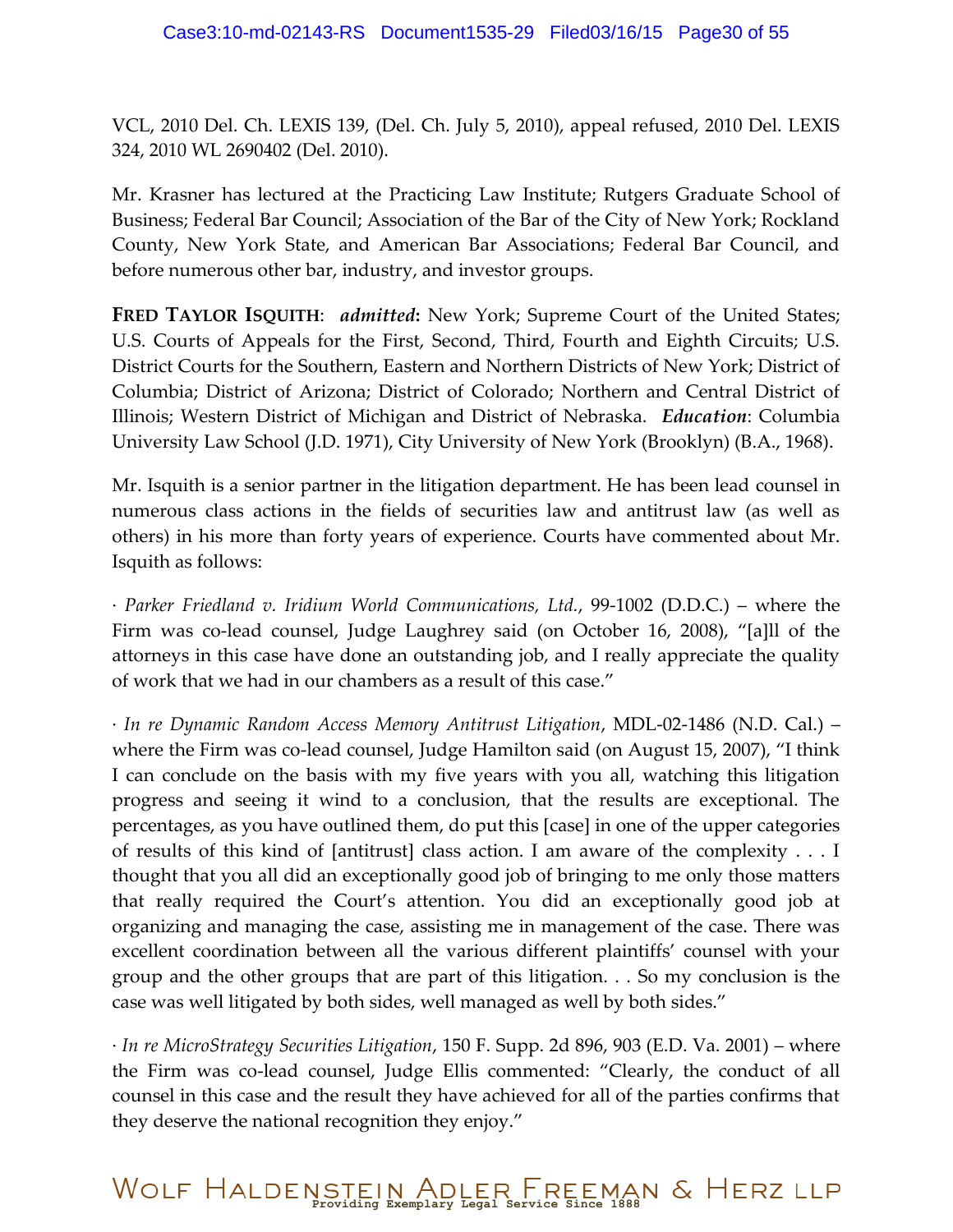· *In re Public Service Co. of New Hampshire Derivative Litigation*, 84-220-D (D.N.H. 1986) – involving the construction of the Seabrook Nuclear Power Plant, where the Firm was lead counsel, the court said of plaintiffs' counsel that "the skill required and employed was of the highest caliber."

· *In re Warner Communications Securities Litigation*, 618 F. Supp. 735, 749 (S.D.N.Y 1985) – where the Firm served as co-lead counsel, the court noted the defendants' concession that "'plaintiffs' counsel constitute the cream of the plaintiffs' bar.' The Court cannot find fault with that characterization."

· *Steiner v. Equimark Corp*., No. 81-1988 (W.D. Pa. 1983) – a case involving complex issues concerning banking practices in which the Firm was lead counsel, then District Judge Mannsman described, in part, the work the Firm performed: "We look at the complexity of the issue, the novelty of it, the quality of work that, as the trial judge, I am able to perceive, and then, finally, the amount of recovery obtained: I think I have certainly said a lot in that regard. I think it's been an extraordinary case. I think it's an extraordinary settlement. Certainly defense counsel and plaintiffs' counsel as well are all experienced counsel with tremendous amount of experience in these particular kinds of cases. And under those circumstances. . . I think it was, really, the strategy and ingenuity of counsel in dividing up the workload and strategizing the cases as to who was to do what and what ultimately should be done to bring about the settlement that was achieved."

A frequent author, lecturer, and participant in bar committees and other activities, Mr. Isquith has devoted his career to complex financial litigation and business matters.

Mr. Isquith currently writes a weekly column of class action for *The Class Act*, a publication of the National Association of Shareholders and Consumer Attorneys and appears monthly as a columnist for *Law 360*. Among his articles and writings are: *Further Thinking On Halliburton* (December, 2013); *State Mandated Student Pro Bono Programs Are Inefficient* (November, 2013); *Let's Really Consider The Idea Of A 2 Year Law Degree* (October, 2013); *Spotlight on Spoliation* (September, 2013); *More Restrictions for ERISA Fiduciaries* (August, 2013); *Questionable Constitutionality: Supreme Court's Amex Ruling* (co-authored with Alexander Schmidt of Wolf Haldenstein) (July, 2013); *How Facebook Informs Exclusive Jurisdiction Provisions* (May, 2013); *Sui Generis At Supreme Court* (May, 2013); *Another Look at Amgen* (April, 2013); *How Not To Plead A Multistate Class Action* (March, 2013); *Supreme Court Spotlight: Sex, Race And ... Commerce* (January, 2013)*; Rule 23 'Preliminary' Requirement As Seen By 7th Circ*. (December, 2012); *Exhaustion - Patent And Copyright And The Supreme Court* (November, 2012)*; Case Study: In Re AIG Securities Litigation* (October, 2012)*; Case Study: Rosado V. China North East Petroleum* (September, 2012); *A Dissection Of Rule 23* (August, 2012); *A 2nd Look At Class Action Requirements* (July, 2012); *The Continued Robustness Of Rule 23(b)(2)* (June, 2012); *The*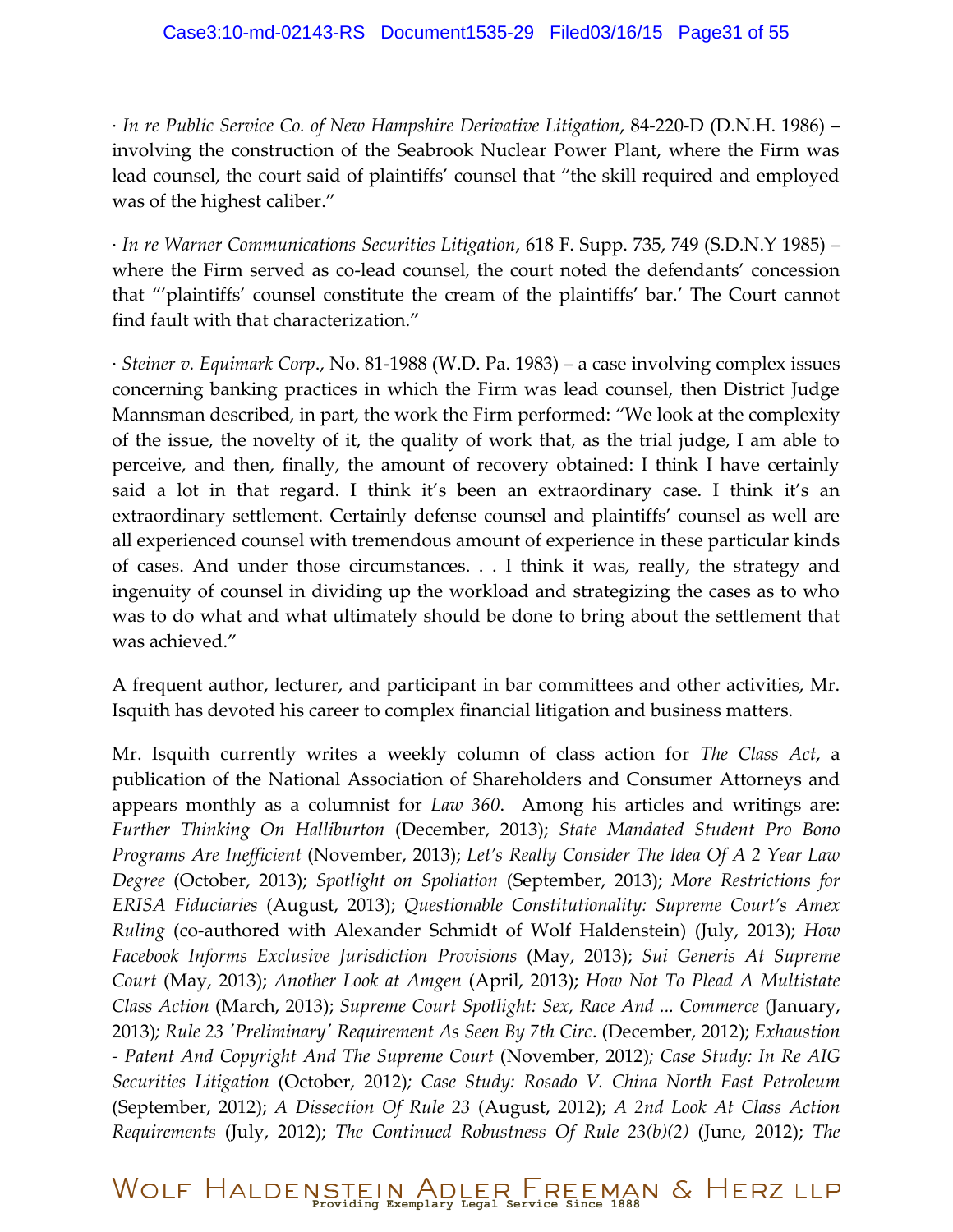*Simmonds Case (§16 Ruling) In The Litigation Context* (May, 2012); *A Look At Litigated And Settled Class Certification* (April, 2012); *Concepcion Commands a Case-by-Case Analysis* (March, 2012); *Dec. 20, 2011 - 3 Big Decisions* (February, 2012); *Case Study: Damasco v. Clearwire* (January, 2012).

Further he is a lecturer called upon by the Academy and Bar. For example, *Class Actions with Caution*, (Touro School, 2011); The Federal Pleading Standards after Twombly; Touro Law School (2010). Panelist with the Antitrust Committee of the New York City Bar Association Regarding Private Equity Transactions and the Implications of the Supreme Court's Recent Decisions (2008); Developments in Class Actions; (NYSBA, 2007); IPO Tie In/Claims Seminar, Professional Liability Underwriter Society; Securities Arbitration New York State Bar Association; Real Estate Exit Strategies, American Conference Institute; Fundamental Strategies in Securities Litigation (NYSBA, CLE Program). He has been active in the Bar Association's activities: President's Committee on Access to Justice (2010); Committee on Evidence (2007 ‐ ); Committees on Legislation and Federal Courts, 1984‐1988), Committee on Securities, The Association of the Bar of the City of New York (Committee on Federal Courts; Committee on Antitrust); New York County Lawyers' Association (Former Chair: Business Tort/Consumer Fraud‐Tort Law Section); Brooklyn (Member: Committee on Civil Practice Law and Rules, 1983‐1987; New York State (Member: Committee on Legislation, Trial Lawyers Section, 1981‐ ); the District of Columbia Bar; and Legislation and Civil Practice Law and Rules Committee of the Brooklyn Bar Association; Vice President if the Institute for Law and Economic Policy. Mr. Isquith has been Chairman of the Business Tort/Consumer Fraud Committee of the Tort Law Section of the New York State Bar Association and is a member of that Association's Committees on Securities Law and Legislation. He also serves as a judge for the Moot Court Competition of Columbia University Law School. Mr. Isquith served as President of the National Association of Securities and Commercial Law Attorneys in 2003 and 2004.

Mr. Isquith is frequently quoted in the Wall Street Journal, the New York Times, and other national publications.

The April 1987 issue of Venture magazine listed Mr. Isquith as among the nation's top securities class action attorneys. Since 2006 Mr. Isquith has been elected as among the top 5% of attorneys in the New York City metropolitan area chosen to be included in the Super Lawyers Magazine. Martindale Hubbell registers Mr. Isquith as one of the Preeminent Lawyers (2010), Avenue Magazine, Legal Elite (2010).

**JEFFREY G. SMITH**: *admitted:* New York; California; Supreme Court of the United States; U.S. Courts of Appeals for the Second, Third, Fourth, Fifth, Sixth, Seventh, Eighth and Ninth Circuits; U.S. Tax Court; U.S. District Courts for the Southern and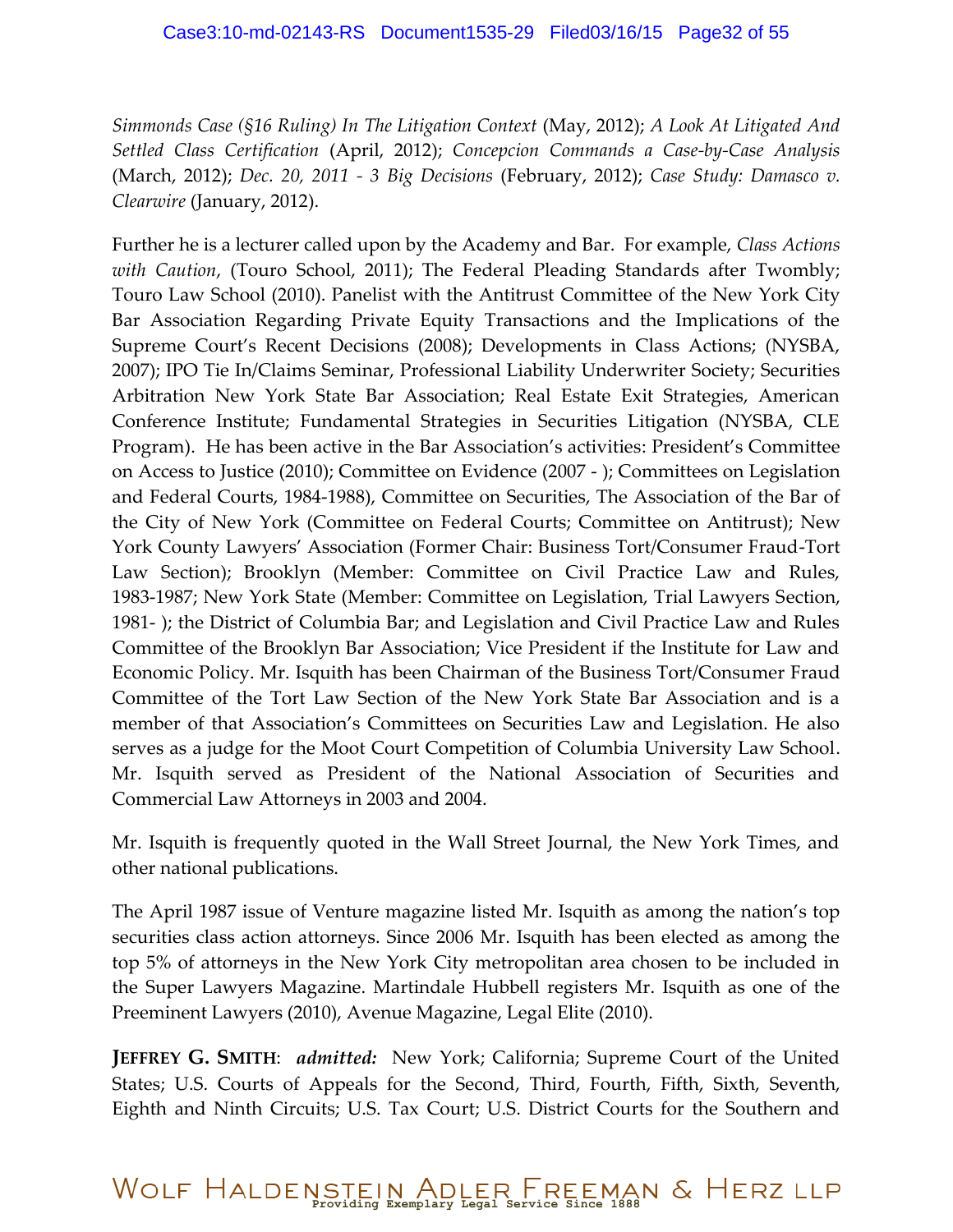Eastern Districts of New York, Southern, Central and Northern Districts of California and the Districts of Colorado and Nebraska. *Education*: Woodrow Wilson School of Public and International Affairs, Princeton University (M.P.A., 1977); Yale Law School (J.D., 1978); Vassar College (A.B., *cum laude generali*, 1974). At Yale Law School, Mr. Smith was a teaching assistant for the Trial Practice course and a student supervisor in the Legal Services Organization, a clinical program. Member: The Association of the Bar of the City of New York; New York State and American (Section on Litigation) Bar Associations; State Bar of California (Member: Litigation Section); American Association for Justice. Mr. Smith has frequently lectured on corporate governance issues to professional groups of Fund trustees and investment advisors as well as to graduate and undergraduate business student groups, and has regularly served as a moot court judge for the A.B.A. and at New York University Law School. Mr. Smith has substantial experience in complex civil litigation, including class and derivative actions, tender offer, merger, and takeover litigation. Mr. Smith is rated "AV" by Martindale Hubble and, since its inception in 2006, has been selected as among the top 5% of attorneys in the New York City metropolitan area chosen to be included in the Super Lawyers Magazine.

**FRANCIS M. GREGOREK**: *admitted:* California; New York; United States Courts of Appeals for the Second and Ninth Circuits; United States District Courts for the Southern and Eastern Districts of New York and the Southern, Central, and Northern Districts of California. *Education:* University of Virginia (B.A., *magna cum laude*, 1975). Phi Beta Kappa, Phi Alpha Theta International Historical Honor Society; University College, Durham University, England; New York University School of Law (J.D., 1978). Mr. Gregorek is the Managing Partner of the Firm's San Diego office. Throughout his 32 year career, Mr. Gregorek's practice has focused on complex commercial litigation and class action practice on both the trial and appellate court levels, in federal and state courts nationwide, in the areas of securities, antitrust, consumer protection, and technology. Mr. Gregorek has also represented foreign governments involved in complex commercial litigation in United States federal courts. As part of that representation, Mr. Gregorek has worked in conjunction with the heads of ministerial departments, ambassadors, and consular officials of those countries charged by their governments with overseeing the litigations, as well as the attorney general of a government he was representing. Throughout these litigations, Mr. Gregorek met with such government officials to advise and plan strategy in addition to keeping them fully up-to-date on the progress of the litigation.

Mr. Gregorek has served as lead counsel, co-lead counsel, or in other leadership positions in numerous class and other complex litigations throughout the United States. For example, *In re Dole Shareholder Litigation*, Case No. BC281949 (recovered \$172 million for shareholders) (Super. Ct. Los Angeles County, 2003). At the time of the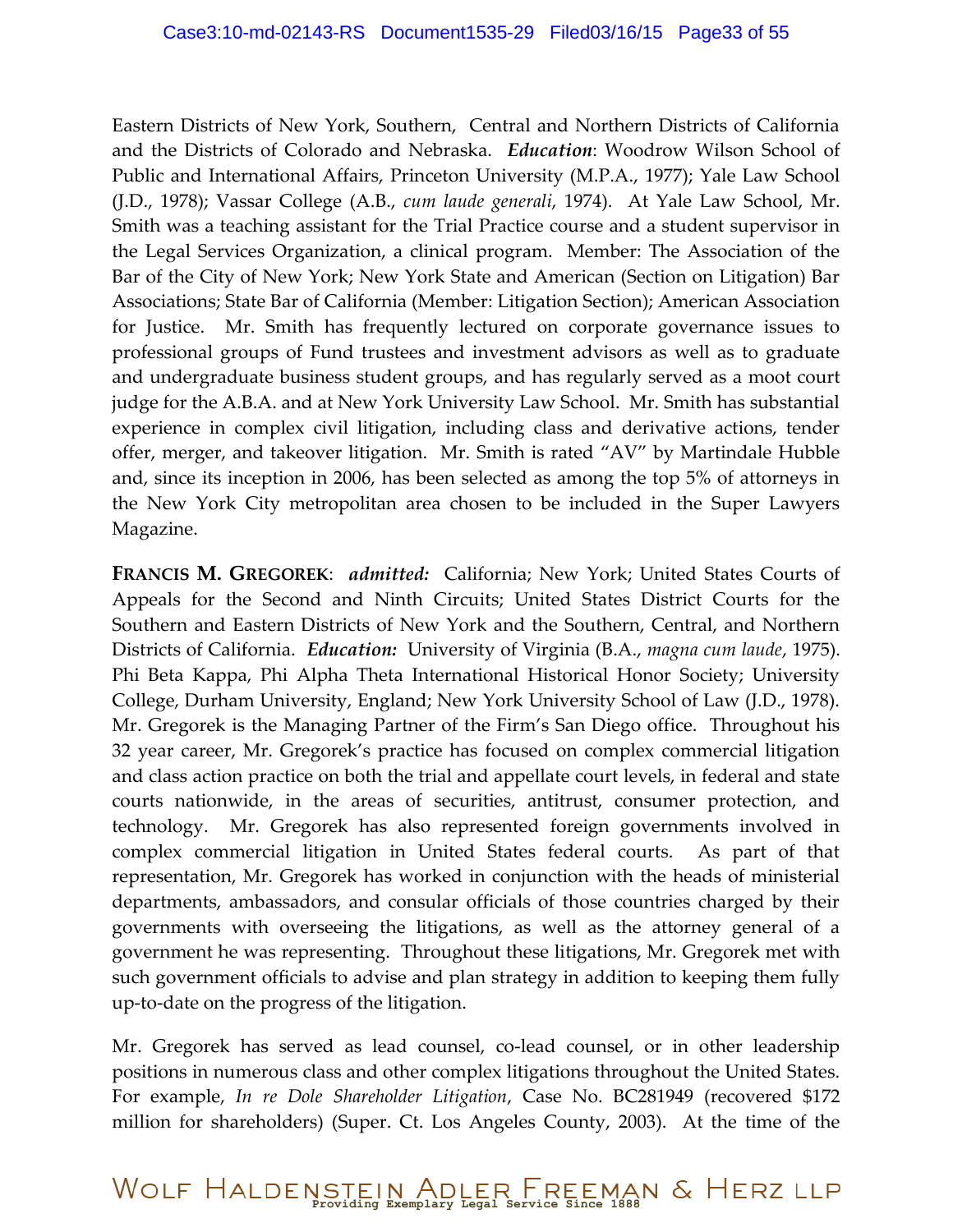case's settlement, the \$172 million recovered for the class was one of the top 10 recoveries ever achieved on behalf of a class. Judge Anthony J. Mohr, who presided over the action, stated at the final settlement hearing: "Co-Lead Counsel did excellent first class work." *Id*.

As an additional example, Mr. Gregorek and the Firm served as co-lead counsel in *Bamboo Partners LLC v. The Robert Mondavi Corp., et al*., Case No. 26-27170 (Super. Ct. Napa County, 2004), a class action arising from an unsolicited \$1.3 billion offer (cash and debt assumption) from Constellation Brands, Inc. for The Robert Mondavi Corp.

**CHARLES J. HECHT**: *admitted* New York, United States Supreme Court, United States Court of Appeals for the Second Circuit; United States Court of Appeals for the Fifth Circuit; United States Court of Appeals for the Seventh Circuit; United States Court of Appeals for the Sixth Circuit; United States Court of Appeals for the Third Circuit; United States Court of Appeals for the Ninth Circuit; United States Court of Appeals for the Eleventh Circuit; United States District Court for the Southern District of New York; United States District Court for the Eastern District of New York; United States District Court for the; Eastern District of Wisconsin and the United States Court of Appeals for the Seventh Circuit. *Education:* Mr. Hecht is a graduate of Cornell University and Cornell University Law. Charles J. Hecht is a partner of the firm, with over 40 years' experience in securities and commodities transactions, litigation, and arbitration. He has more than 50 published decisions on cases in which he was the sole or lead counsel, in areas ranging from securities and commodities fraud to constitutional and contract disputes.

Mr. Hecht has provided expert testimony before the Internal Revenue Service with respect to the impact of proposed tax regulations on preferred stock hedged with commodity futures and options. He has authored articles on mergers and acquisitions, earn outs, commodities, hedging, derivatives, and arbitration jurisdiction and damages. Since 2005 he has been the legal columnist for smartpros.com, an online newsletter for financial professionals.

He has been active in the New York State Bar Association's continuing legal education program, regularly speaking about class actions and serving as the Chairman of the program on securities arbitration in 1995. In 1996, Mr. Hecht was a principal coauthor of the New York Federal Practice Section's Report on Securities Class Fees. He is also an arbitrator for the American Arbitration Association and COMEX.

Before entering private practice, Mr. Hecht was with the Division of Corporate Finance (Washington, D.C. main office) of the Securities and Exchange Commission. He is actively involved with businesses in China and is a member of the United States-China Chamber of Commerce.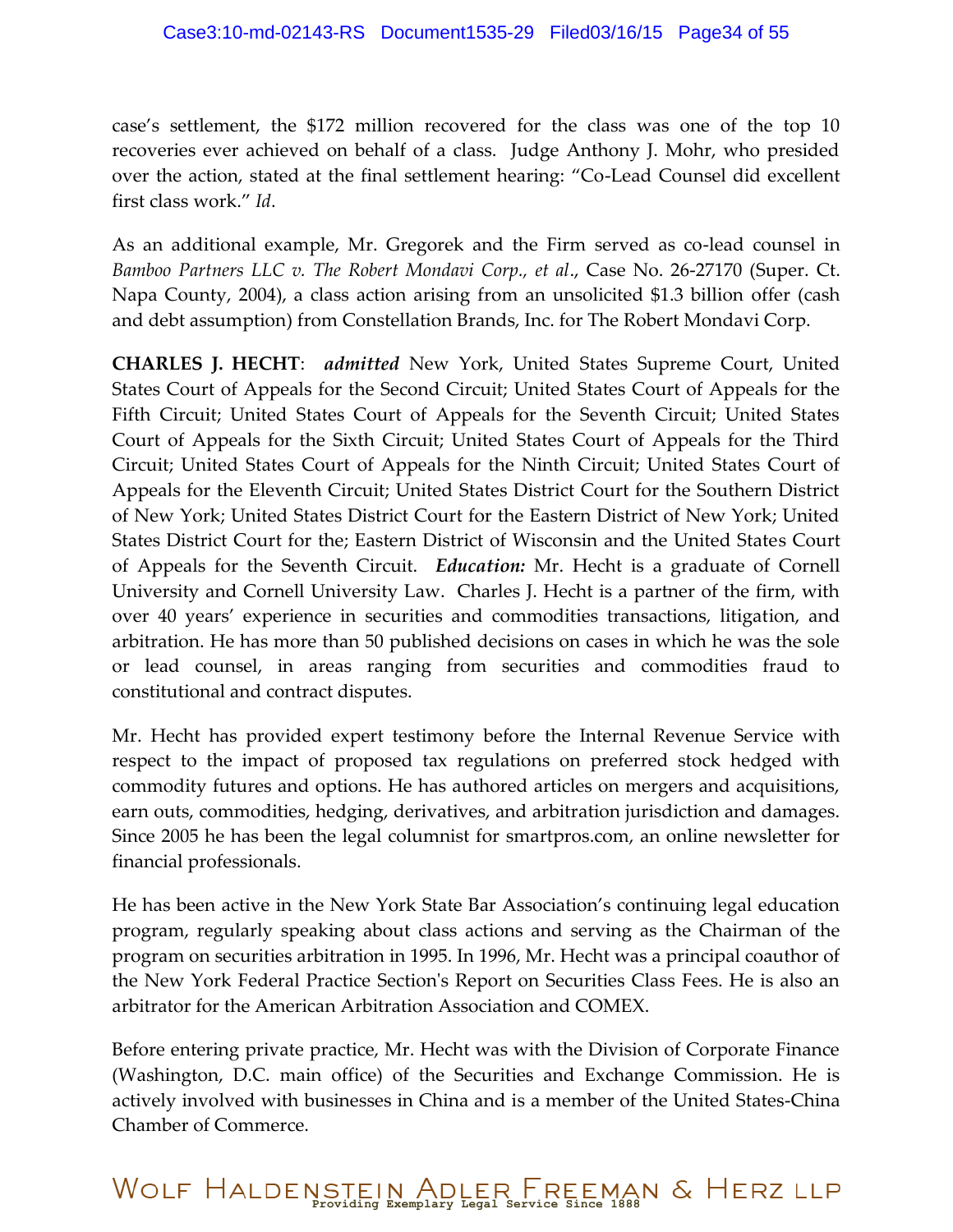Notable Cases include, *CMIA Partners Equity Ltd. v. O'Neill*, 2010 NY Slip Op 52068(U) (Sup. Ct. N.Y. Co., 2010), *Hecht v. Andover Assocs. Mgmt. Corp*., 27 Misc 3d 1202(A) (Sup. Ct. Nassau Co., 2010), and *Sacher v. Beacon Assoc. Mgmt. Corp.,* 27 Misc 3d 1221(A) (Sup. Ct. Nassau Co., 2010). The *CMIA* case is the first time that a New York state court examined shareholder derivative suits under Cayman Islands law.

**PETER C. HARRAR**: *admitted***; New York;** United States Court of Appeals for the Fourth Circuit and the United States District Courts for the Southern and Eastern Districts of New York. *Education*: Columbia Law School (J.D. 1984); Princeton University, Phi Beta Kappa, *magna cum laude.* Mr. Harrar is a partner in the firm and has extensive experience in complex securities and commercial litigation on behalf of individual and institutional clients.

He has represented investment funds, hedge funds, insurance companies and other institutional investors in a variety of individual actions, class actions and disputes involving mortgage-backed securities and derivative instruments. Examples include *In re EMAC Securities Litigation*, a fraud case concerning private placements of securitized loan pools, and *Steed Finance LDC v. LASER Advisors, Inc.*, a hybrid individual and class action concerning the mispricing of swaptions.

Over the years, Mr. Harrar has also served as lead or co-lead counsel in numerous securities class and derivative actions throughout the country, recovering hundreds of millions of dollars on behalf of aggrieved investors and corporations. Recent examples are some of the largest recoveries achieved in resolution of derivative actions, including *American International Group Consolidated Derivative Litigation*) (\$90 million), and *Bank of America/Merrill Derivative Litigation* (\$62.5 million).

**LAWRENCE P. KOLKER**: *admitted***:** New York; U.S. Courts of Appeals for the Second and Eleventh Circuits; U.S. District Courts for the Southern and Eastern Districts of New York, Western District of Michigan and the District of Colorado. *Education*: State University of New York at Binghamton (B.A., 1978); Brooklyn Law School (J.D., 1983). Editor, *Brooklyn Law Review*, 1982-1983. Panelist, Early Neutral Evaluator for the Eastern District of New York, 1992-1997. Lecturer, Brooklyn Law School, 1989. Assistant Corporation Counsel, City of New York, 1983-1987. Member: The Association of the Bar of the City of New York; New York State Bar Association.

Mr. Kolker has often represented investors in direct investments, such as REITs and limited partnerships, including Inland Western REIT, Wells REIT, CNL Hotels & Resorts, Inc., General Electric (Polaris Aircraft limited partnerships), Jones Intercable, Nooney and Sierra Pacific (American Spectrum roll-up), Real Estate Associates (NAPICO roll-up), and Marriott Hotel Properties II. He was appointed Counsel to the Courtyard by Marriott Limited Partners Committee in its dealings with Host Marriott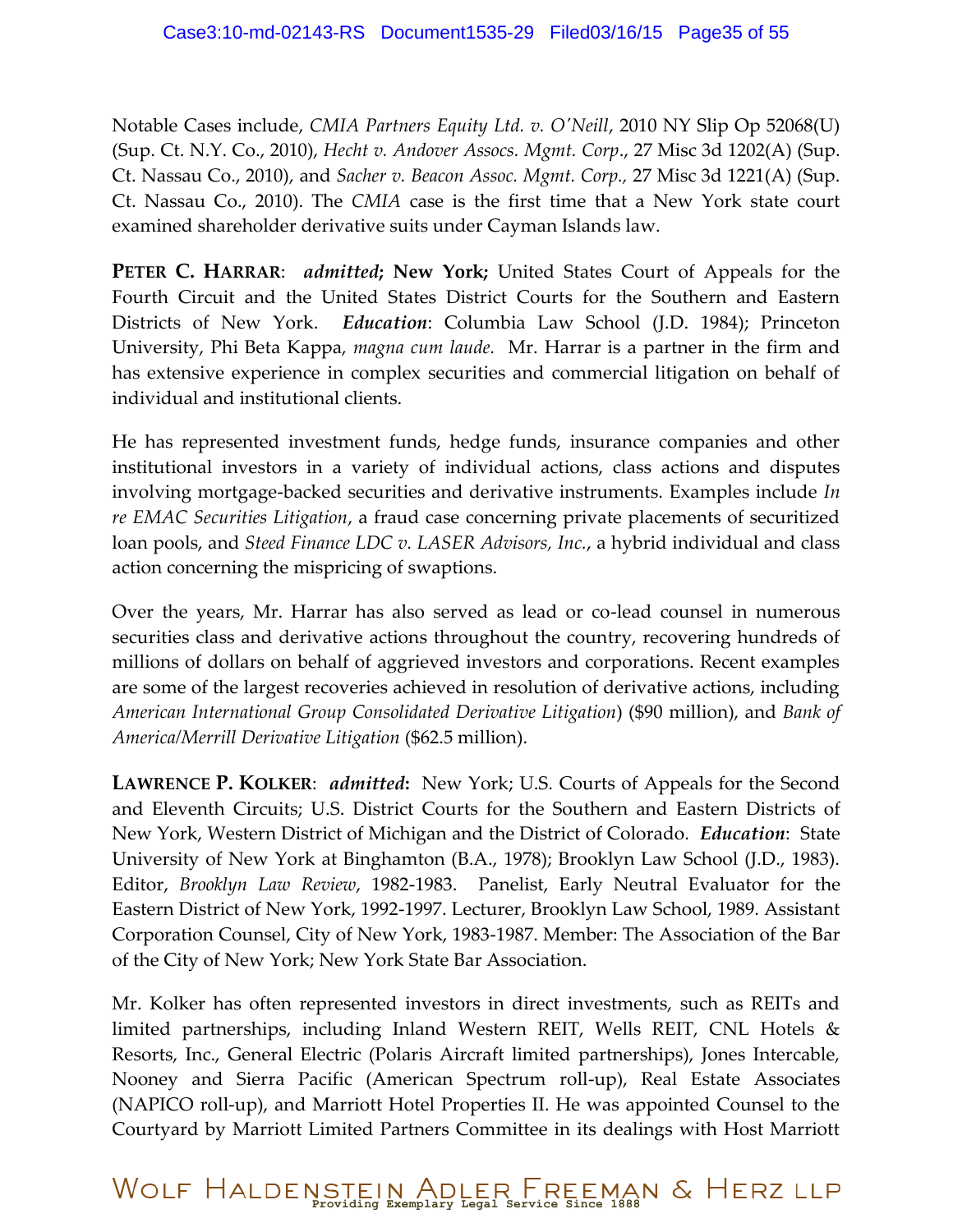Corporation, and Special Counsel to the Windsor Park Properties 7 and 8 limited partners to insure the fairness of their liquidation transactions.

He has tried several securities actions to verdict. His notable judicial decisions include *Stepak v. Addison*, 20 F.3d 398 (11th Cir. 1994); *In re Comdisco Securities Litigation,* 2003 U.S. Dist. LEXIS 5097 (N.D. Ill. March 3, 2003); *City Partnership Co. v. Cable TV Fund 14-B,*  213 F.R.D. 576 (D. Colo. 2002); *Sturm v. Marriott Marquis Corp*., 85 F. Supp. 2d 1356 (N.D. Ga. 2000); *In re Southeast Hotel Properties Limited Partnership Investor Litigation*, 151 F.R.D. 597 (W.D.N.C. 1993); *Prostic v. Xerox Corp*., [1991 Transfer Binder] Fed. Sec. L. Rep. (CCH) ¶ 96,1967 (D. Conn. July 19, 1991); *In re Cencom Cable Income Partners, L.P. Litigation*, Consolidated C.A. No. 14634, 2000 Del. Ch. LEXIS 10 (Jan. 27, 2000); and *Wallace v. Wood*, 752 A.2d 1175 (Del. Ch. 1999). Mr. Kolker is a frequent speaker at conferences of the American Conference Institute, the Investment Program Association and the Strategic Research Institute, and has published articles in Standard & Poor's *Review of Securities and Commodities Regulation* entitled "Litigation Strategies for Limited Partnership Tender Offers" (February 1996) and "Limited Partnership Five Percent Tender Offers" (October 1997). Mr. Kolker has acted as lead counsel in numerous class and derivative actions asserting the rights of investors since joining Wolf Haldenstein in 1989. He also counsels investment management firms in transactional and securities matters and represents them in corporate and business litigation.

**MARK C. RIFKIN:** *admitted***:** New York; Pennsylvania; New Jersey; U.S. Supreme Court; U.S. Courts of Appeals for the Second, Third, Fifth, and D.C. Circuits; U.S. District Courts for the Southern and Eastern Districts of New York, the Eastern and Western Districts of Pennsylvania, the District of New Jersey, the Eastern District of Wisconsin and the Western District of Michigan. *Education***:** Princeton University (A.B., 1982); Villanova University School of Law (J.D. 1985). Contributor, PACKEL & POULIN, *Pennsylvania Evidence* (1987). Mr. Rifkin has extensive experience in complex class and derivative actions in securities, ERISA, antitrust, intellectual property, and consumer protection litigation. Mr. Rifkin has extensive trial experience in class and derivative actions, including *In re National Media Corp. Derivative Litig*., C.A. 90-7574 (E.D. Pa.), *Upp v. Mellon Bank, N.A.*, C.A. No. 91-5229 (E.D. Pa.), where the verdict awarded more than \$60 million in damages to the Class (later reversed on appeal, 997 F.2d 1039 (3d Cir. 1993)), and *In re AST Research Securities Litigation*, No. 94-1370 SVW (C.D. Cal.), as well as a number of commercial matters for individual clients. Mr. Rifkin has lectured before diverse business and professional organizations in the areas of securities and complex litigation and corporate governance, serves as a moot court judge for the A.B.A. and at New York University Law School, and is a frequent guest lecturer to graduate and undergraduate economics and finance students on corporate governance topics.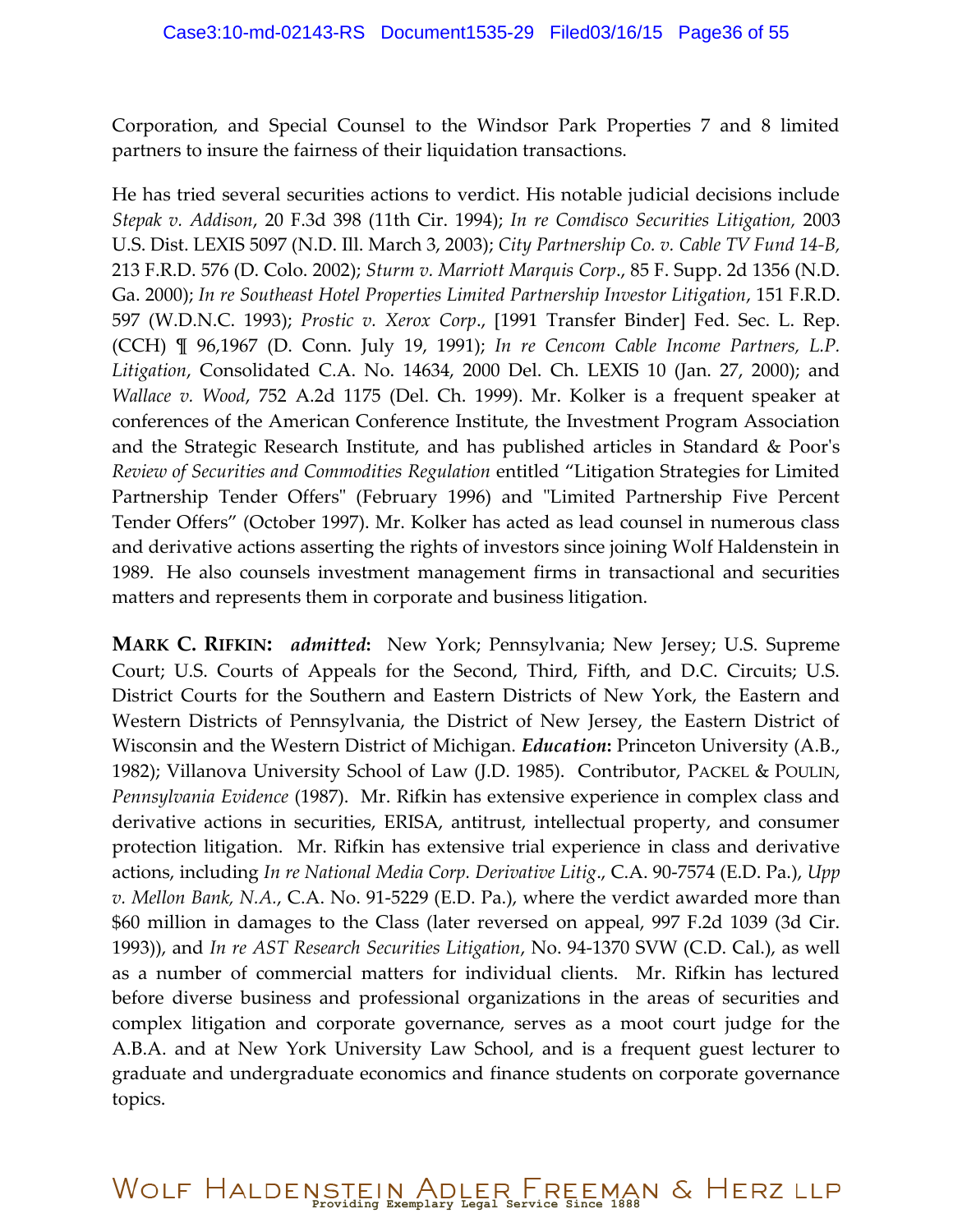**MICHAEL JAFFE**: *admitted***:** California; New York; U.S. District Courts for the Southern and Eastern Districts of New York. *Education*: University of California at Berkeley (B.S., with highest distinction, 1982); Hastings College of the Law, University of California (J.D., 1987). Judicial Extern to the Honorable Thelton E. Henderson, Northern District of California, 1986-1987. Member: The Association of the Bar of the City of New York. Languages: French.

**BETSY C. MANIFOLD**: *admitted***:** Wisconsin; New York; California; U.S. District Courts for the Western District of Wisconsin, Eastern and Southern Districts of New York, and Northern, Central and Southern Districts of California. *Education*: Elmira College; Middlebury College (B.A., *cum laude*, 1980); Marquette University (J.D., 1986); New York University. Thomas More Scholar. Recipient, American Jurisprudence Award in Agency. Member: The Association of the Bar of the City of New York. Languages: French.

Ms. Manifold served as co-lead counsel in the following cases to recovery on behalf of employees: *Miguel Garcia, et al. v. Lowe's Home Center, Inc. et al.* – Case No. GIC 841120 (Barton) (Cal. Sup. Ct, San Diego) (\$1.65 million settlement w/ average class member recovery of \$5,500, attorney fees and cost awarded separately) and *Neil Weinstein, et al. v. MetLife, Inc., et al.* – Case No. 3:06-cv-04444-SI (N.D. Cal) (\$7.4 million settlement). Ms. Manifold also served as co-lead counsel in the following derivative actions: *In re Atmel Corporation Derivative Litigation*, Master File No. CV 06-4592-JF (N.D. Cal.) (\$9.65 million payment to Atmel) and *In re Silicon Storage Technology Inc. Derivative Litig.*, Case No. C 06-04310 JF (N.D. Cal.) (cash payment and re-pricing of options with a total value of \$5.45 million). Ms. Manifold also worked as lead counsel on the following class action: *Lewis v. American Spectrum Realty,* Case No. 01 CC 00394, Cal. Sup. Ct (Orange County) (\$6.5 million settlement).

**ALEXANDER H. SCHMIDT:** *admitted:* New York; New Jersey; United States Supreme Court, United States Court of Appeals for the Second Circuit, and the United States Court of Federal Claims. *Education:* State University of New York, Stony Brook (B.A., 1981); Brooklyn Law School (J.D., 1985). Mr. Schmidt concentrates on sophisticated commercial litigation, including matters involving antitrust, class actions, real estate, banking, commercial factoring, securities fraud, civil RICO, intra-corporate and partnership disputes, and legal and accounting malpractice. Most recently, he acted as lead counsel in the landmark *Roberts v. Tishman Speyer*, 13 N.Y.3d 270 (N.Y. 2009), described by a sitting member of the U.S. House of Representatives as the greatest legal victory for tenants in her lifetime. In *Roberts*, Mr. Schmidt obtained a victory in the New York Court of Appeals requiring the reregulation of thousands of apartment units in the Stuyvesant Town complex in Manhattan, New York. Mr. Schmidt was also the sole plaintiffs' counsel in *Dresses For Less, Inc. v. CIT Group/Commercial Services, Inc*.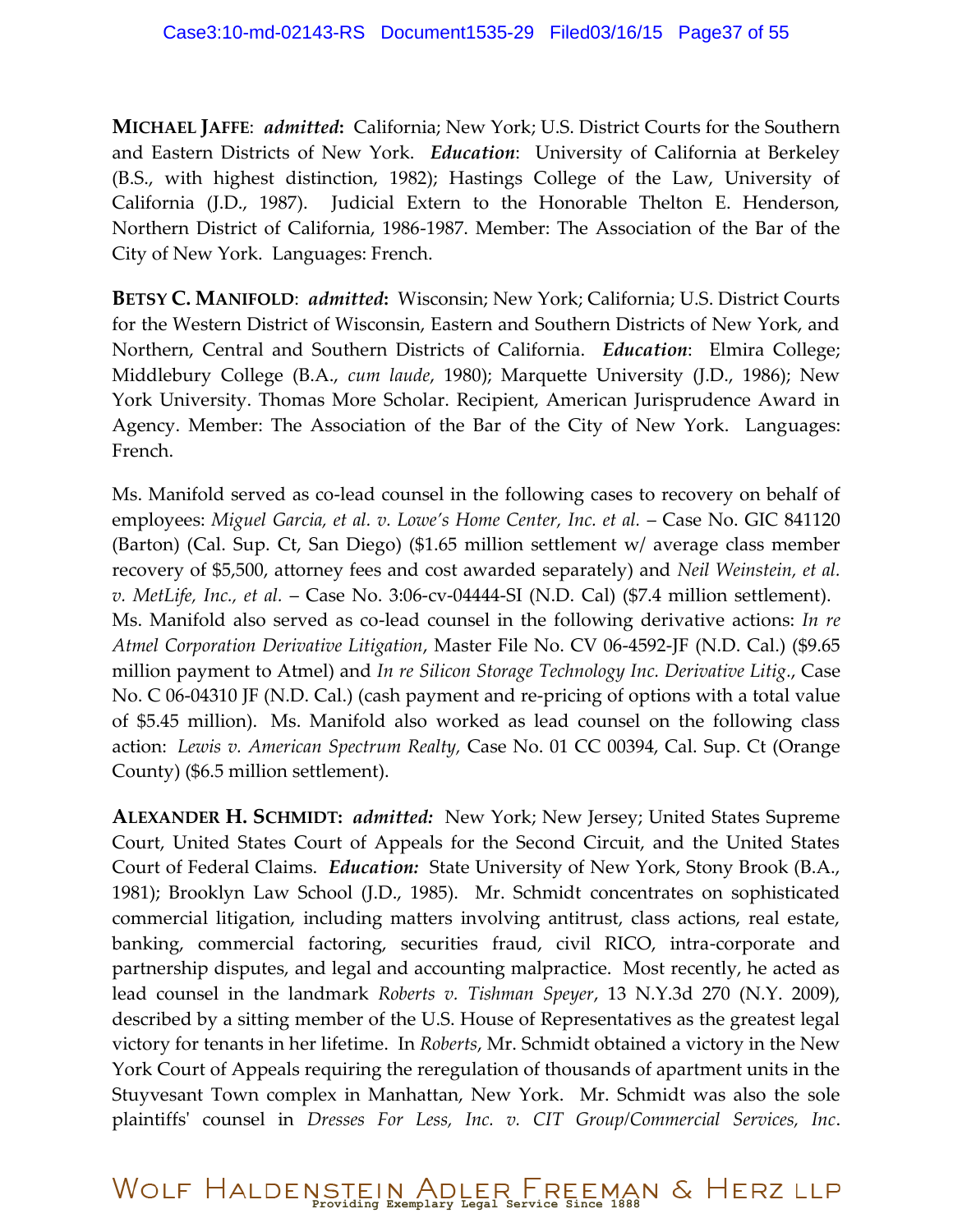(S.D.N.Y.), in which the court sustained Sherman Act claims he brought on behalf of victims of group boycotts by the commercial factoring industry. The case resulted in a very satisfying, confidential settlement for his clients and ended the garment center factors' 80-year old practice of conducting illegal twice-weekly meetings to discuss and make joint credit decisions concerning their common customers. Among other noteworthy matters, Mr. Schmidt also conceived and helped sustain a precedent setting Kodak aftermarket monopolization claim in an antitrust and computer fraud and abuse act class action brought by purchasers of Apple's highly popular iPhone, who are challenging Apple's undisclosed, five-year exclusive service contract with AT&T Mobility. *In re Apple & ATTM Antitrust Litigation* (N.D. Ca.). In *Atkins & O'Brien L.L.P. v. ISS Int'l Serv. Sys*. (N.Y. App. Div.), Mr. Schmidt resurrected an archaic estoppel exception to the general rule that a client can fire its lawyer at any time, enabling his law firm clients to recover several years of future fees under a general retainer contract. Recently, without filing a lawsuit, Mr. Schmidt successfully represented the tenants association of a multi-building, 1400 apartment complex in renegotiating a ten-year old settlement agreement. The amended agreement reduced rents and plugged a loophole that had enabled rent-protected units to be converted to fully deregulated market apartments. Mr. Schmidt is admitted to practice in New York and New Jersey and before the United States Supreme Court, United States Court of Appeals for the Second and Ninth Circuits, and the United States Court of Federal Claims. Mr. Schmidt was an Assistant Adjunct Professor of Law at Brooklyn Law School in 1998 and 1999, where he co-taught a seminar on Federal Discovery Practice. He served as the Executive Notes & Topics Editor for the Brooklyn Law Review.

**GREGORY M. NESPOLE**: *admitted***:** New York; U.S. District Courts for the Southern and Eastern Districts of New York; United States Court of Appeals for the Second, Fourth, and Fifth Circuits. *Education*: Bates College (B.A., 1989); Brooklyn Law School (J.D., 1993). Member: The Association of the Bar of the City of New York; New York State Bar Association. Mr. Nespole's experience includes complex civil and criminal litigation. Mr. Nespole is responsible for the investigation, initiation and prosecution of securities class actions and derivative litigations on behalf of the firm throughout the Country. Mr. Nespole also devotes a considerable amount of time to litigating issues surrounding mergers and acquisitions. Mr. Nespole also represents corporate defendants with respect to class certification issues and structuring class-wide settlements. He has been approved as a panel attorney by a major insurance company to address certification issues. Mr. Nespole is the co-chair of the firm's *Madoff Litigation Task Force.* He has been elected a "Super Lawyer" each year since 2009.

**DEMET BASAR**: *admitted*: New York; New Jersey; U.S. District Court for the District of New Jersey, Southern District of New York, Eastern District of Wisconsin, U.S. Court of Appeals for the Second and Seventh Circuits. *Education*: Fairleigh Dickinson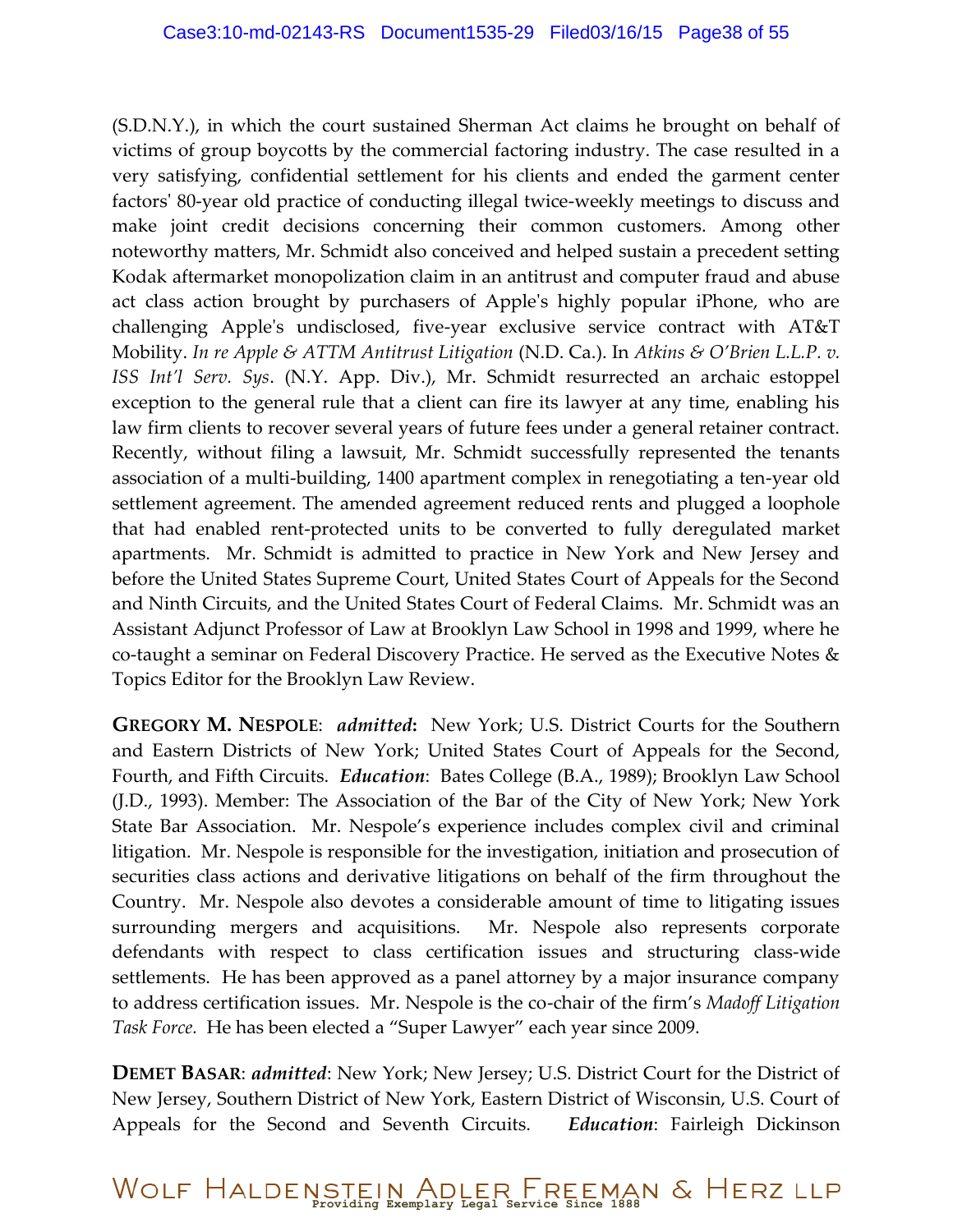University (B.A., *summa cum laude*, 1984), Phi Omega Epsilon; Rutgers University School of Law (J.D., 1990). Recipient, West's Scholarship Award, Senior Notes and Comments Editor, *Rutgers Law Review*. Member: The Association of the Bar of the City of New York. Languages: Turkish.

Ms. Basar's practice is primarily concentrated in securities class actions and derivative litigation. She is the co-chair of the firm's *Madoff Litigation Task Force*. Her recent cases include *In re Tremont Securities Law, State Law and Insurance Litigation*, No. 08-civ-11117 (TPG) (SDNY) (\$100 million settlement for investors in the Tremont family of Madoff feeder funds), *In re Beacon Associates Litigation*, Master File No. 09 Civ. 0777 (LBS) (SDNY) (\$219 million settlement for investors in the Beacon family of Madoff feeder funds, among others), and other Madoff feeder fund-related securities class actions, including *In re J. Ezra Merkin and BDO Seidman Securities Litigation*, No. 08-cv-10922 (SDNY) and *Newman v. Family Management Corp.*, No. 08-cv-11215 (SDNY). She has served as lead counsel, co-lead counsel or individual counsel in *In re American Pharmaceutical Partners, Inc. Shareholder Litigation,* Consolidated C.A. No. 1823-N (Del. Ch. Ct. (\$14.3 million settlement), *In re Loral Space & Communications Shareholders Securities Litigation*, 03-cv-8262 (SDNY) (\$3.45 million settlement), *Steed Finance LDC v. LASER Advisors*, No. 99-cv-4222 (SDNY), *In re AMBAC Financial Group, Inc.*, C.A. No. 3521 (Del. Ch. Ct.), and several multidistrict securities litigations, including *In re Mutual Fund Investment Litigation,* MDL No. 1586 (D. Md.) and *In re J.P. Morgan Chase Securities Litigation,* MDL No. 1783 (N.D. Ill.).

**ANITA B. KARTALOPOULOS**: *admitted***: New York**. *Education*: University of Toledo, B.A.; Seton Hall University, J.D. Ms. Kartalopoulos, a former member of Milberg LLP, litigates claims in the areas of securities fraud, derivative litigation, and mergers and acquisitions. She focuses her practice on lead plaintiff litigation, as well as breach of fiduciary and transactional litigation. She works closely with the institutional investor clients, including trustees of public and private funds, throughout the U.S. providing counsel on asset recovery, fiduciary education, and risk management.

Ms. Kartalopoulos has extensive experience in litigating complex securities cases including *In re Sears, Roebuck & Co. Securities Litigation* (\$215 million settlement), *In re Chiron Corp. Securities Litigation* (\$30 million settlement), and others. Ms. Kartalopoulos has also achieved noteworthy results including improved corporate governance and disclosures as well as increased share value in recent litigations including in *In re Topps Co. Shareholder Litigation*, *In re Anheuser-Busch Cos. Shareholders Litigation*, *In re Net Logic*, *In re Smith International*, *In re L-3 Communication Holdings, Inc.*, *In re Republic Services, Derivative Litigation*, and many others.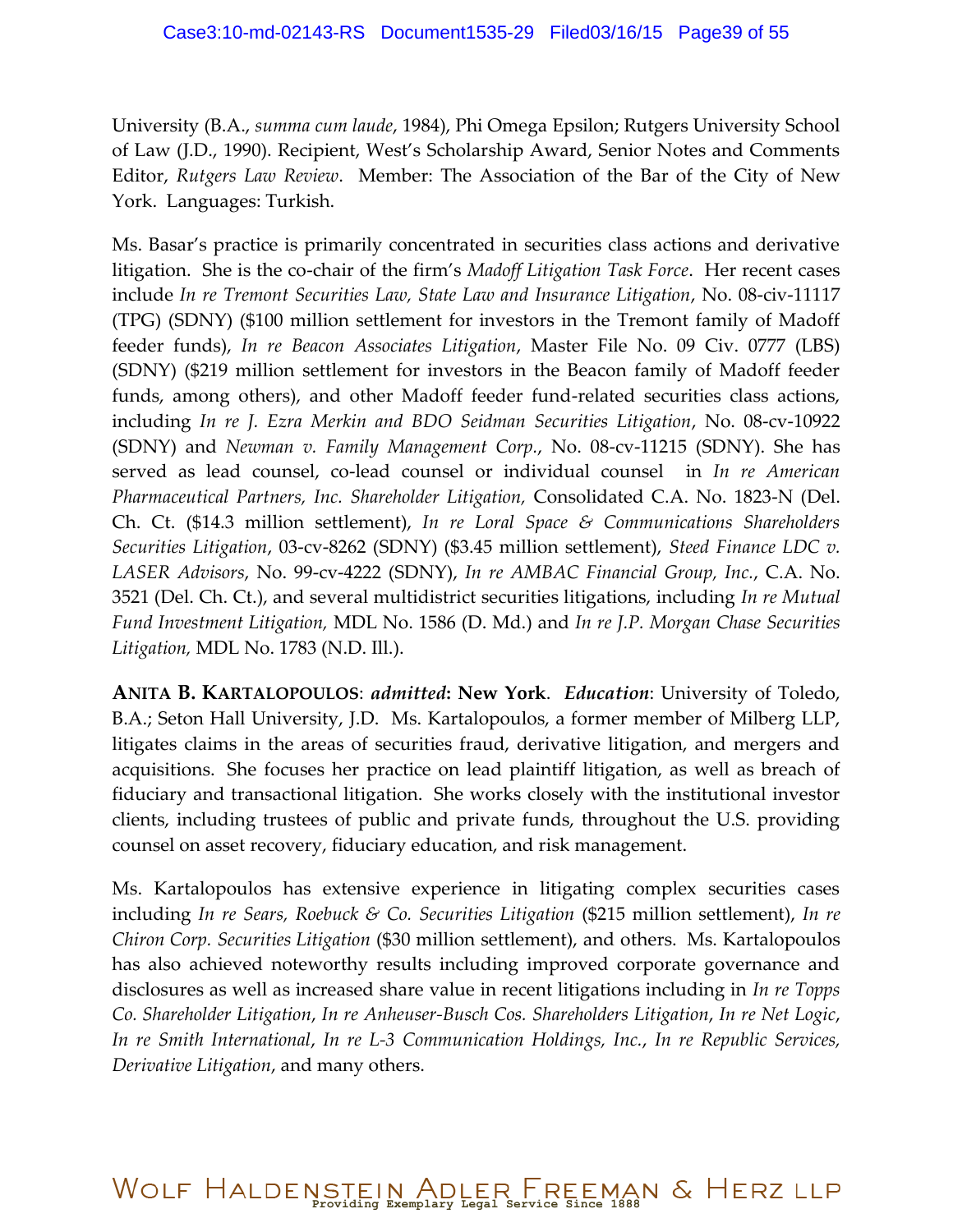Prior to entering private practice, Ms. Kartalopoulos served in senior regulatory positions involving insurance and health in the State of New Jersey, including serving as Deputy Commissioner of Insurance, for Life and Health; Director of Legal and Regulatory Affairs (Department of Health); and Executive Director of the New Jersey State Real Estate Commission. She managed the New Jersey Insurance Department's Multi-State Task Force investigating the sales practices of the Prudential Insurance Company, which resulted in a \$50 million fine against Prudential and a \$4 billion recovery for policyholders. She also served on the Board of Directors of MBL Insurance Company as a rehabilitator and managed litigation on behalf of the company.

Ms. Kartalopoulos is a regular speaker at numerous conferences focused on fiduciary education, ethics, and U.S. securities litigation, including the Investment Education Symposium, the Institutional Investor European Pensions Symposium, the Canadian Hedge Funds Investment Roundtable, the New York Hedge Funds Roundtable, and the AEDBF (*Association Europeenne de Droit Bancaire et Financier*), FPPTA Trustee School, GAPPT, MATTER, LATEC. She also speaks regularly on the complex legal environment that institutional investors face when addressing losses due to securities fraud as well as their proactive and reactive alternatives.

Ms. Kartalopoulos has co-authored "Deterring Executive Compensation Excesses: Regulatory Weaknesses, Litigation Strengths" (03/05, NY, NY), and "Vintage Wine in New Bottles: The Curious Evolution of the Concept of Loss Causation" (11/05, NY, NY).

Ms. Kartalopoulos is admitted to the bar of the State of New Jersey, the U.S. Courts of Appeals for the Federal and Third Circuits.

**BENJAMIN Y. KAUFMAN**: *admitted***:** New York. *Education*: Yeshiva University, B.A.; Benjamin N. Cardozo School of Law, Yeshiva University, J.D. Mr. Kaufman focuses on class actions on behalf of defrauded investors and consumers. Mr. Kaufman's successful securities litigations include *In re Deutsche Telekom AG Securities Litigation*, No. 00-9475 (S.D.N.Y.), a complex international securities litigation requiring evidentiary discovery in both the United States and Europe, which settled for \$120 million. Mr. Kaufman was also part of the team that recovered \$46 million for investors in *In re Asia Pulp & Paper Securities Litigation*, No. 01-7351 (S.D.N.Y.); and \$43.1 million, with contributions of \$20 million, \$14.85 million and \$8.25 million from Motorola, the individual defendants, and defendant underwriters respectively, in *Freeland v. Iridium World Communications, Ltd*.

Mr. Kaufman's outstanding representative results in derivative and transactional litigations include: *In re Trump Hotels Shareholder Derivative Litigation* (Trump personally contributed some of his holdings; the company increased the number of directors on its board, and certain future transactions had to be reviewed by a special committee);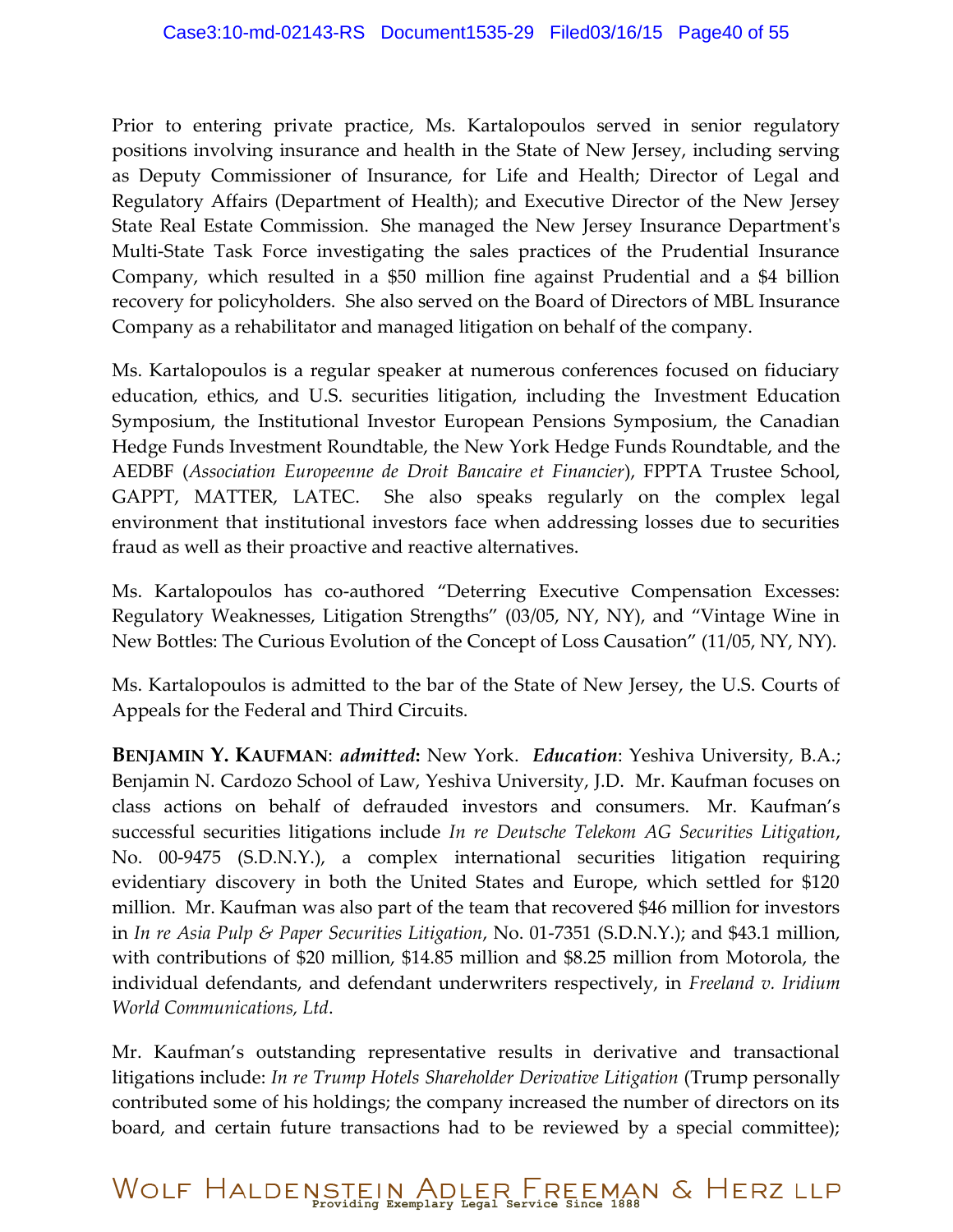*Southwest Airlines Derivative Litigation (Carbon County Employee Retirement System v. Kelly* (Dist. Ct. Dallas Cnty., Tex.)) (a derivative matter that resulted in significant reforms to the air carrier's corporate governance and safety and maintenance practices and procedures for the benefit of Southwest and its shareholders).

He argued the appeal in *In re Comverse Technology, Inc. Derivative Litig.*, 56 A.D.3d 49 (1st Dep't 2008) which led to the seminal New York Appellate Division opinion which clarified the standards of demand futility, and held that a board of directors loses the protection of the business judgment rule where there is evidence of self-dealing and poor judgment by the directors; and *In re Topps Company, Inc. Shareholders Litigation*  which resulted in a 2007 decision which vindicated the rights of shareholders under the rules of comity and doctrine of forum non conveniens and to pursue claims in the most relevant forum notwithstanding the fact that jurisdiction might exist as well in the state of incorporation. Mr. Kaufman has also lectured and taught in the subjects of corporate governance as well as transactional and derivative litigation.

In addition, Mr. Kaufman represents many corporate clients in complex commercial matters, including *Puckett v. Sony Music Entertainment*, No. 108802/98 (Sup. Ct. N.Y. Cnty. 2002) (a complex copyright royalty class action); *Shropshire v. Sony Music Entertainment*, No. 06-3252 (S.D.N.Y.), and *The Youngbloods v. BMG Music*, No. 07-2394 (S.D.N.Y.); and *Mich II Holdings LLC v. Schron,* No. 600736/10 (Sup. Ct. N.Y. Cnty.) (represented certain defendants in connection with real estate dispute and successfully litigated motion to dismiss all claims against those defendants; he continues to represent those clients' interests in several related litigations in New York and Delaware). Mr. Kaufman has also represented clients in arbitrations and litigation involving oppressed minority shareholders in closely held corporations.

Prior to joining WHAFH and Milberg in August of 1998, Mr. Kaufman was a Court Attorney for the New York State Supreme Court, New York County (1988-1990) and Principal Law Clerk to Justice Herman Cahn of the Commercial Division of the New York State Supreme Court, New York County (1990-1998).

Mr. Kaufman is an active member of the Commercial and Federal Litigation Section of the New York State Bar Association, the International Association of Jewish Lawyers and Jurists and the Jewish Lawyers Guild. He has also lectured on corporate governance issues to institutional investor conferences across the United States and abroad. Mr. Kaufman is a member of the Board of Trustees of the Hebrew Academy of the Five Towns and Rockaways.

**JANINE L. POLLACK:** *admitted***:** New York (1990); New Jersey (1989); U.S. District Courts for the Southern and Eastern Districts of New York and the District of New Jersey, among others. *Education*: Rutgers University (1986), with high honors, Phi Beta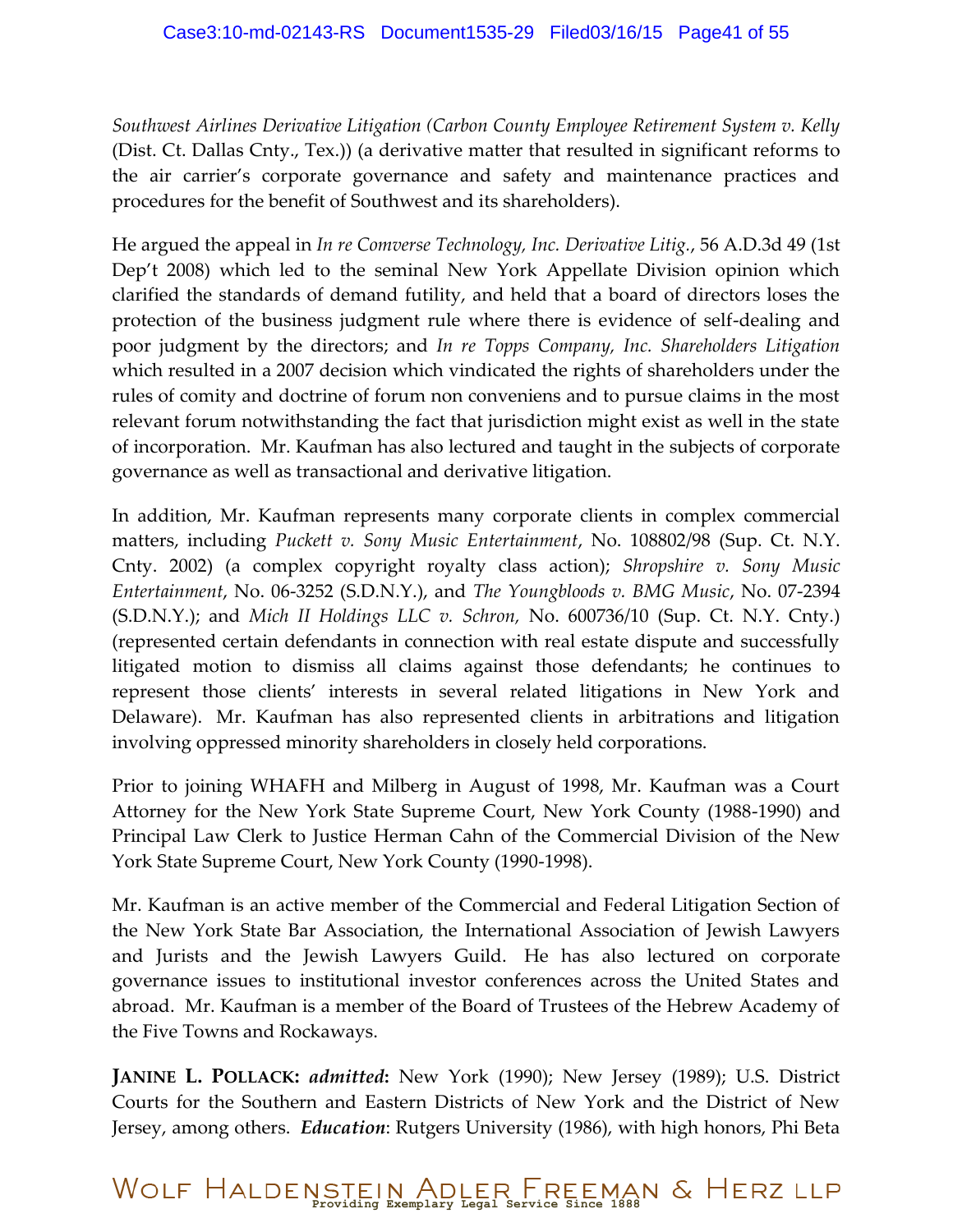Kappa; University of Pennsylvania School of Law (1989), Editor - Journal of International Business Law. Ms. Pollack has successfully prosecuted many consumer and securities cases. She is one of the lead counsel in the recent \$28.5 million settlement in *In re Reebok EasyTone Litigation* (D. Mass.), as well as the \$45 million settlement in *In re Skechers Toning Shoes Product Liability Litigation* (*Grabowski*) (W.D. Ky.), false advertising class actions involving toning shoes. She is also lead counsel in numerous other class actions involving consumer fraud, including *Bezdek v. Vibram USA Inc.* (D. Mass.), against the maker of so-called barefoot running shoes. In addition, Ms. Pollack recently won a jury trial against R.J. Reynolds in a wrongful death tobacco case in Florida state court. She was also lead trial counsel in a federal court case against a major mutual fund advisor.

Ms. Pollack is co-chair of the Women's Initiative of the National Association of Shareholder & Consumer Attorneys (NASCAT), for which she organizes meetings and charity events. A frequent public speaker, Ms. Pollack has given lectures on such topics as consumer fraud, securities regulation, time and stress management, Cy Pres, and other related topics. Ms. Pollack was recently appointed to the New York City Bar Association's Women in the Profession Committee. Ms. Pollack's recent achievements include being named as a New York Super Lawyer in 2012.

**THOMAS H. BURT**: *admitted***:** New York; U.S. District Courts for the Southern and Eastern Districts of New York, Eastern District of Michigan. *Education*: American University (B.A., 1993); New York University (J.D., 1997). Articles Editor with New York University Review of Law and Social Change. Mr. Burt is a litigator with a practice concentrated in securities class actions and complex commercial litigation. After practicing criminal defense with noted defense lawyer Jack T. Litman for three years, he joined Wolf Haldenstein, where he has worked on such notable cases as *In re Initial Public Offering Securities Litigation*, No. 21 MC 92 (SAS) (S.D.N.Y.)(a novel and sweeping amalgamation of over 300 class actions which resulted in a recovery of \$586 million); *In re MicroStrategy Securities Litigation*, No. 00-473-A (E.D. Va.) (recovery of \$192 million); *In re DRAM Antitrust Litigation*, No. 02-cv-1486 (PJH) (N.D. Cal.) (antitrust case resulting in \$315 million recovery); *In re Computer Associates 2002 Class Action Securities Litigation*, No. 02-cv-1226 (TCP) (E.D.N.Y.)(settled, together with a related fraud case, for over \$133 million); *K.J. Egleston L.P. v. Heartland Industrial Partners, et al.*, 2:06-13555 (E.D. Mich.) (recovery included personal assets from former Reagan Administration budget director David A. Stockman); and *Parker Friedland v. Iridium World Communications, Ltd.,* 99-1002 (D.D.C.)(recovery of \$43.1 million). Mr. Burt has spoken on several occasions to investor and activist groups regarding the intersection of litigation and corporate social responsibility.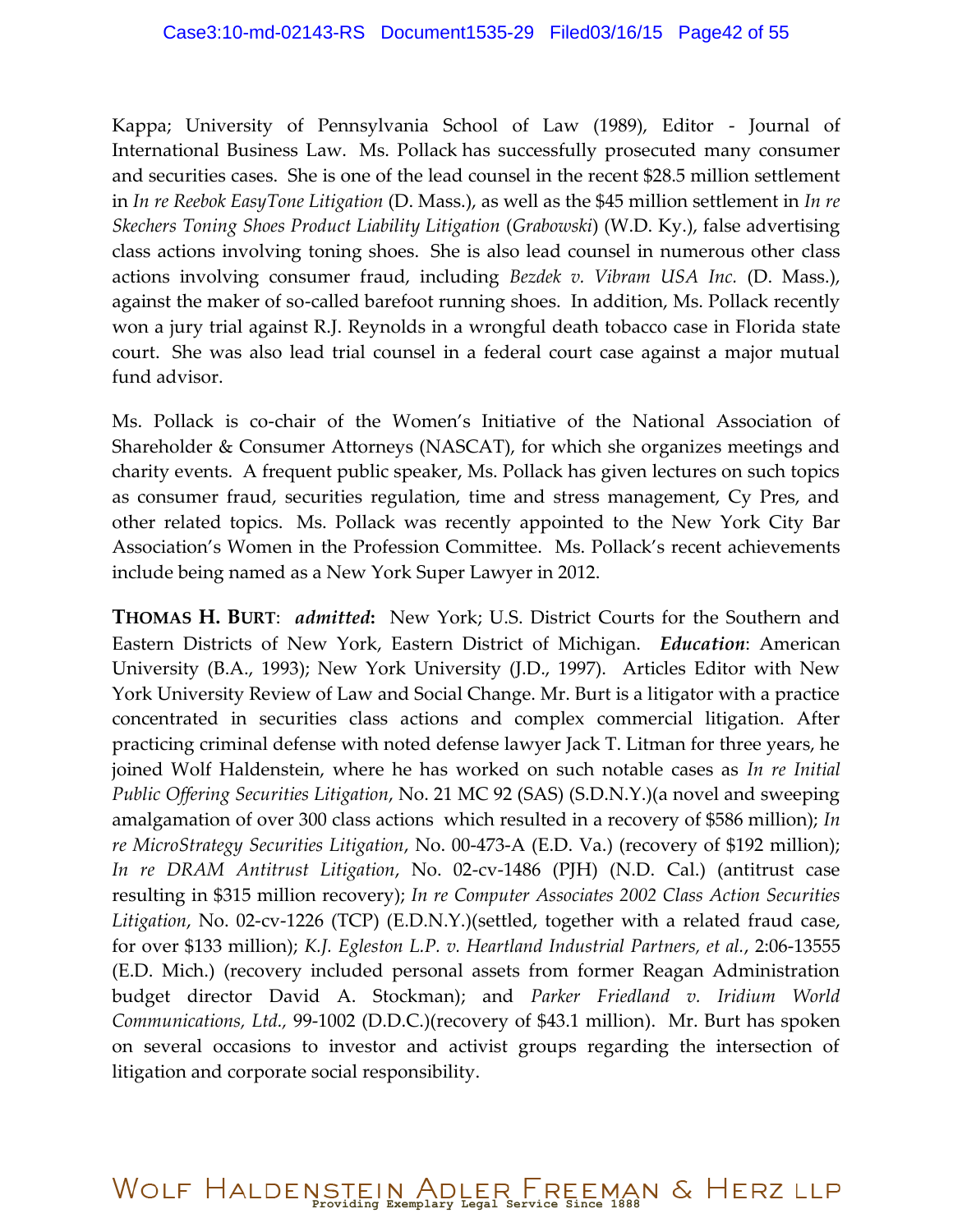**RACHELE R. RICKERT:** *admitted:* California; U.S. District Court for the Southern District of California. *Education:* Point Loma Nazarene College (B.A., 1994); University of California, Hastings College of the Law (J.D., 1997). Member: State Bar of California. Former Deputy Alternate Public Defender for the County of San Diego. Ms. Rickert is located in the firm's San Diego office. She practices corporate derivative and class action litigation including securities, consumer, antitrust, employment and general corporate and business litigation. Ms. Rickert has played a significant role in litigating numerous class and derivative actions, including *In re Apple & AT&TM Antitrust Litigation*, Master File No. C 07-05152 JW (N.D. Cal.) (antitrust class action against Apple Inc. and AT&T Mobility LLC regarding aftermarkets for iPhone wireless service and applications); *Ardon v. City of Los Angeles* (2011) 52 Cal.4th 241 (challenging the City of Los Angeles' telephone users tax on behalf of the City's taxpayers); *McWilliams v. City of Long Beach*, 2013 Cal. LEXIS 3510, Cal. Supreme Ct. No. S202037 (April 25, 2013) (challenging the City of Long Beach's telephone users tax on behalf of the City's taxpayers); *DeFrees, et al. v. Kirkland, et al*., No. CV 11-04272 GAF(SPx) (C.D. Cal.) (shareholder derivative action); *Bamboo Partners LLC, et al. v. Robert Mondavi Corp., et a*l. (shareholder class action that settled for \$10.8 million in 2007); and *Lewis, et al. v. American Spectrum Realty, Inc., et al*., (shareholder class action that settled for \$6.5 million in 2004).

**STACEY KELLY BREEN:** *admitted***:** New York; New Jersey; U.S. District Courts for the Southern and Eastern Districts of New York. *Education***:** New York University (B.A., 1997); Rutgers School of Law - Newark (J.D., 2000). Ms. Breen is located in the firm's New York Office. Her practice is concentrated in class actions and complex commercial litigation. Ms. Breen represented long grain rice farmers seeking to recover damages they sustained resulting from the contamination of the U.S. rice supply with unapproved, genetically modified rice seed traits, in the case captioned *In re Genetically Modified Rice Litigation*, MDL 1811 (E.D. Mo.). That case settled on July 1, 2011 for \$750 million. In addition, Ms. Breen played a significant role in litigating numerous securities class actions and derivative cases, including *American International Group, Inc. v. Greenberg*, which resulted in a \$90 million recovery for AIG; *In re Sepracor Corp. Securities Litigation*, which resulted in a \$52.5 million recovery in a securities fraud class action; and *In re American Pharmaceutical Partners, Inc. Shareholder Litigation*, which resulted in a \$14.3 million recovery for shareholders; *In re Loral Space & Communications Shareholders Securities Litigation*, 03‐cv‐8262 (SDNY) (\$3.45 million settlement ).

**MATTHEW M. GUINEY**: *admitted:* New York; U.S. District Courts for the Southern and Eastern District of New York. *Education***:** The College of William & Mary (B.A. in Government and Economics 1998); Georgetown University Law Center (J.D. 2002). Mr. Guiney's primary areas of practice are securities class actions under the Securities Act of 1933 and the Exchange Act of 1934, complex commercial litigation, *Employee Retirement Income Security Act* (*ERISA*) actions on behalf of plan participants, *Fair Labor Standards*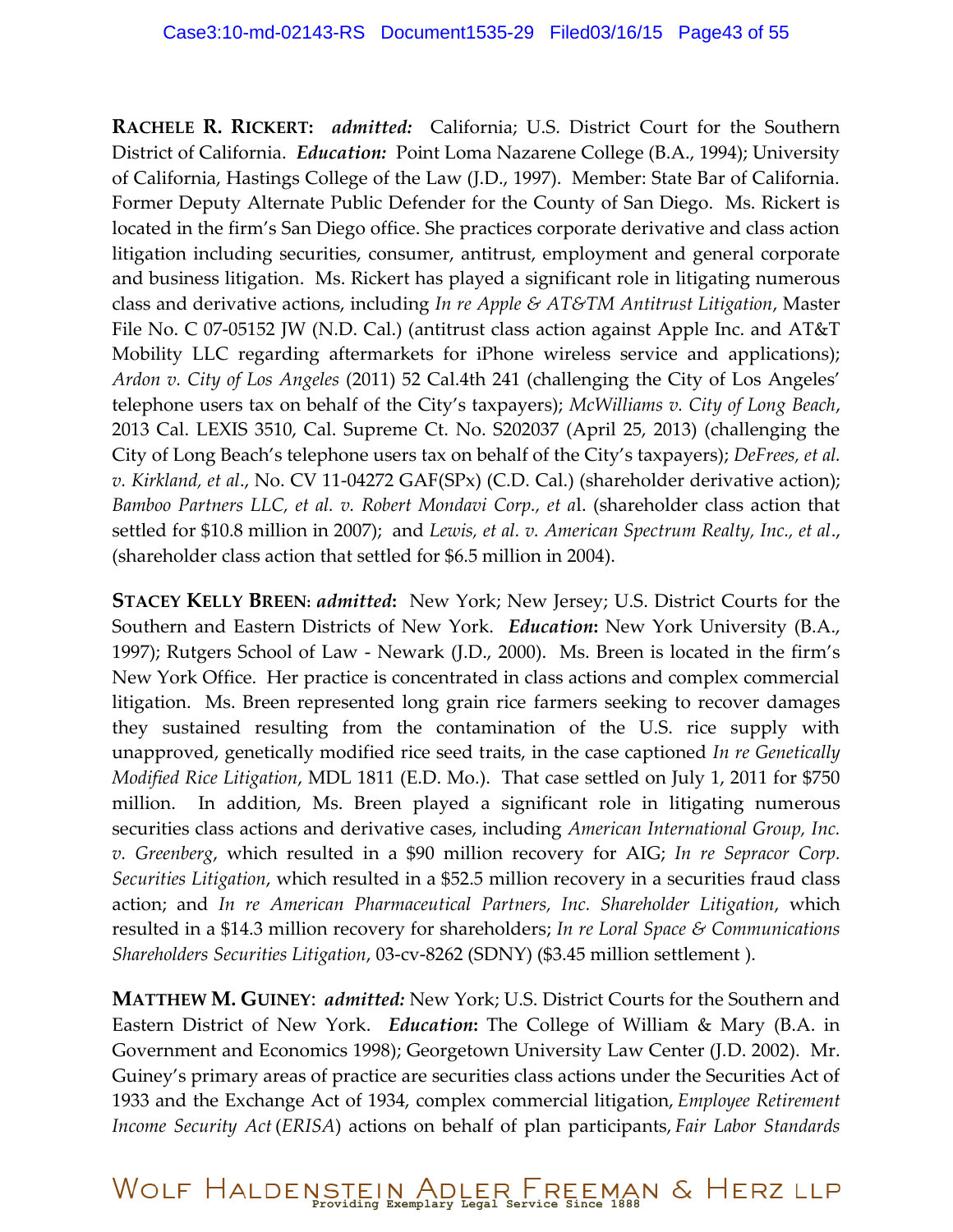*Act* of 1938 actions concerning overtime payment, and fiduciary duty actions under various state laws. Mr. Guiney has helped recover hundreds of millions of dollars for victims of corporate fraud and abuse in federal and state litigation across the country. Some of Mr. Guiney's notable results on behalf of investors include: *Mallozzi v. Industrial Enterprises of America, Inc. et al*., 1:07-cv-10321-DLC (S.D.N.Y.) (\$3.4 million settlement on behalf of shareholders); *In re Luxottica Group S.p.A. Securities Litigation*, No. CV 01-3285 (JBW) (MDG) (E.D.N.Y.) (\$18.5 million settlement on behalf of shareholders); *In re MBNA Corp. ERISA Litigation,* Master Docket No. 05-429 (GMS), (D. Del) (\$4.5 million settlement on behalf of plan participants). Recent publications include: *Citigroup and Judicial Immunity in ERISA: An Emerging Trend?*, Compensation and Benefits Review, Vol. 42, No. 3, 172-78 (May/June 2010) (with Mark C. Rifkin); *Case of the Moenchies: Moench Provision Expansion,* Employment Law360/Securities Law360 Newswires, Guest Column (June 2, 2010) (with Mark C. Rifkin).

#### **Special Counsel**

**JUSTICE HERMAN CAHN**: *admitted:* New York. *Education*: Harvard Law School and a B.A. from City College of the City University of New York. Justice Herman Cahn was first elected as Judge of the Civil Court of the City of New York in 1976. He subsequently served as an Acting Justice of the Supreme Court from 1980 until 1992, when he was elected to the Supreme Court. Throughout his decades on the bench, he principally handled civil cases, with the exception of 1981 until 1987, when he presided over criminal matters. Justice Cahn was instrumental in the creation of, and a founding Justice in, the Commercial Division within the New York State Supreme Court. He served as a Justice of the Commercial Division from its inception in 1993.

Among his most notable recent cases are the consolidated cases stemming from the Bear Stearns merger with JP Morgan (*In re Bear Stearns Litigation*); litigation regarding the America's Cup Yacht Race (*Golden Gate Yacht Club v. Société Nautique de Genève*); litigation stemming from the attempt to enjoin the construction of the new Yankee Stadium (*Save Our Parks v. City of New York*); and the consolidated state cases regarding the rebuilding of the World Trade Center site (*World Trade Center Properties v. Alliance Insurance; Port Authority v. Alliance Insurance*).

Justice Cahn is a member of the Council on Judicial Administration of the Association of the Bar of the City of New York. He has also recently been appointed to the Character and Fitness Committee of the Appellate Division, First Department. He is on the Register of Mediators for the United States Bankruptcy Court, Southern and Eastern Districts of New York.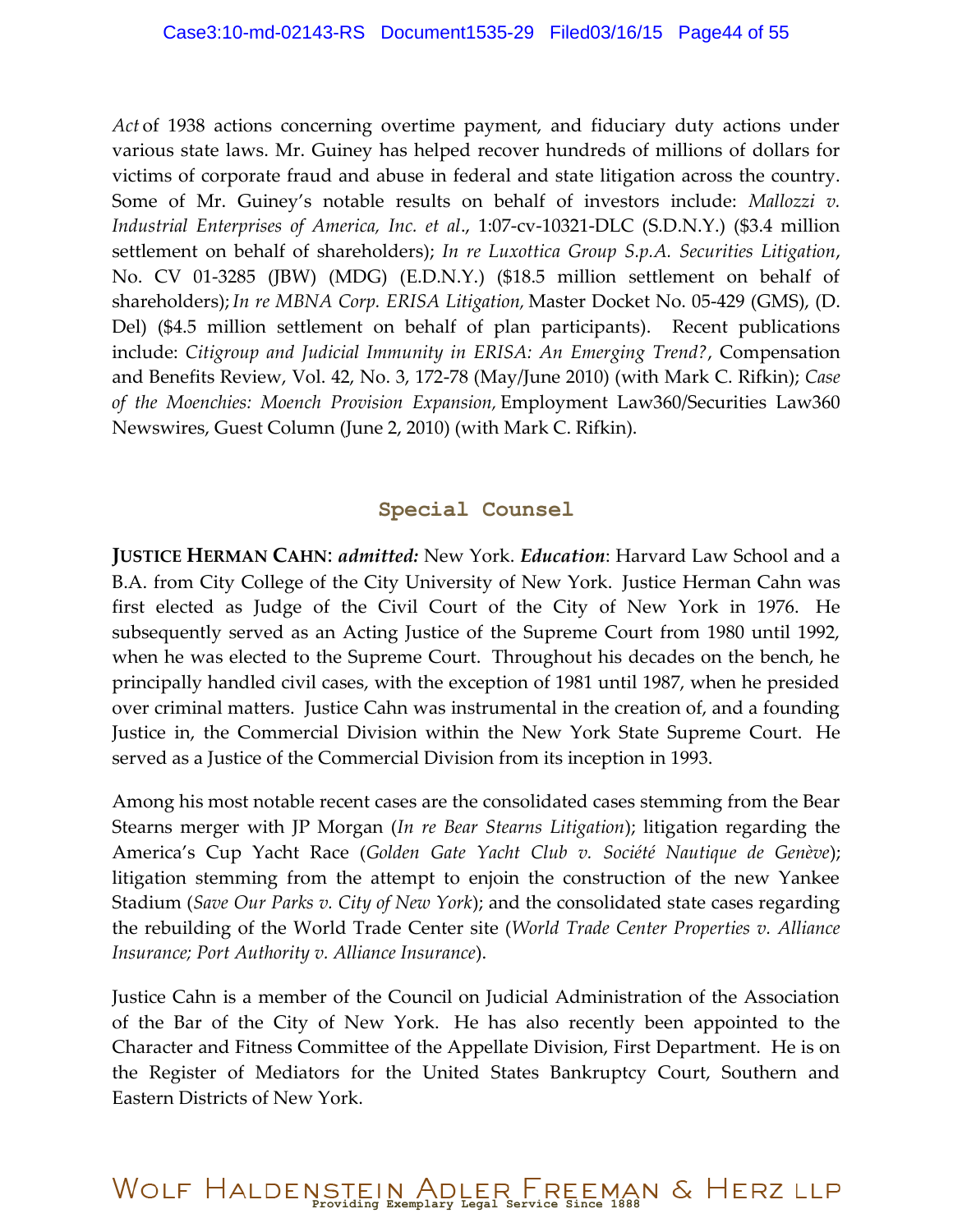Before ascending the bench, Justice Cahn practiced law in Manhattan. He was first admitted to the New York bar in 1956. He is admitted to practice in numerous courts, including the New York State courts, the Southern District of New York and the United States Supreme Court.

#### **Of Counsel**

**ROBERT ABRAMS**: *admitted***:** New York; U.S. Court of Appeals for the Third Circuit; U.S. District Courts for the Southern and Eastern Districts of New York, Eastern District of Missouri, District of Maryland, and District of Delaware. *Education:* Haverford College (B.A., 1961); Columbia University (Ph.D., 1966), Brooklyn Law School (J.D., 1992). Woodrow Wilson Fellow; International Business Law Fellow. Adjunct Professor, Mediation Clinic, Brooklyn Law School, 1983-1984. Mr. Abrams was formerly a Professor of Political Science at Brooklyn College and the Graduate Center of the City University of New York. Member: New York State Bar Association. Mr. Abrams is the author of books on the theory of collective choice (Columbia University Press) and voting theory (Sage), as well as articles on Soviet politics, game theory and bargaining and negotiations. He has focused his practice on complex securities, ERISA, and consumer actions.

He was co-lead counsel in *In re Tyson Foods, Inc.,* before the Delaware Chancery Court, which settled claims of breach of fiduciary duty in connection with related party transactions and spring loading of options for Tyson management.

He is currently active in litigation on behalf of securities brokers, bringing claims for overtime pay and improper deductions from compensation against six major brokerage houses under the federal Fair Labor Standards Act and New York, New Jersey and Connecticut Labor Law. These cases include *Lavoice v. Citigroup Global Markets, Inc*.; *Basile v. A.G. Edwards, Inc*.; *Rosenthal v. A.G. Edwards & Sons, Inc.*; *Palumbo v. Merrill Lynch*; *Garrison v. Merrill Lynch*; *Roles v. Morgan Stanley*; *Lenihan v. Morgan Stanley*; *Klein v. Ryan Beck*; and *Badain v. Wachovia*.

Mr. Abrams was the firm's primary representative to the executive committee representing NationsBank shareholders in *In re BankAmerica Corp. Sec. Litig*., which resulted in an award of \$490 million to NationsBank and BankAmerica shareholders. He was also co-lead counsel in a New York state consumer protection class action against AT&T Wireless Corp., *Naevus v. AT&T Corp*., which resulted in an award valued at \$40 million for the class members. Mr. Abrams was named a Super Lawyer from 2010 through 2012.

**THEODORE B. BELL**: *admitted*: Illinois; Michigan; U.S. Court of Appeals for the Seventh Circuit; U.S. District Courts for the Northern, Central and Southern Districts of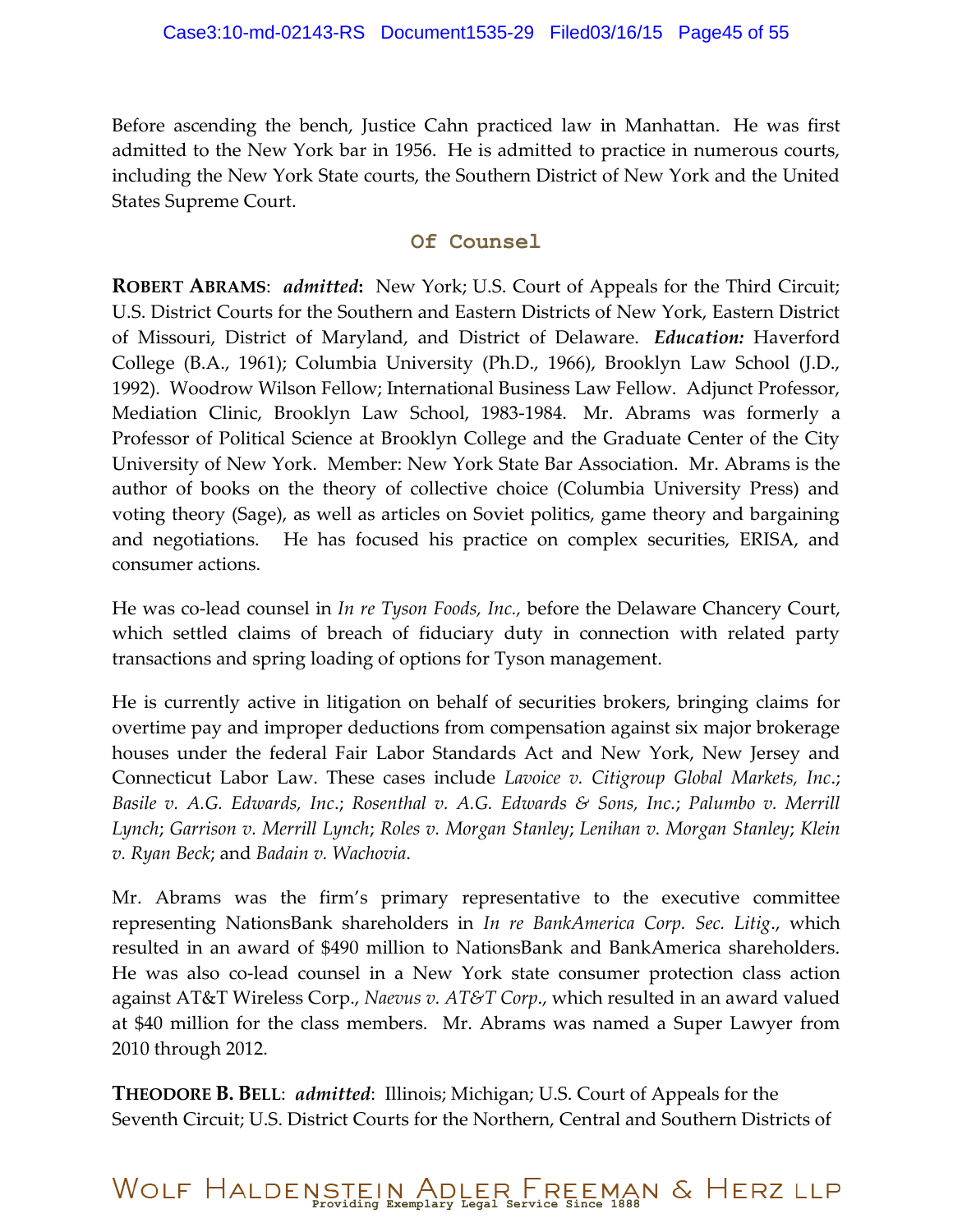Illinois and the Eastern District of Michigan. *Education*: University of Michigan (B.A., Sociology, 1988), University of Detroit, Mercy School of Law (J.D., 1992). Mr. Bell is Of Counsel to the firm and is located in the firm's Chicago office. He worked with the firm as a contract attorney for several years before eventually joining the firm as an associate in 2006.

Mr. Bell has nearly 20 years of civil litigation experience. His practice is focused on class actions with an emphasis on antitrust actions. Some of the notable cases that Mr. Bell has played or is currently playing a significant role in litigating include *The Shane Group, et al. v. Blue Cross Blue Shield of Michigan*, No. 10-cv-14360-DPH-MKM (E.D. Mi.) (price fixing through the use of most favored nation agreements); *In re Dairy Farmers of America, Inc. Cheese Antitrust Litigation*, No. 09-3960, M.D.L. No. 2031, (N.D. Ill.) (manipulation of cheese and milk futures to raise prices of dairy products); *In re Evanston Northwestern Healthcare Corp. (ENH) Antitrust Litigation*, No. 07-4446-JHL (N.D. Ill.) (illegal monopolization and attempted monopolization of relevant market); *In re McDonough, et al. v. Toys "R" Us, Inc., et al.*, No. 06 CV 00242-AB (E.D. Pa.) (retail price maintenance antitrust litigation); and *In re Sulfuric Acid Antitrust Litigation*, No. 03-4576, M.D.L. No. 1536 (N.D. Ill.) (price fixing and output restriction antitrust litigation).

**JULIE SWANSON:** *admitted*: Illinois, District of Columbia, Supreme Court of the United States, U.S. Court of Appeals for the District of Columbia, U.S. District Court for the Northern District of Illinois. *Education*: University of Montana (B.A., 1977); University of Notre Dame (J.D., 1982), where she served on the Editorial Board of the Notre Dame Law review and was on the Notre Dame National trial Moot Court Team. Ms. Swanson has over 25 years in experience as an antitrust and class action attorney. She has worked with Wolf Haldenstein Adler Freeman & Herz LLP since 2004 as an outside attorney specializing in antitrust. During that time she has been involved in several significant antitrust cases including *In re Dynamic Random Access (DRAM) Antitrust Litigation*, MDL 1486, No. M 02 1486, (N.D. Cal.); *In re Evanston Northwestern Healthcare Corp.*, No. 07- CV-4446 (N.D. Ill.); *In re Dairy Farmers of America, Inc., Cheese Antitrust Litigation*, MDL 2031, No. 09-cv-03690 (N.D. Ill.); and *The Shane Group, Inc. v. Blue Cross Blue Shield of Michigan*, No. 2:10-cv-14360 (E.D. Mich.).

Ms. Swanson is currently located in Billings, Montana. Prior to her relocation, Ms. Swanson was a partner with Altheimer & Gray in Chicago, where she provided antitrust compliance advice to corporate clients and worked on major antitrust class actions, including *In re Brand Name Prescription Drugs Antitrust Litigation*, MDL 997, No. 94 C 897 (N.D. Ill.); *In re Medical X-ray Film Antitrust Litigation*, CV-93-5904 (E.D.N.Y.); and *In re Infant Formula Antitrust Litigation*, MDL 878 (N.D. Fla.). Before that she was an associate with Steele & Fornaciari and Howrey & Simon in Washington, D.C.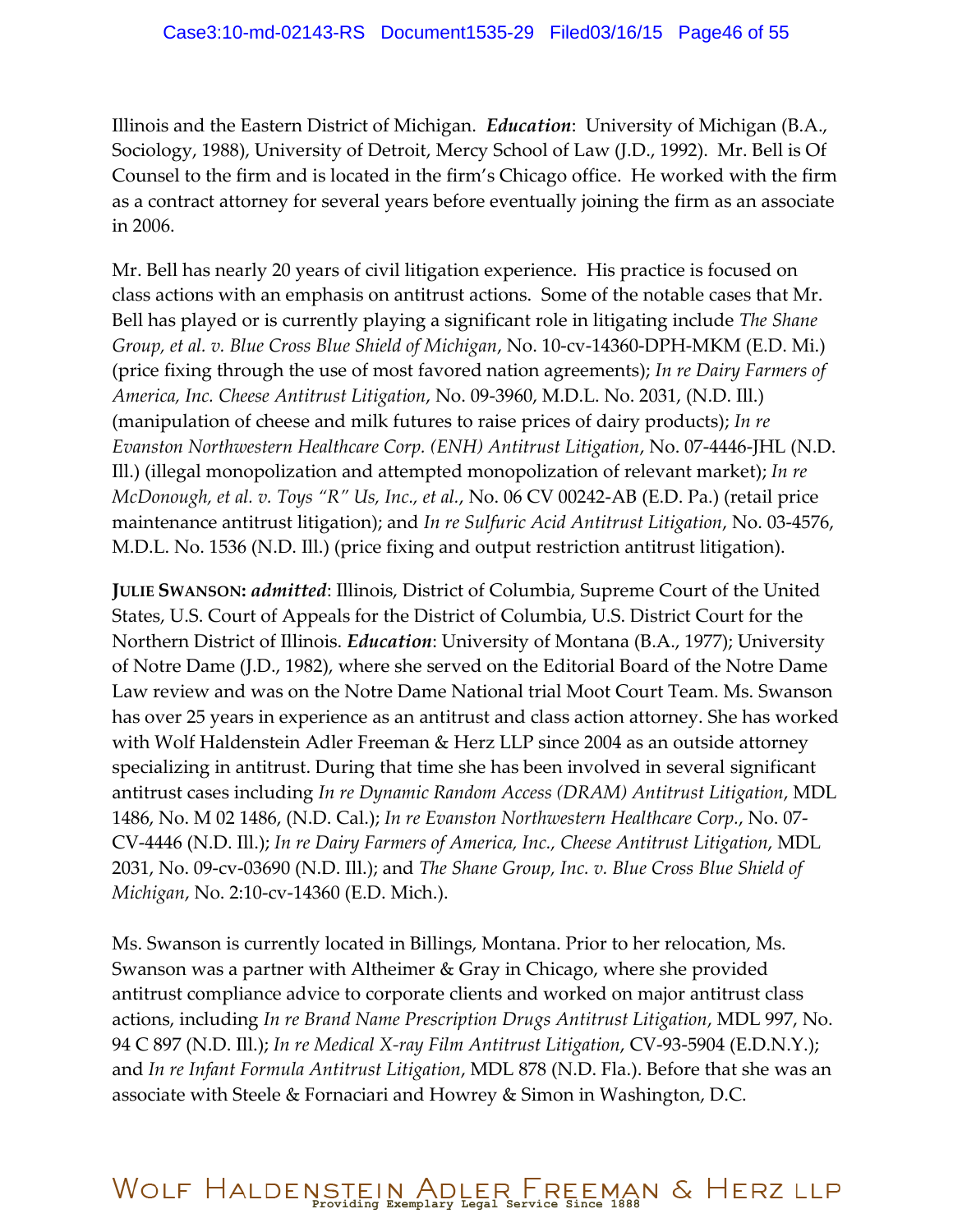**ROBERT B. WEINTRAUB**: *admitted***:** New York; Supreme Court of the United States; U.S. Court of Appeals for the Federal, Second and Fifth Circuits; District of Columbia; U.S. District Courts for the Southern and Eastern Districts of New York. *Education*: Syracuse University (B.A., *cum laude*, 1972); Georgetown University Law Center (J.D., 1977). Member: 1975-1977, Articles Editor and Member: Executive Board, 1976-1977, Law and Policy in International Business, *Georgetown International Law Journal*. Assistant Editor, Competition Working Group, "The OECD Guidelines for Multinational Enterprises: A Business Appraisal," 1977. Author, "Entering the Uncharted Waters of Oz: FAS 157 Pulls Back the Curtain on the Valuation of Asset-Backed Securities," Bloomberg Law Reports, Securities Law, vol. 2, no. 14, April 7, 2008; "Law Backs Women Warriors," *National Law Journal*, June 7, 1993. Co-contributor: Chapter 7, "The Celler-Kefauver Act of 1950," 4 *Legislative History of the Federal Antitrust Laws and Related Statutes*, edited by E. Kintner, Chelsea House Publishers, 1980. Speeches, "Litigation versus Arbitration and Alternative Dispute Resolution: Are Arbitration and ADR all They are Cracked-up to Be?" (Speech before the Rotary Club of New York). Mediator, U.S. District Court, Southern District of New York. Member: The Association of the Bar of the City of New York (Member: Committee on Securities Regulation; Council on International Affairs; Chair, 1991-1994 and Member: 1987-1990, Committee on Military Affairs and Justice; International Arms Control and Security Affairs, 1990-1991); Committee on Federal Courts 2012 – present; Banking Law Committee 2003-2006; Sports Law Committee 2009-2012; and American Bar Association.

Mr. Weintraub has counseled corporations on contract negotiation and antitrust matters, and provided antitrust advice on mergers to the arbitrage department of a major brokerage house. He has served as an arbitrator for the NYSE, the NASD and the Municipal Securities Rulemaking Board and as a mediator for the federal District Court in New York. Mr. Weintraub also previously served as Senior Vice President and General Counsel of a broker-dealer investment bank which is a member of the NYSE, the NASD and other principal exchanges. Mr. Weintraub has particular experience in litigation involving investment firms and broker-dealers.

**KATE MCGUIRE**: *admitted***:** New York; U.S. District Courts for the Southern and Eastern Districts of New York. *Education*: University of California at Santa Cruz (B.A. 1995), Georgetown University Law Center (J.D., 1998); Member: *Georgetown Immigration Law Journal*.

#### **Associates**

**MALCOLM T. BROWN**: *admitted:* New York, New Jersey, Pennsylvania, United States District Courts for the Southern and Eastern Districts of New York, District of New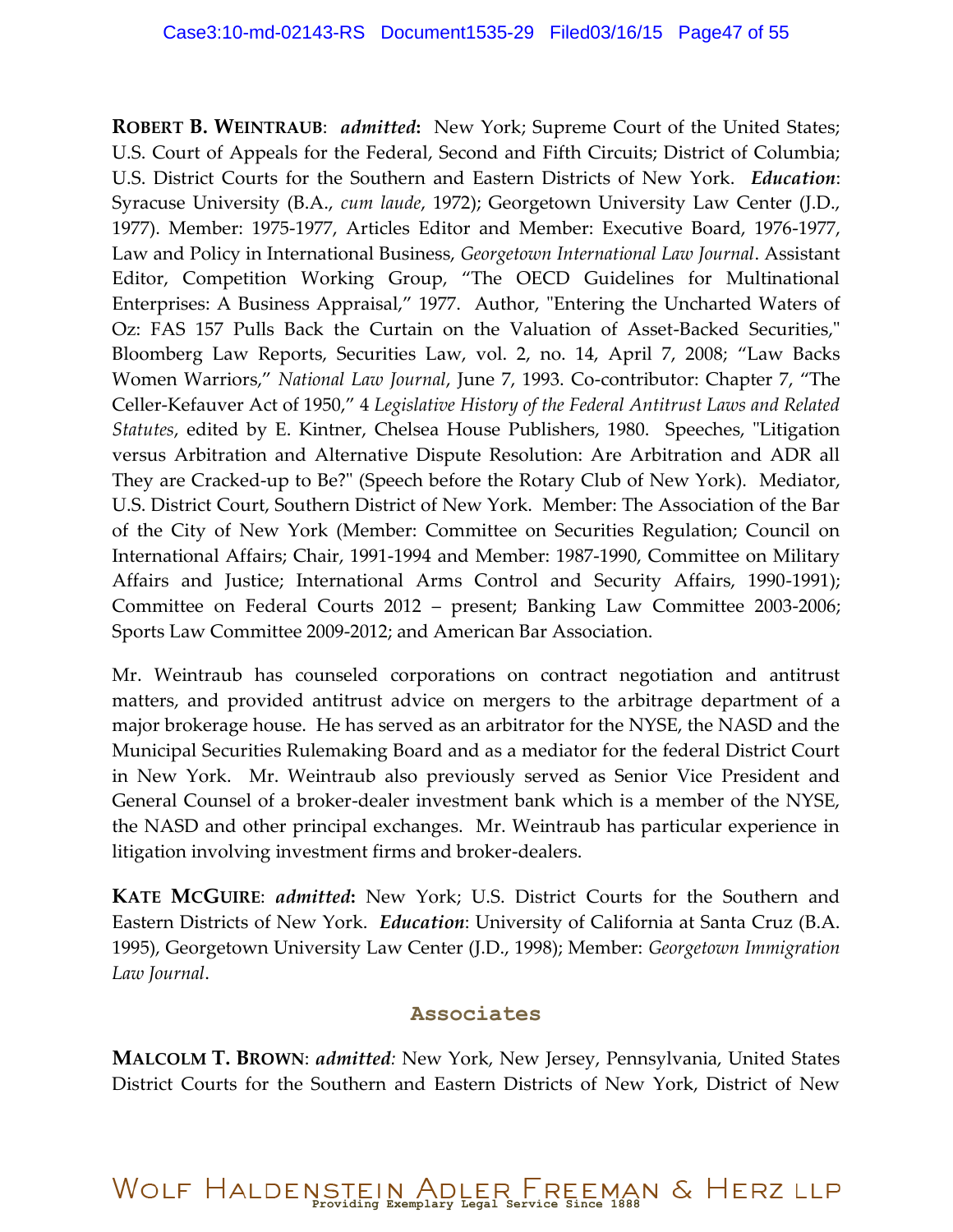Jersey and Eastern District of Pennsylvania. *Education:* University of Pennsylvania (B.A., Political Science 1988) and Rutgers University School of Law (J.D. 1994).

**PATRICK DONOVAN**: *admitted:* New York (2012). Education: Iona College (B.A., Business Management, 2007); St. John's University School of Law (J.D., 2011). Mr. Donovan's primary areas of focus are securities, derivative and M&A litigation.

**LYDIA A. KEANEY:** *admitted***:** New York (2008), United States District Court for the Southern District of New York (2009). *Education*: Temple University (B.A. *magna cum laude*, Phi Beta Kappa, English, 2004); University of Pennsylvania Law School (J.D. 2007), where she was a Production Editor of the *University of Pennsylvania Journal of Constitutional Law*. Prior to joining Wolf Haldenstein, Ms. Keaney was an associate at SNR Denton US LLP, where her practice focused on complex commercial litigation with an emphasis on class actions. She also has experience in commercial arbitrations, constitutional law, and appellate practice.

**MARISA LIVESAY:** *admitted***:** California; United States District Courts for the Southern, Central and Northern District of California; Ninth Circuit. *Education*: University of Arizona (B.A., History & Spanish, 1999); University California Los Angeles Law School (J.D. 2002).

**BETH LANDES:** *admitted:* New York (2011). *Education:* Connecticut College (B.A., Philosophy, 2005); Duke University Law School (J.D., 2010). Ms. Landes' primary areas of focus are securities, derivative and ERISA litigation.

**MICHAEL LISKOW**: *admitted:* California, New York, U.S. District Courts for the Northern, Central and Southern Districts of California and the Southern and Eastern Districts of New York. *Education:* University of Kansas (B.A., Psychology, 2001); University of Pennsylvania Law School (J.D. 2005), where he was the Symposium Editor of the *Journal of Constitutional Law*. Before joining Wolf Haldenstein, Mr. Liskow was a clerk for the Honorable Steven H. Levinson of the Supreme Court of Hawaii, and a Fulbright Teaching Assistant to the Slovak Republic.

**MAJA LUKIC:** *admitted:* New York (2011). *Education:* Memorial University of Newfoundland (B.F.A., Theater, 2007); Cornell Law School (J.D. 2010), where she served as an Articles Editor on the *Cornell Law Review*.

**DANIEL TEPPER:** *admitted:* New York. *Education:* University of Texas at Austin (National Merit Scholar); New York University School of Law. Mr. Tepper is an associate of the firm, and concentrates his practice on commercial litigation and securities arbitration. His reported cases include *CMIA Partners Equity Ltd. v. O'Neill*, 2010 NY Slip Op 52068(U) (Sup. Ct. N.Y. Co., 2010), which was the first time that a New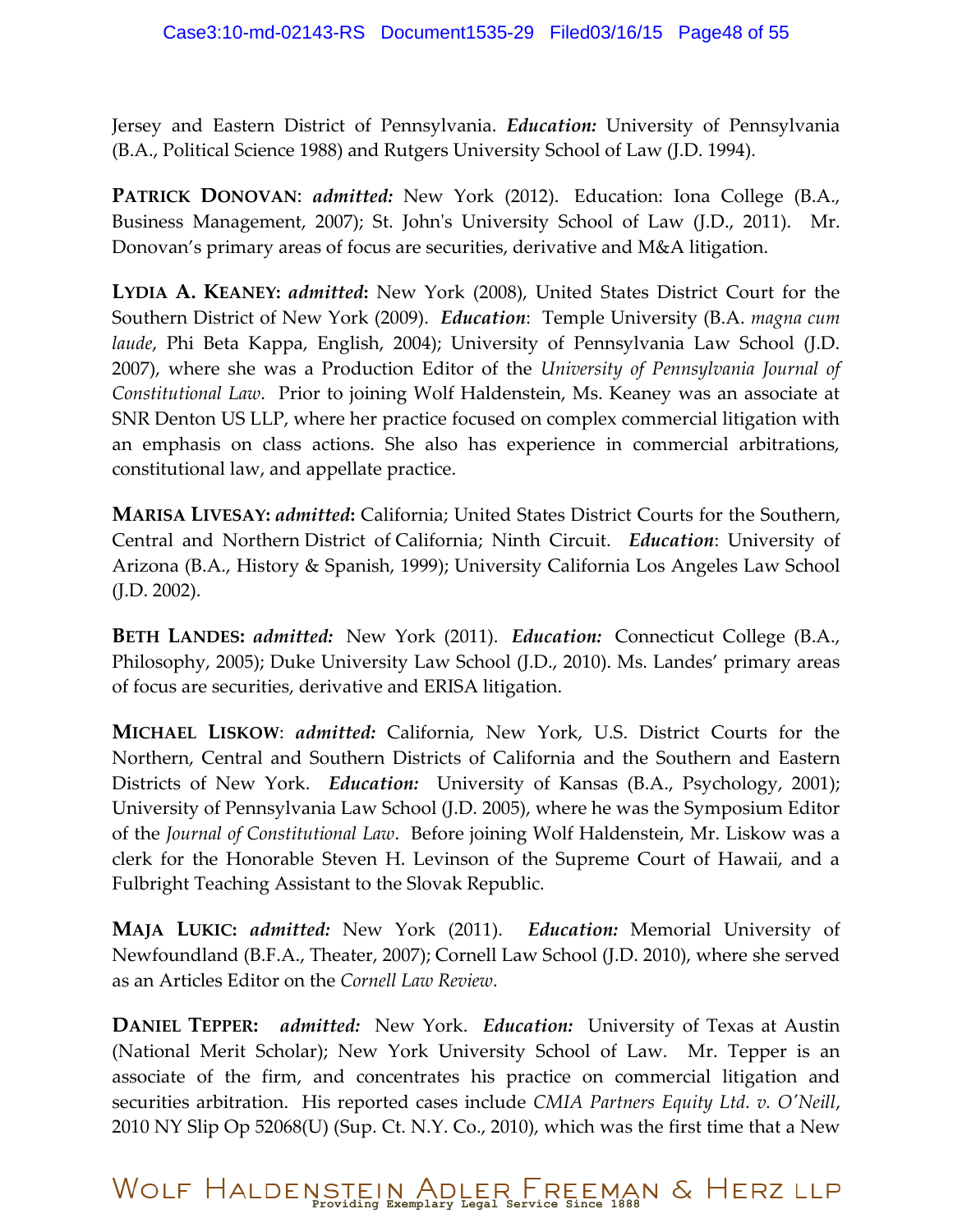York state court examined shareholder derivative suits under Cayman Islands law; *Hecht v. Andover Assocs. Mgmt. Corp.*, 27 Misc 3d 1202(A) (Sup. Ct. Nassau Co., 2010), which was the first Madoff-related feeder fund case in the country to survive a motion to dismiss; and *In re Belzberg v. Verus Investments Holdings*, 95 A.D.3d 713 (1st Dep't 2012), compelling a non-signatory to arbitrate a dispute arising out of a brokerage agreement under the doctrine of direct benefits estoppel. Mr. Tepper's practice also includes FINRA arbitration, private placements, hedge fund formation and advising investment advisors on regulatory matters.

#### **Wolf Haldenstein partners who regularly provide their non-litigation expertise to class action litigation matters**

**CHARLES H. BALLER**: *admitted*: New York. *Education*: New York University (B.S., *magna cum laude*, 1954); Columbia University (L.L.B., 1957); New York University (L.L.M., Taxation, 1962). Beta Gamma Sigma; Beta Alpha Psi. Harlan Fiske Stone Scholar. Co-Editor and Contributing Author, April, 1981, with 1986 Supplement, *Business Acquisitions*, Practicing Law Institute. Member: The Association of the Bar of the City of New York; New York State and American Bar Associations. Mr. Baller has worked in the office of Chief Counsel, Internal Revenue Service (Interpretative Division). A lecturer and author for the Practicing Law Institute (co-editor of the reference work *Business Acquisitions: Planning and Practice*), Mr. Baller is a corporate and tax attorney with extensive expertise in mergers and acquisitions, complex estate planning (particularly relating to corporate and business holdings), and employee benefits and compensation, including ERISA.

**ELI D. GREENBERG**: *admitted*: New York. *Education*: New York University (B.S., *magna cum laude*, 1981). New York University (J.D., 1984). Beta Gamma Sigma. Lecturer, New York University. Member: American Health Lawyers Association. Mr. Greenberg has extensive experience in pension, tax, benefits, and ERISA.

**MARK C. SILVERSTEIN**: *admitted*: New York. *Education*: State University of New York at Binghamton (B.S., *summa cum laude*, 1980); New York University (J.D., *cum laude*, 1983). Order of the Coif. Editor, *Journal of International Law and Politics*, 1982-1983. Member: the Association of the Bar of the City of New York; New York State; American Bar Associations. Mr. Silverstein serves as general counsel to corporations and handles matters involving tax planning and mergers and acquisitions. He also provides counseling in the structure of complex settlements and the administration of complex claims administrations.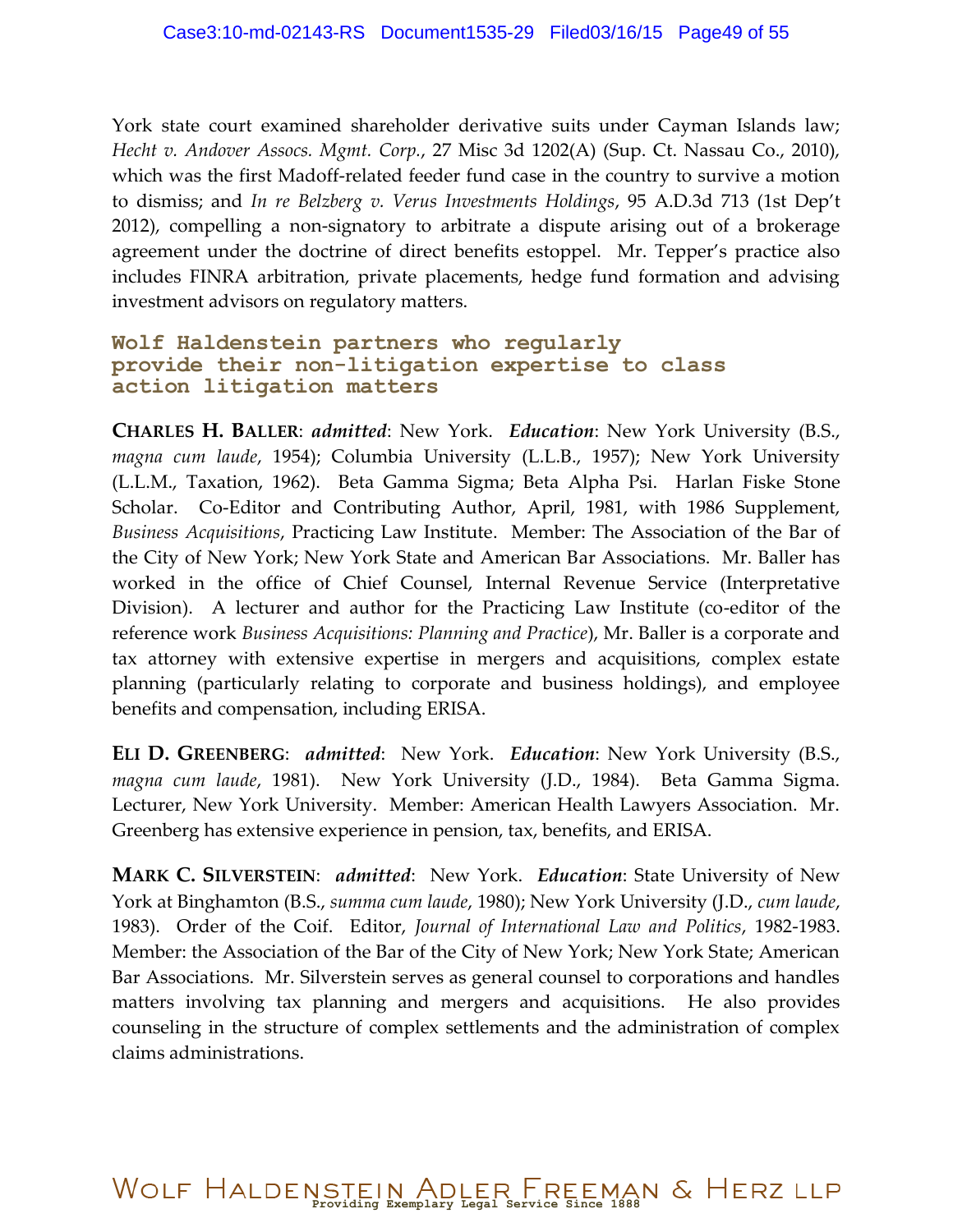#### **Former Attorneys**

**EDMUND S. ARONOWITZ:** *admitted*: New York (2006), U.S. District Court for the Southern District of New York (2008). *Education*: Cornell University (B.A. with honors, History, 2002); Cornell Law School (J.D. with honors, 2005), where he was a Managing Editor of the Cornell Journal of Law and Public Policy and a Bench Editor on the Moot Court Board. Prior to joining Wolf Haldenstein, Mr. Aronowitz served as a law clerk to the Hon. Robert L. Hinkle of the United States District Court for the Northern District of Florida and practiced complex commercial litigation as an associate in the New York office of a large global firm.

**MARY JANE FAIT**: *admitted***:** New York; Illinois; U.S. District Courts for the Southern and Eastern Districts of New York, and Northern District of Illinois; U.S. Court of Appeals for the Seventh Circuit. *Education*: St. John's College and University of Illinois (B.A., Economics, 1976); Cornell Law School (J.D., 1979). Member: Chicago Bar Association; Illinois Bar Association; Antitrust Division of the American Bar Association.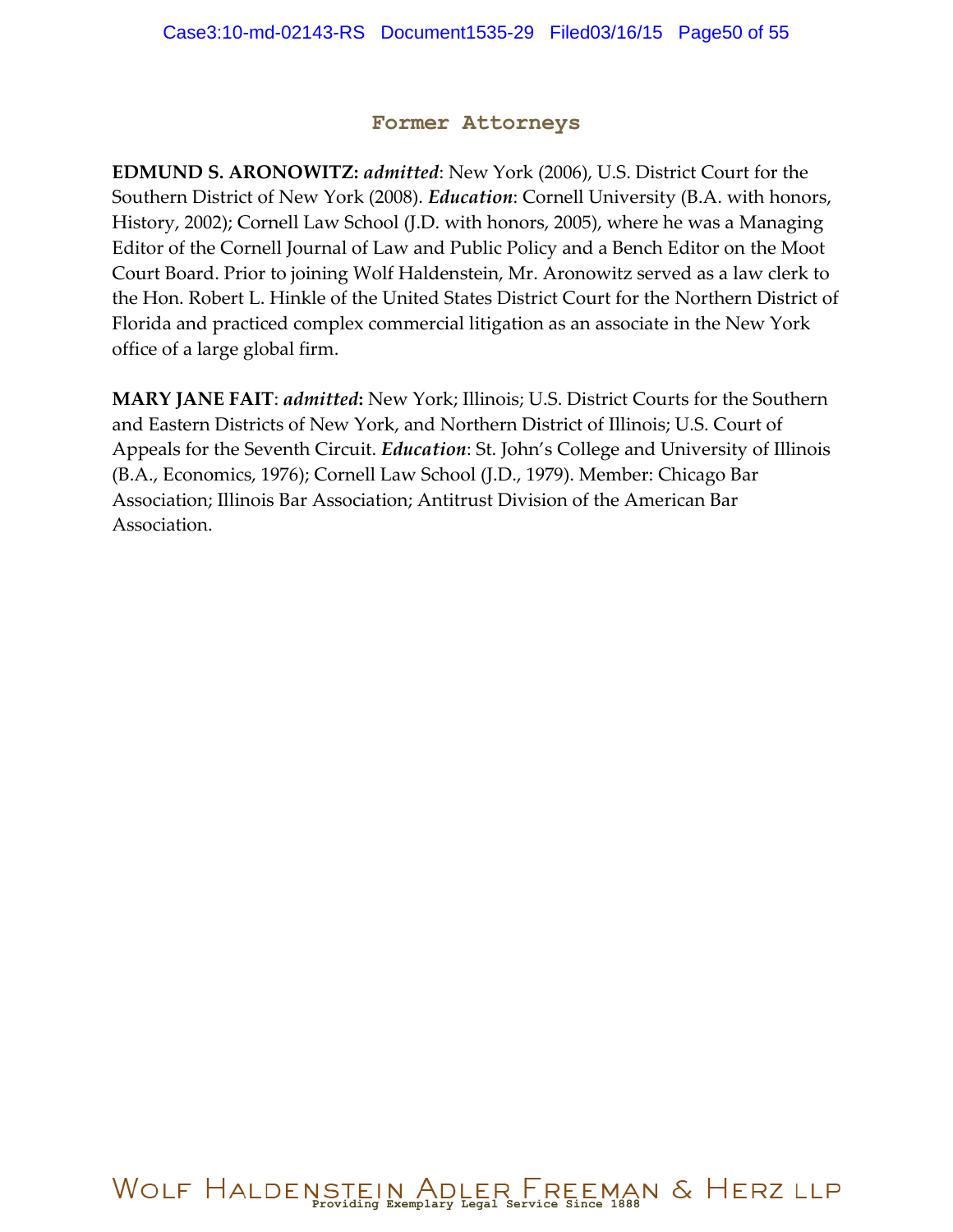#### **Non-Discrimination Policies**

Wolf Haldenstein does not discriminate or tolerate harassment against any employee or applicant because of race, creed, color, national origin, sex, age, disability, marital status, sexual orientation, or alienage or citizenship status and designs its hiring practices to ensure that minority group members and women are afforded equal employment opportunities without discrimination. The Firm is in compliance with all applicable Federal, State, County, and City equal employment opportunity laws.

Wolf Haldenstein is proud of its long history of support for the rights of, and employment opportunities for, women, the disadvantaged, and minority group persons, including the participation in civil rights and voter registration activities in the South in the early 1960s by partners of the Firm; the part-time employment of disadvantaged youth through various public school programs; the varied *pro bono* activities performed by many of the Firm's lawyers; the employment of many women and minority group persons in various capacities at the Firm, including at the partner level; the hiring of ex-offenders in supported job training programs; and the use of minority and women-owned businesses to provide services and supplies to the Firm.

> **270 MADISON AVENUE NEW YORK, NY 10016 Telephone: 212-545-4600 Telecopier: 212-545-4653 [www.whafh.com](http://www.whafh.com/)**

**SYMPHONY TOWERS 750 B STREET, SUITE 2770 SAN DIEGO, CA 92101 Telephone: 619-239-4599 Telecopier: 619-234-4599**

**55 WEST MONROE STREET SUITE 1111 CHICAGO, IL 60603 Telephone: 312-984-0000 Telecopier: 312-984-0001**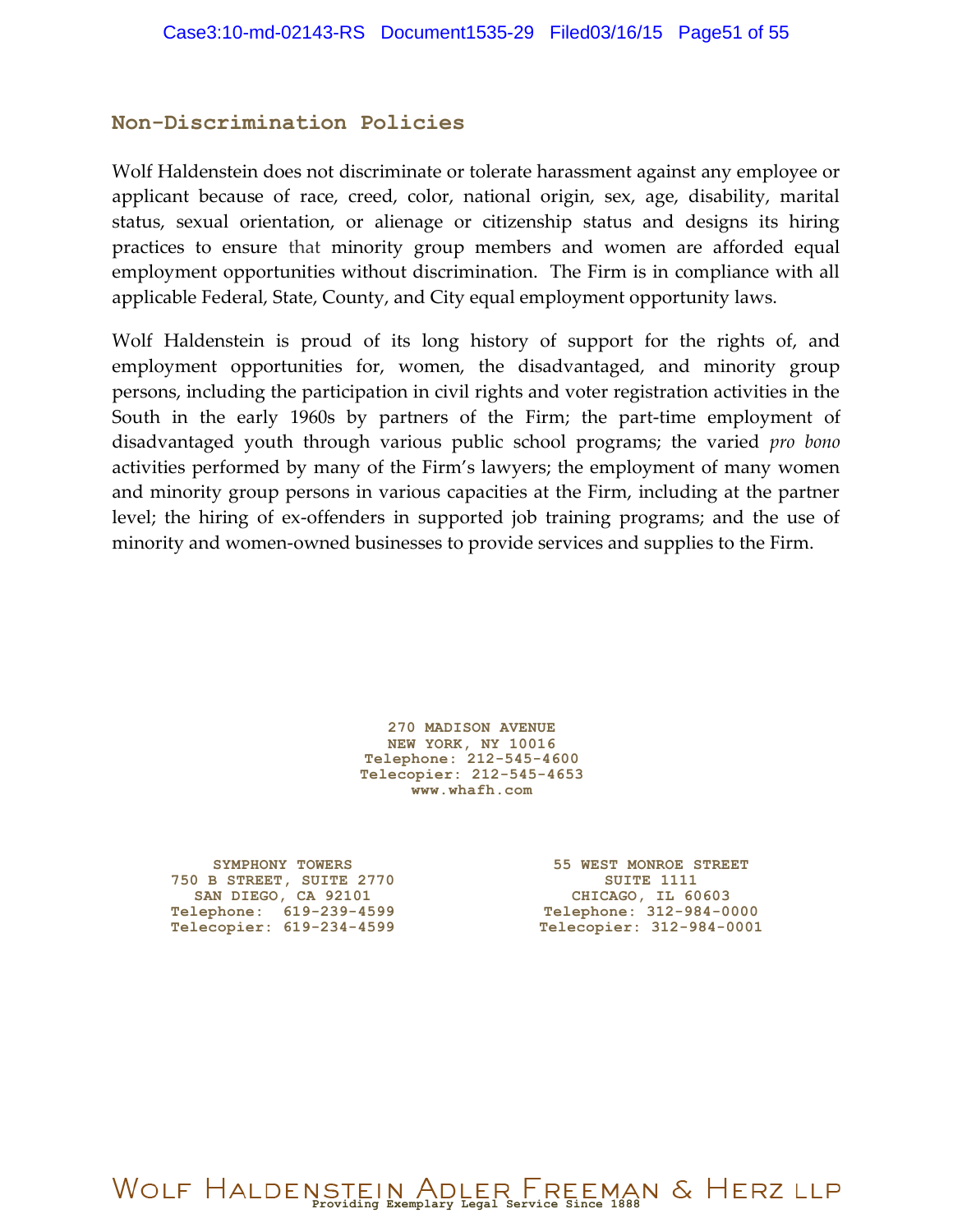Case3:10-md-02143-RS Document1535-29 Filed03/16/15 Page52 of 55

# EXHIBIT 2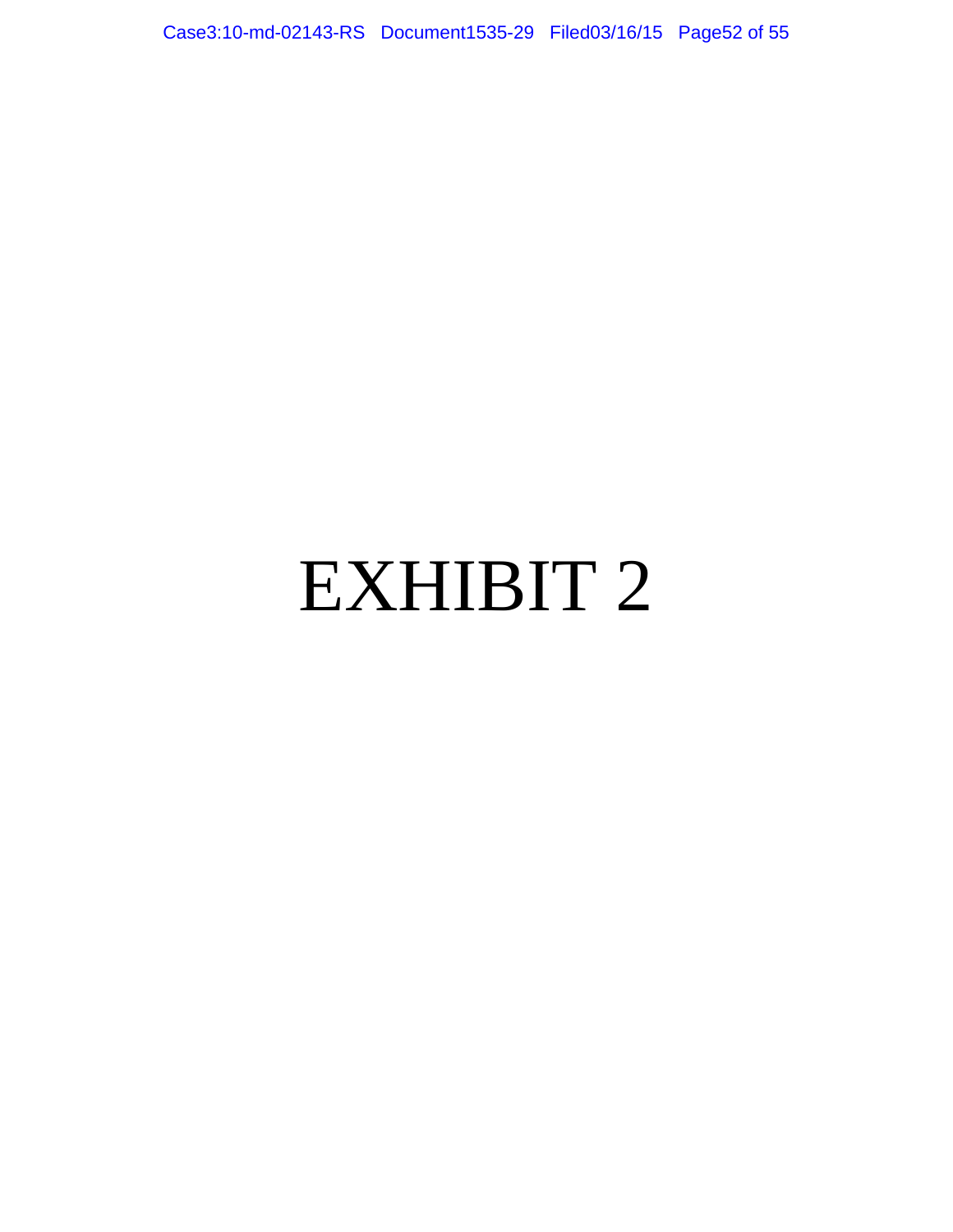#### **EXHIBIT 2**

*In re Optical Disk Drive Antitrust Litigation*, Case No. 3:10-md-2143-RS **Wolf Haldenstein Adler Freeman & Herz LLP**  Reported Hours and Lodestar May 7, 2010 through December 31, 2014

#### **TIME REPORT**

| <b>NAME</b>             | <b>TOTAL</b><br><b>HOURS</b> | <b>HOURLY</b><br><b>RATE</b> | <b>LODESTAR</b> |  |  |  |
|-------------------------|------------------------------|------------------------------|-----------------|--|--|--|
| <b>ATTORNEYS</b>        |                              |                              |                 |  |  |  |
| Daniel W. Krasner (P)   | 1.5                          | \$910                        | \$1,365.00      |  |  |  |
| Fred T. Isquith (P)     | 2.8                          | \$785                        | \$2,198.00      |  |  |  |
| Fred T. Isquith (P)     | 2.1                          | \$815                        | \$1,711.50      |  |  |  |
| Fred T. Isquith (P)     | 0.5                          | \$840                        | \$420.00        |  |  |  |
| Fred T. Isquith (P)     | 0.4                          | \$860                        | \$344.00        |  |  |  |
| Frank M. Gregorek (P)   | 4.2                          | \$760                        | \$3,192.00      |  |  |  |
| Frank M. Gregorek (P)   | 2.1                          | \$775                        | \$1,627.50      |  |  |  |
| Frank M. Gregorek (P)   | 0.4                          | \$790                        | \$316.00        |  |  |  |
| Frank M. Gregorek (P)   | 1.9                          | \$815                        | \$1,548.50      |  |  |  |
| Mary Jane Fait (P)      | 14.4                         | \$760                        | \$10,944.00     |  |  |  |
| Mary Jane Fait (P)      | 10.7                         | \$775                        | \$8,292.50      |  |  |  |
| Julie A. Swanson (OC)   | 1.9                          | \$560                        | \$1,064.00      |  |  |  |
| Julie A. Swanson (OC)   | 0.5                          | \$585                        | \$292.50        |  |  |  |
| Edmund S. Aronowitz (A) | 0.5                          | \$350                        | \$175.00        |  |  |  |
| NON-ATTORNEYS           |                              |                              |                 |  |  |  |
| Laine L. McDonnell (PL) | 0.5                          | \$210                        | \$105.00        |  |  |  |
| Florence T. Wilson (PL) | 0.4                          | \$210                        | \$84.00         |  |  |  |
| <b>TOTAL:</b>           | 44.8                         |                              | \$33,679.50     |  |  |  |

(P) Partner

(OC) Of Counsel

(A) Associate

(PL) Paralegal

(LC) Law Clerk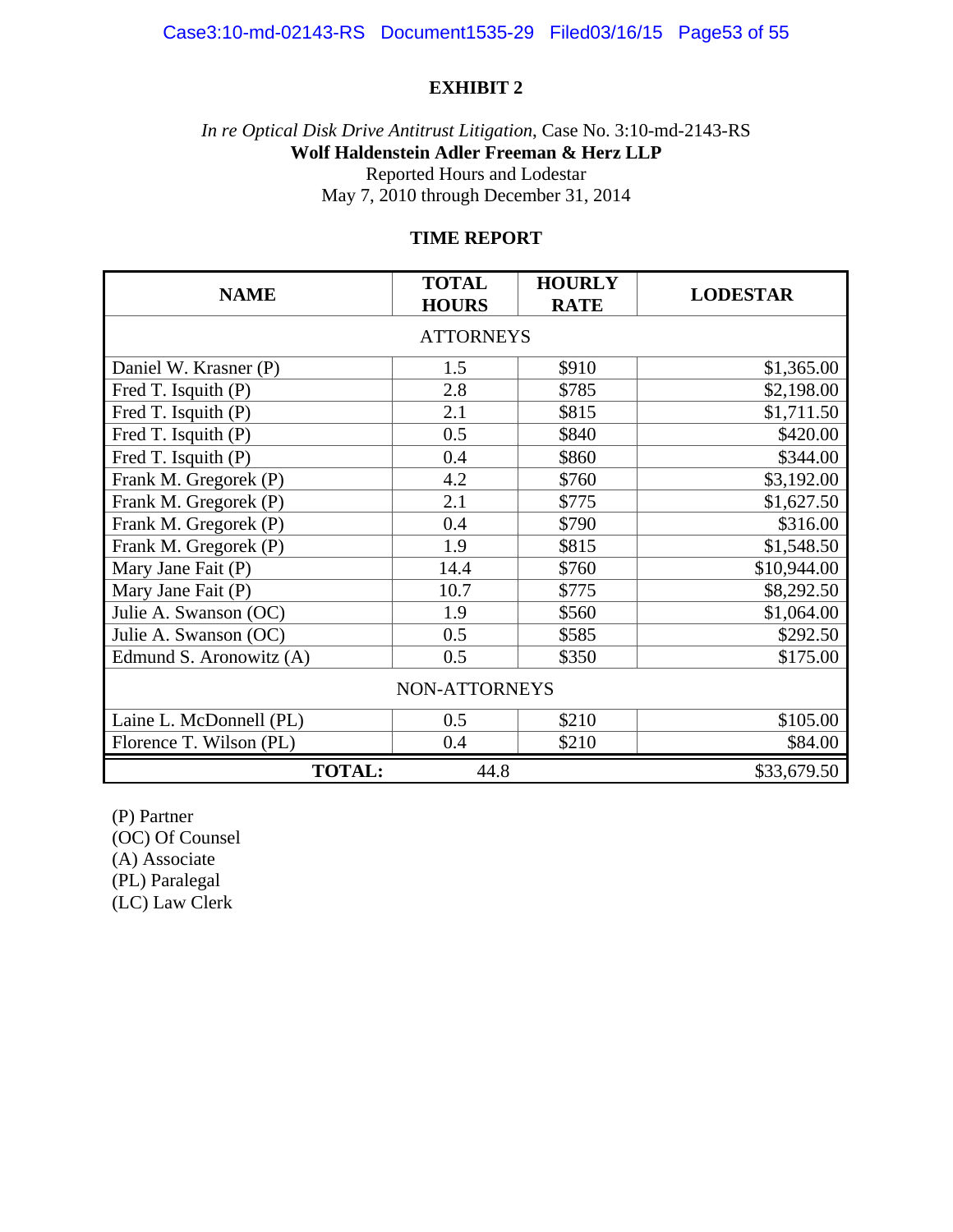Case3:10-md-02143-RS Document1535-29 Filed03/16/15 Page54 of 55

# EXHIBIT 3